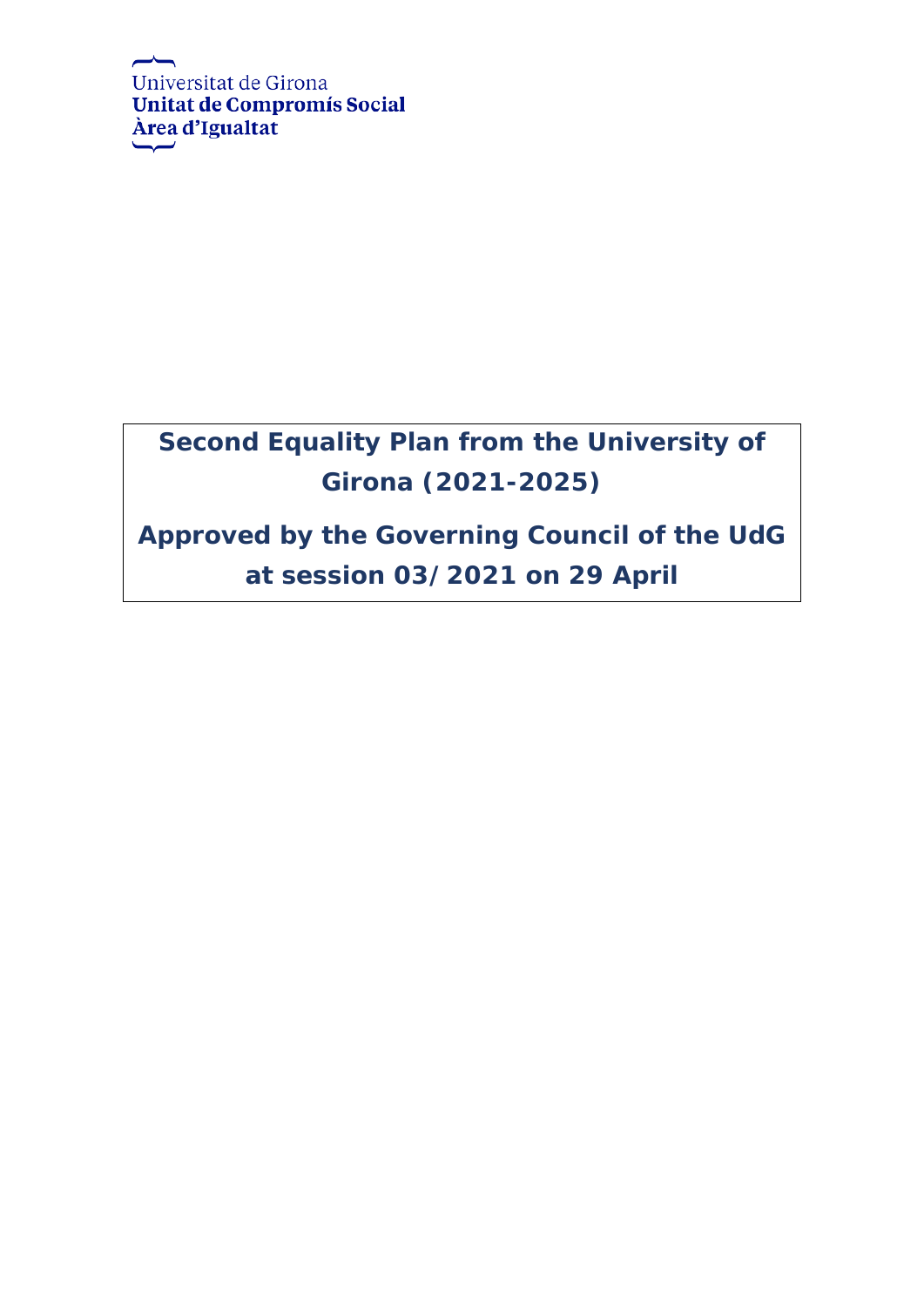### **INDEX**

- **1. Presentation: principles and challenges**
- **2. Diagnosis**
- **3. Regulatory framework for gender equality policies in the university environment**
- **4. Strategic axes and actions**
	- **Strategic axis 1. To promote the culture of equity throughout the institution**
	- **Strategic axis 2. Teaching with a gender perspective**
	- **Strategic axis 3. Research with a gender perspective**
	- **Strategic axis 4. Equal opportunities in access, promotion and working conditions**
	- **Strategic axis 5. Commitment against discrimination and violence**
	- **Strategic axis 6. Social commitment and transfer of knowledge sensitive to gender**
- **5. Monitoring and evaluation**

**Documentary appendix**

**APPENDIX 1. Chronogram**

**APPENDIX 2. Monitoring record for each action**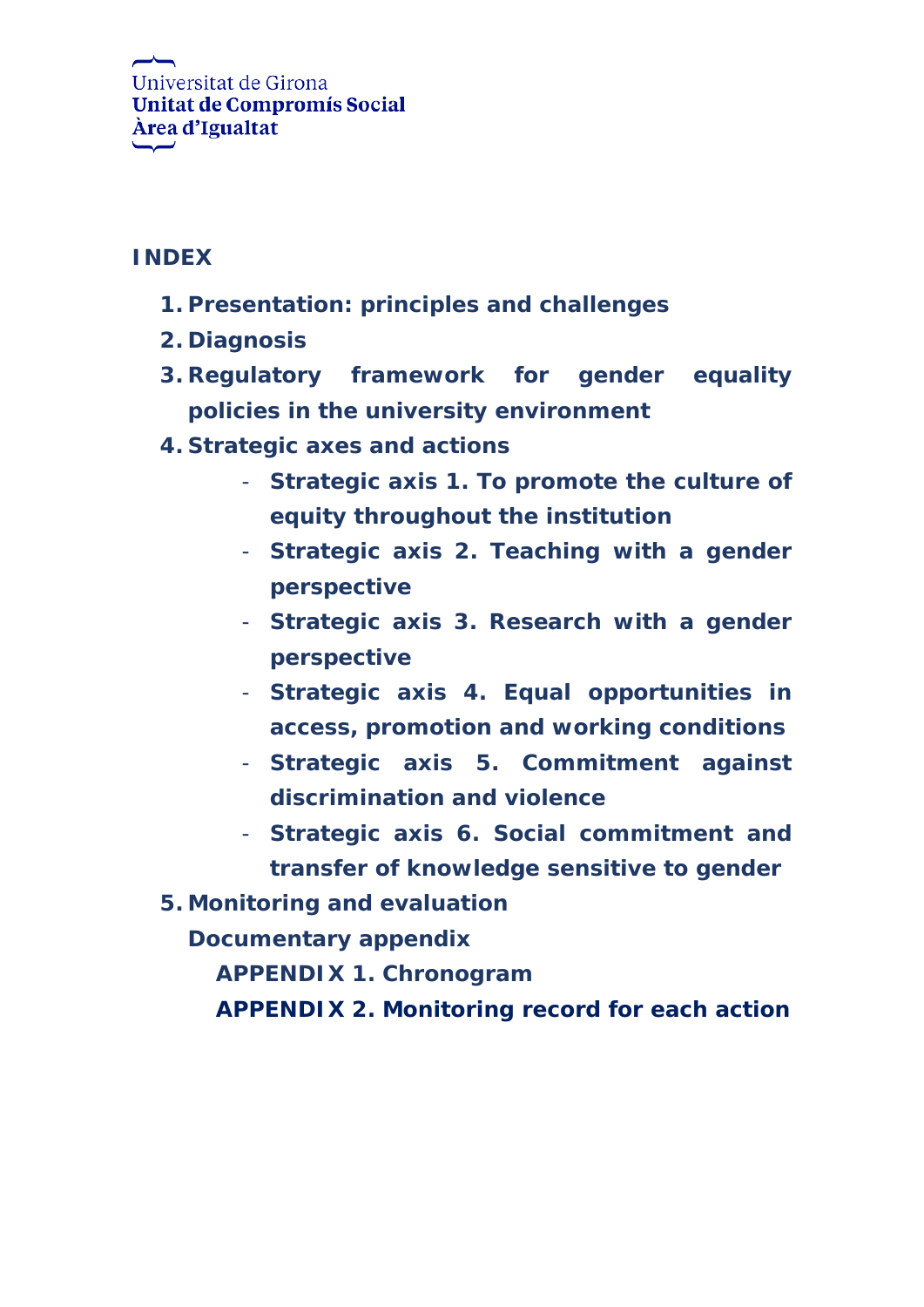$\overline{a}$ 

#### **PRESENTATATION: PRINCIPLES AND CHALLENGES**

This Second Equality Plan from the University of Girona (2021-2025)[1](#page-2-0) has been conceived with the primary objective of deepening, from a pragmatic and transversal approach, the policies that began in 2009 when the Governing Council, in its session 1/2009 of 29 January, approved the first [Pla d'Igualtat d'Oportunitats entre Dones i Homes,](https://www.udg.edu/ca/Portals/52/OContent_Docs/acord_pla_igualtat.pdf)<sup>[2](#page-2-1)</sup> (Plan for Equal Opportunities between Women and Men). This plan sets out, as a whole, the firm commitment of the institution to promote the value of equal opportunities in all areas that are under the responsibility of the University of Girona.

The principles of the mainstreaming of gender perspective are the backbone of this second tool for strategic planning and inspire the objectives, strategies and actions that to be prioritized in the coming years.

Different variables have been taken into account in the drafting of this Second Equality Plan, which inevitably condition its content and scope. Firstly, the design and prioritization of the actions has been determined by the specific needs that have currently been detected at the University of Girona, taking into account the evolution of the different diagnoses and reports of disaggregated data from recent academic years. The systematic collection of this data provides an accurate view not only of the state of the issue, but also, and very especially, of the

<span id="page-2-1"></span><span id="page-2-0"></span><sup>1</sup> The name *equality plan* has been chosen for simplicity, but in this framework equality is used to designate effective equality of opportunities for women and men.  $2$  The Governing Council of the University of Girona, in its session 9/06, of 27 October 2006, approved the creation of a Comissió per al Pla d'Iqualtat d'Oportunitats entre [Homes i Dones de la Universitat de Girona](https://www.udg.edu/ca/Portals/52/OContent_Docs/annex2_creacio_comissio_pla_igualtat.pdf) (Commission for the Plan for Equal Opportunities between Men and Women of the University of Girona) responsible for promoting and coordinating the drafting of the first Gender Equality Plan. The UdG Equality Plan Commission began the diagnostic work. The general results of this diagnosis, together with the concretion of the structure and the process of deployment of the equality plan were reflected in the document "Avenç del pla d'igualtat" (Advance of the equality plan), which was approved by the Governing Council of the UdG on 31 January 2008. For more on the content of the first plan, see the website of the Gender Equality Unit, available online at https://www.udg.edu/ca/Portals/52/OContent\_Docs/acord\_pla\_igualtat.pdf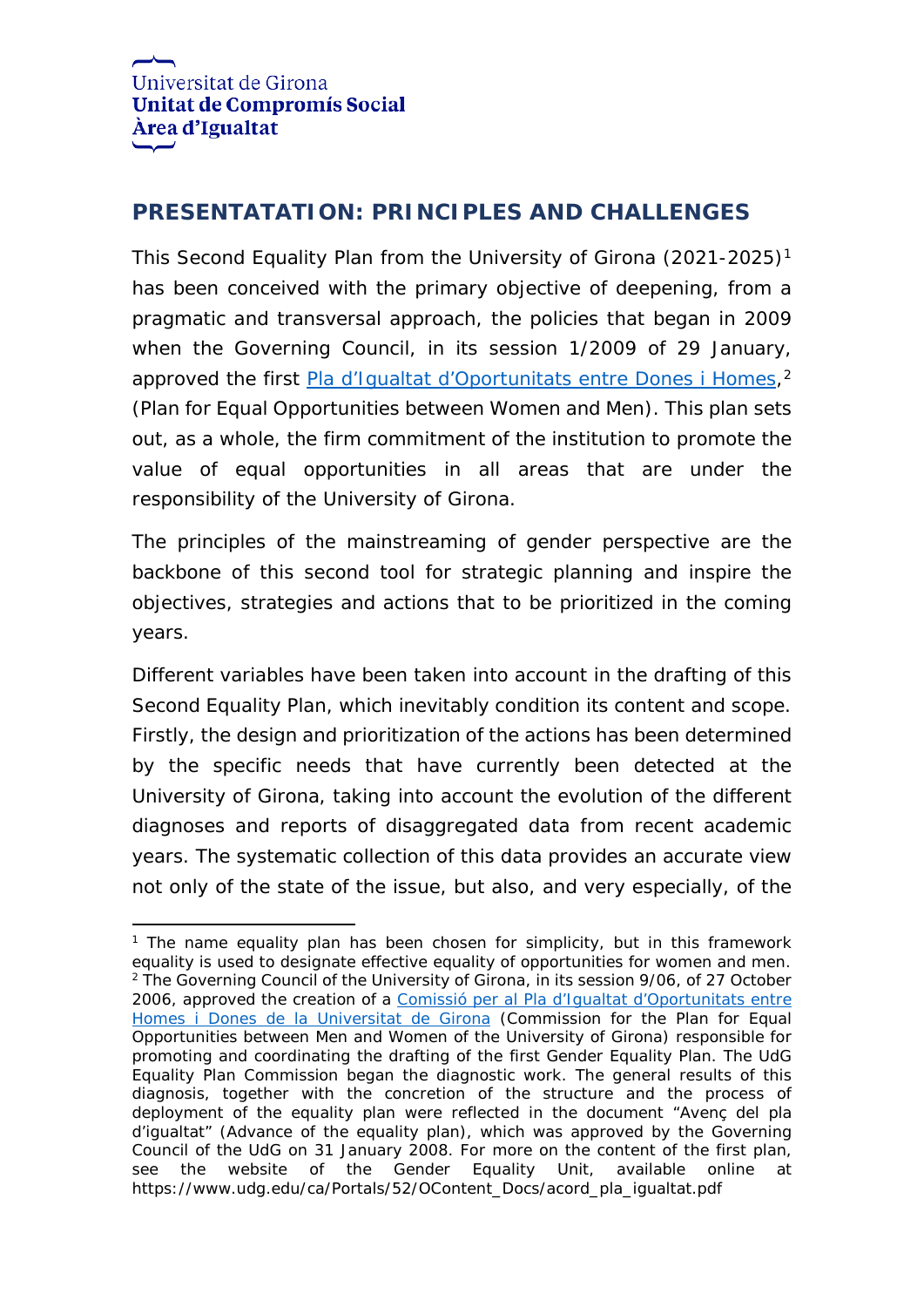main needs and gender biases that persist today. The diagnostic chapter of this strategic planning instrument lists the reports and data that have been taken into account in the design of the priority actions. They have been completed with the qualitative data obtained from the participatory process promoted throughout the first semester of the 2020-2021 academic year, which has made it possible to discuss and agree on the gender policy strategies and actions included in this initiative. This participatory process has included a survey sent to the entire university community of the UdG which has been answered by 918 people; various discussion groups that have added the contributions of about seventy people from different groups (students, teaching and research staff, and administrative and service staff); interviews; informative sessions, of critical reflection and debate with the students, as well as directed classes in the framework of diverse subjects taught in the different degrees. Similarly, this Second Equality Plan has been reviewed by different representative and governing bodies, as well as by networks of expertise within the UdG in the field of gender. This is the case of the Equality Commission, the Personnel Commission, the Student Council and the Gender and Diversity delegations of the different educational centres. For purposes of interest here, the deployment of this participatory process has made it possible to reach a consensus and complete the catalogue of actions detailed in this document, making the new UdG Equality Plan an instrument that includes clear commitments from the different units, structures and services that make up our university community. The sum of these contributions has made it possible to design a planning instrument designed to advance, from the progress made in different areas in the last decade under the auspices of the First Plan for Equal Opportunities between Women and Men, in the complete consolidation of the culture of equality in the institution as a whole and in the university community. This Second Equality Plan is therefore intended to be an efficient tool for moving in this direction.

That said, in the definition and prioritization of these actions, a new scenario has also been taken into account, favoured by the institutional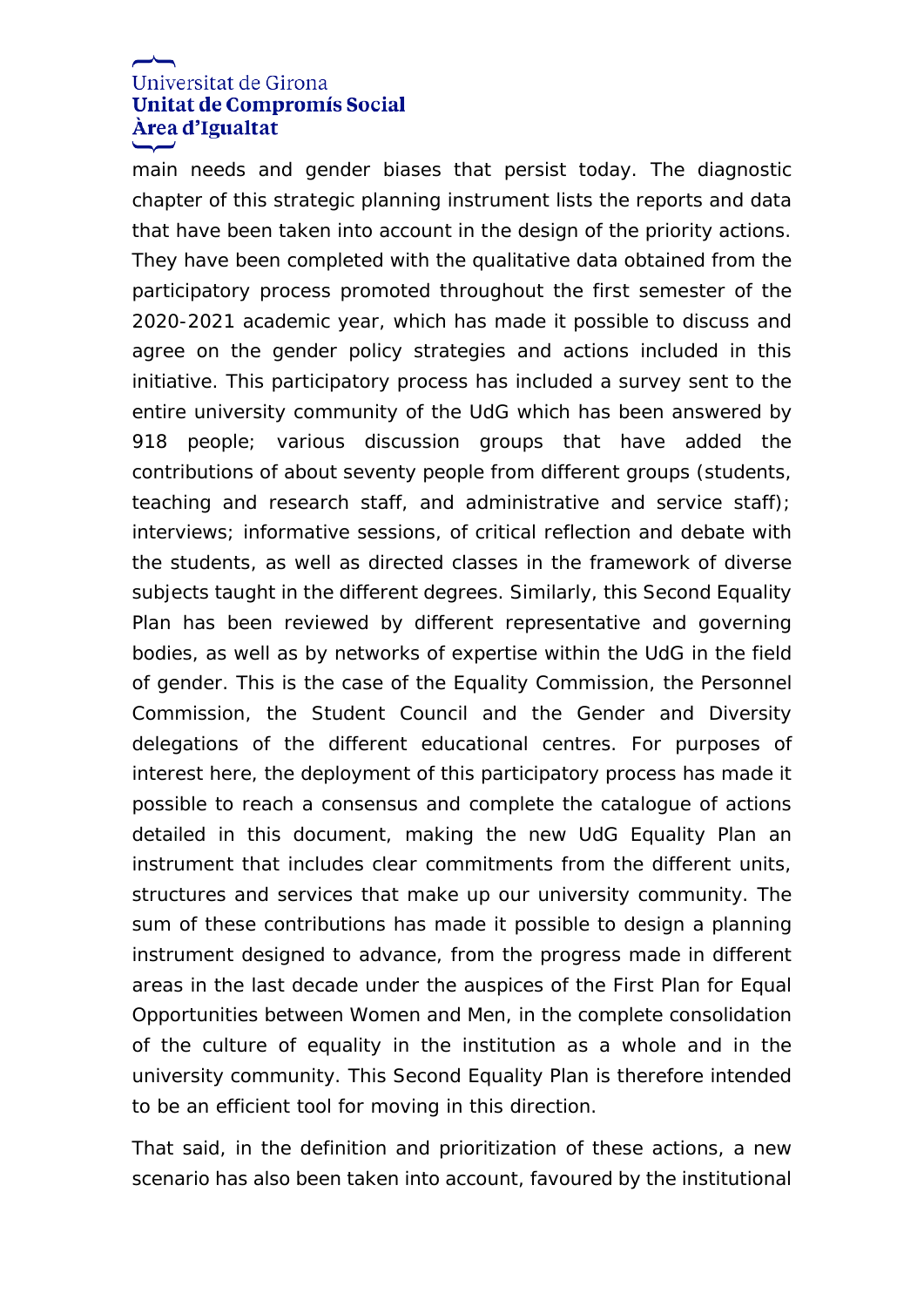assumption of various commitments approved in recent times and which inevitably condition their content and scope. In internal terms, the approval of the new Strategic Plan of the UdG in session 3/2019, of 14 March 2019, of the University Senate, endorsed by the Governing Council on March 21, 2019, is particularly noteworthy. The UdG 2030 plan places great emphasis on the idea of singularizing the sum of intelligences, which can only be effectively guaranteed with a clear and unequivocal institutional commitment to equal opportunities from everyone who is part of our university community.

Also at internal level, the UdG assumes and promotes other wideranging strategic projects that will guide the most immediate future of the institution, with a direct or tangential impact on gender equality policies, due to their transversal nature. Therefore, gender mainstreaming as a strategy has sought to project and align itself with these other institutionally promoted planning instruments. Among these projects that are in line with the strategy defined in the Second Equality Plan are the new UdG 21 teaching model; the new quality plan and the internal quality assurance system it defines; and the teaching and research staff and the administrative and service staff training plans, which offer specific training with a gender perspective. In addition, other commitments taken on by the UdG make explicit and complement the institutional commitment to equality. Paradigmatic examples are the European seal for Human Resources Strategy for Researchers, the child protection policy or the different programmes that are promoted in the fields of cooperation and volunteering from the Social Commitment Unit. This set of initiatives and commitments that are to guide the policies of the UdG in the coming years have also inevitably conditioned the design and prioritization of actions of this Second Equality Plan. Only by aligning this set of projects will it be possible to respond, in a coordinated and efficient way, to the new challenges that, in the internal and supranational contexts, are posed in the field of gender equality policies at the university.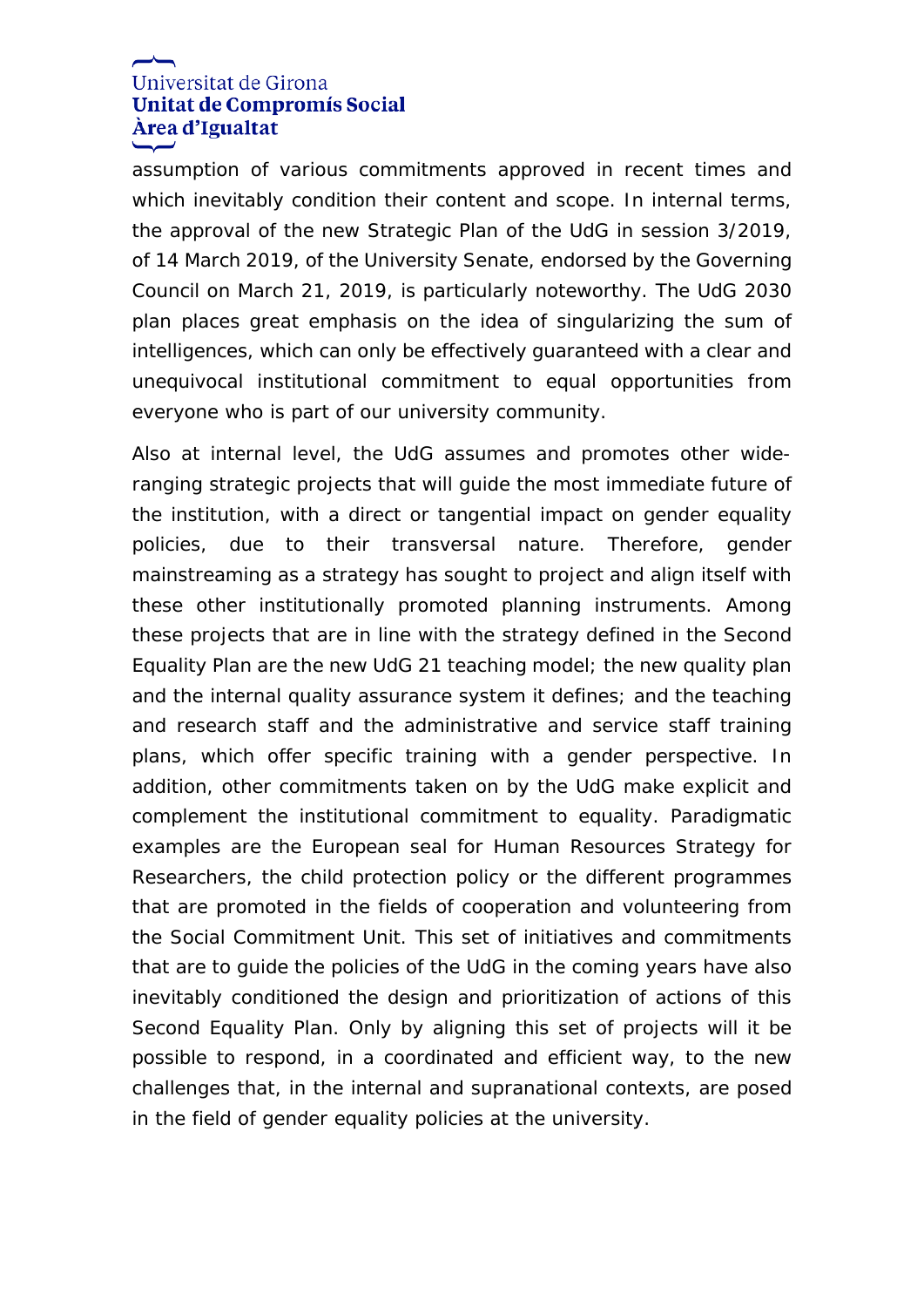On the other hand, the recent approval of the new general framework of the AQU-Catalunya for the incorporation of gender perspective in university teaching has led to new challenges for the Catalan university system as a whole. It has promoted the consideration of a wide range of new objectives and assessment indicators, projected not only in what is strictly teaching in the classroom, but also in research and institutional management. Behind this general framework of the AQU-Catalunya lies the political will to end gender blindness in all the strongholds that are competence of the university. For the purposes of interest here, this new set of indicators has been especially present in the design and programming of a wide range of actions that will be prioritized at the UdG in the coming years, and which are guaranteed transversally in the design of strategies for this Second Equality Plan.

It is worth mentioning that, in addition, other initiatives designed to guide university strategy in gender policies have also been taken into account. Good examples are the Decalogue of Good Practices for Equal Opportunities Plans between Women and Men in Catalan universities approved by the Women and Science Commission of the Interuniversity Council of Catalonia or the advocacy strategies at university level that are included in the Strategic Plan for Gender Equality Policies of the Government of Catalonia for the period 2019- 2022. With regard to the actions of this Plan aimed at protecting LGTBI+ people, they have also been designed taking into account recommendations such as those contained in the Guide for the Incorporation of Sexual and Gender Diversity in Catalan universities from Law 11/2004, published by the Government of Catalonia.

Similarly, in recent years the UdG has assumed various commitments at the interuniversity level, in areas of collaboration and cooperation regarding gender equality policies such as those represented by the Women and Science Commission of the Interuniversity Council of Catalonia or the Gender Equality Working Group of the Vives Network of Universities. In these interuniversity spaces, indicators and strategies have been defined that cannot be neglected and that have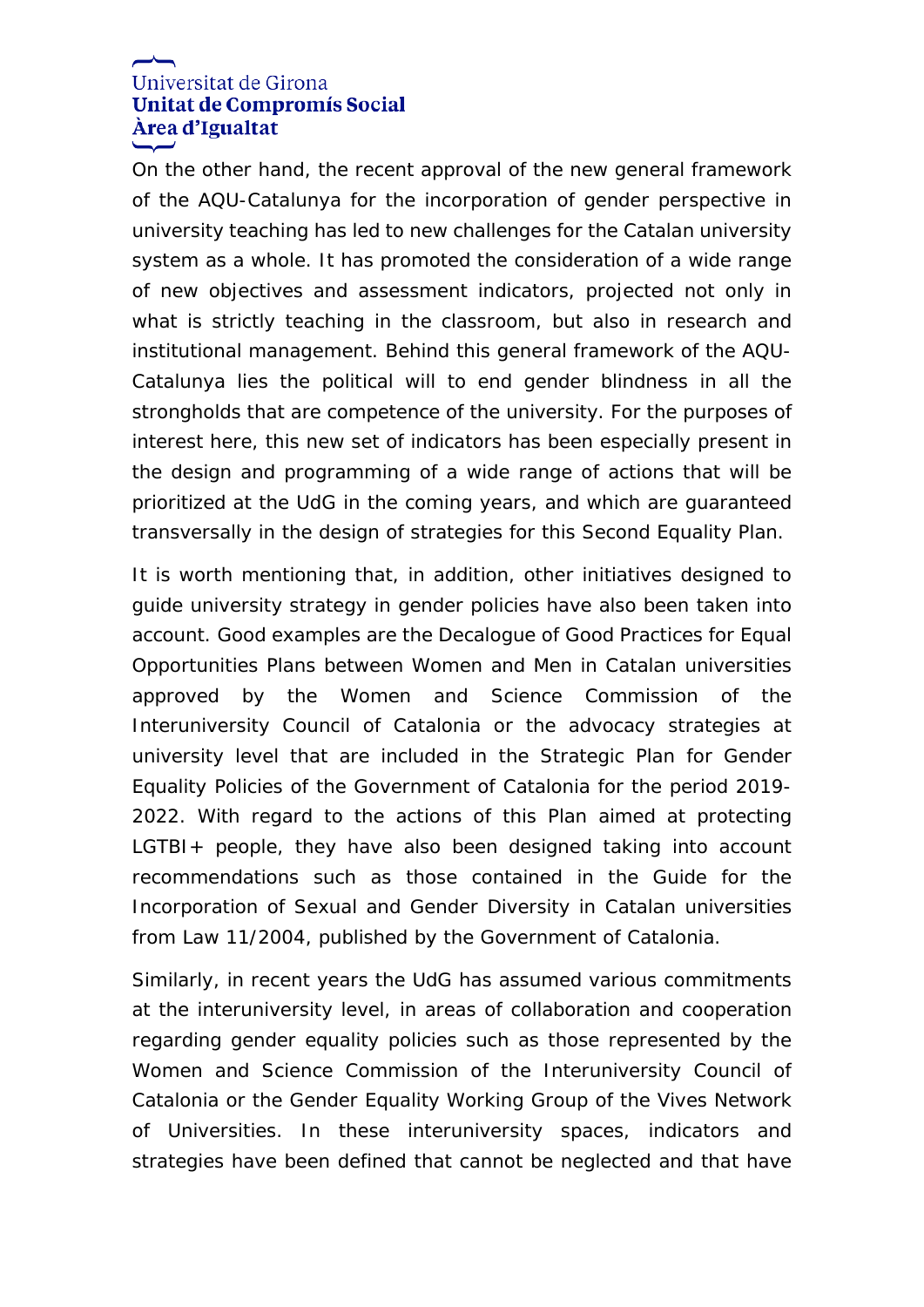therefore been especially present in the design and prioritization of various actions that are proposed for the coming years. These actions are aimed at the entire university community and involve all the units, structures and services of the UdG. This is because the principle of mainstreaming has become the keystone of this new planning instrument. Gender equality has ceased to be considered an objective considered in isolation, assigned to the area of Gender Equality of the Social Commitment Unit, and has consolidated itself as a transversal value that must be promoted and guide the actions that are to be promoted in the units, centres and services of the UdG in the respective areas of competence.

One last principle that has inspired the design of this proposal is still to be valued: that of sustainability. An important part of the actions to be prioritized have been institutionally promoted in recent months and, as a result, are not re-instituted in this strategic planning instrument. Inclusion in this proposal for a Second Equality Plan responds to the will and political commitment to consolidate them, prioritize them in the institutional agenda and guarantee their continuity. In gender equality policies the effective impact of measures is only achieved through a firm and permanent commitment over time, especially when it comes to correcting gender biases, breaking stereotypes and promoting changes in values.

Structured in six major strategic axes, this strategic planning instrument promotes the implementation of fifty actions designed with a pragmatic vocation. Far from great solemn declarations of intent, the Second Equality Plan from the UdG has been conceived with the aim of becoming a practical and concise instrument: it contemplates a prioritization of precise actions that are timed, assigned responsibilities and guarantee a framework for monitoring and evaluating results in intermediate and final phases.

Behind this proposal is the desire to define and programme, from the consensus, the strategic priorities that we set for the coming years, with the aim of cementing them in actions that allow us to move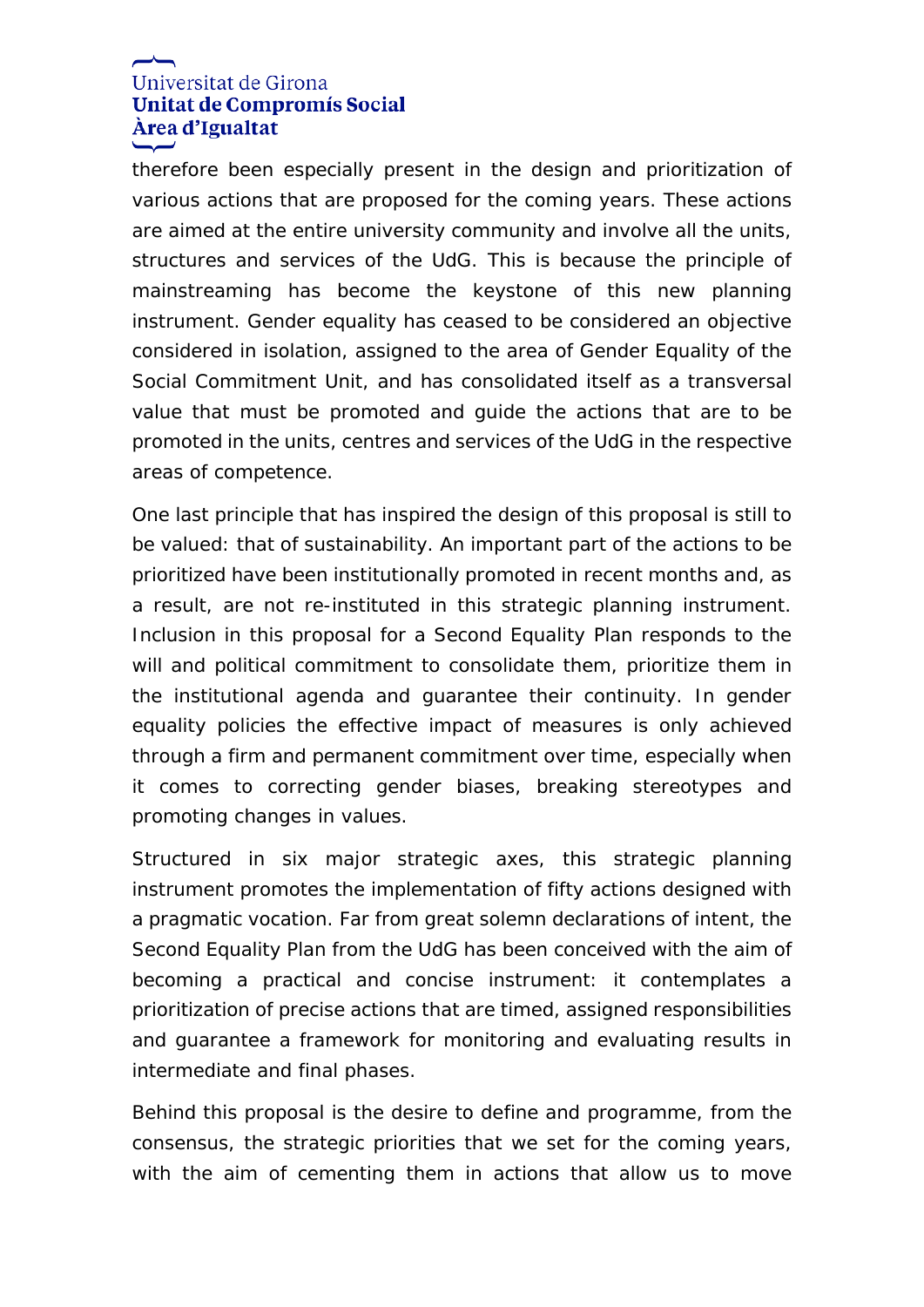forward firmly and unfailingly towards a deepening of the effective equality of opportunities for women and men in the UdG in all the areas that are competence of the institution.

In short, this strategic planning instrument has been conceived with the aim of deploying a multi-disciplinary projection of the principle of gender equality in all areas and policies for the whole of our community. A deployment that, beyond the legal obligation, is conceived as an indispensable commitment of the University of Girona. A commitment, moreover, necessary to move towards a fairer society where variables such as sex and gender do not limit access and effective enjoyment of the same opportunities, resources and recognition.

In any case, only by preserving equal opportunities will the value of the Sum of Intelligences that inspires and underpins the new 2030 Strategic Plan of the UdG be valued. Only by preserving equal opportunities can we guarantee a fairer university that is more socially committed, more democratic and, ultimately, of better quality. This Second Equality Plan aims to be an efficient tool to move precisely in this direction.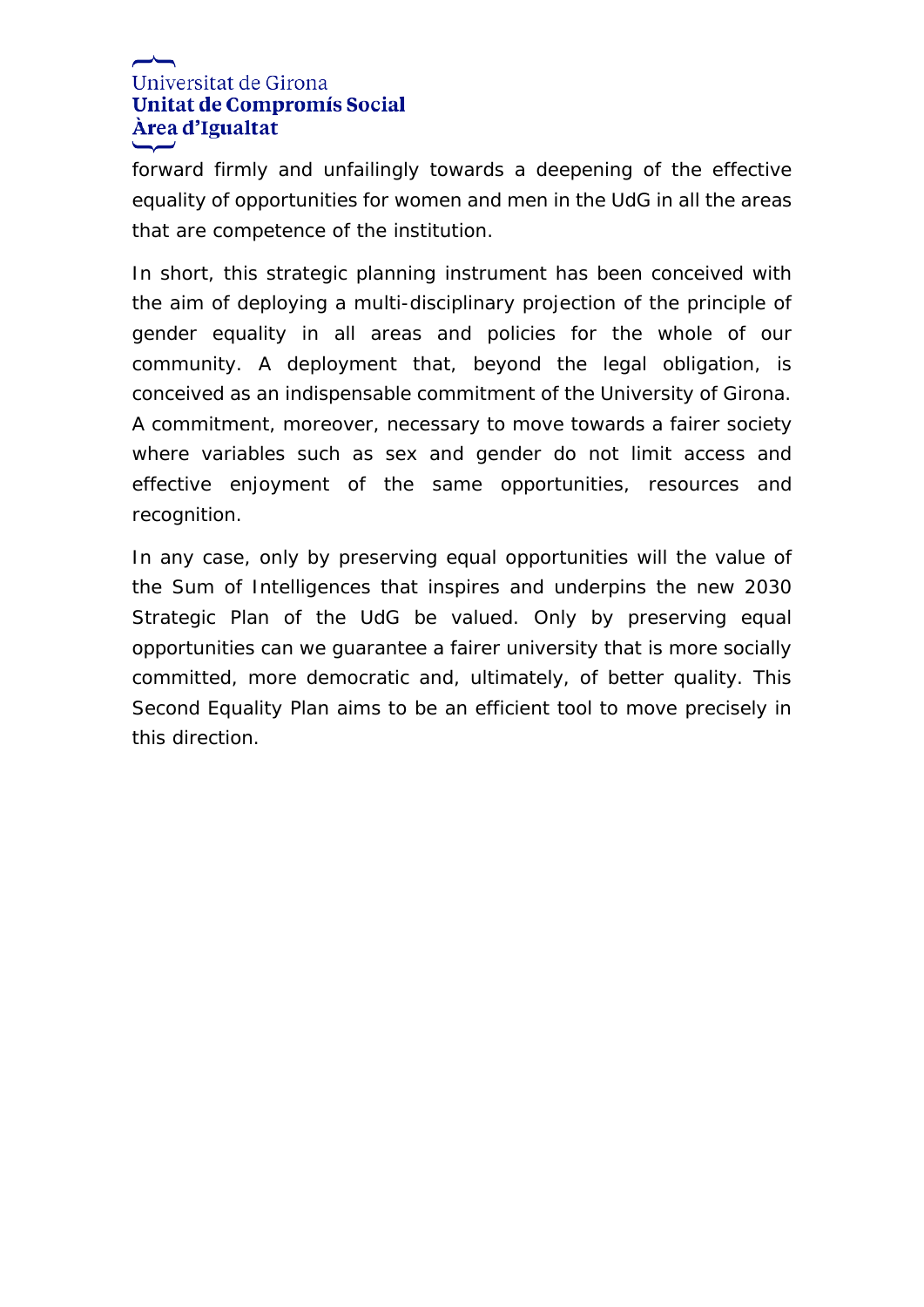#### **1. DIAGNOSIS**

The Second Equality Plan from the UdG (2021-2025) is an initiative that the institution itself promotes internally and that therefore responds to the specific needs and windows of opportunity that are perceived by the university community, the units, structures and services of the UdG. In addition, in the diagnosis that has served as the basis for the design of strategies, programmed objectives and actions, various reports and data analysis on gender perspective and biases at the UdG and the Catalan university system have been taken into account. They are listed in more detail in this chapter. It is worth noting that the qualitative data were obtained primarily from surveys, interviews, discussion sessions and critical reflection in the classrooms and discussion groups promoted as part of the participatory process carried out during the first semester of the 2020-2021 academic year. These spaces for exchange, debate and reflection have made it possible to complete the design and prioritization of actions, as a collective project.

The main reports and data that have served as a basis in the design of the structural axes, objectives and actions that are deployed in the next chapter are the following:

- Reports of disaggregated data from the UdG corresponding to the last academic years. Their evolution has been reviewed through comparison because they offer an accurate x-ray of the situation of the UdG, its needs, shortcomings and strengths.
- Document on the basis for the diagnosis and for the Plan of Equality from the University of Girona, of the *Institut per a l'Estudi* and the *Transformació de la Vida Quotidiana IQ*, from December 2019.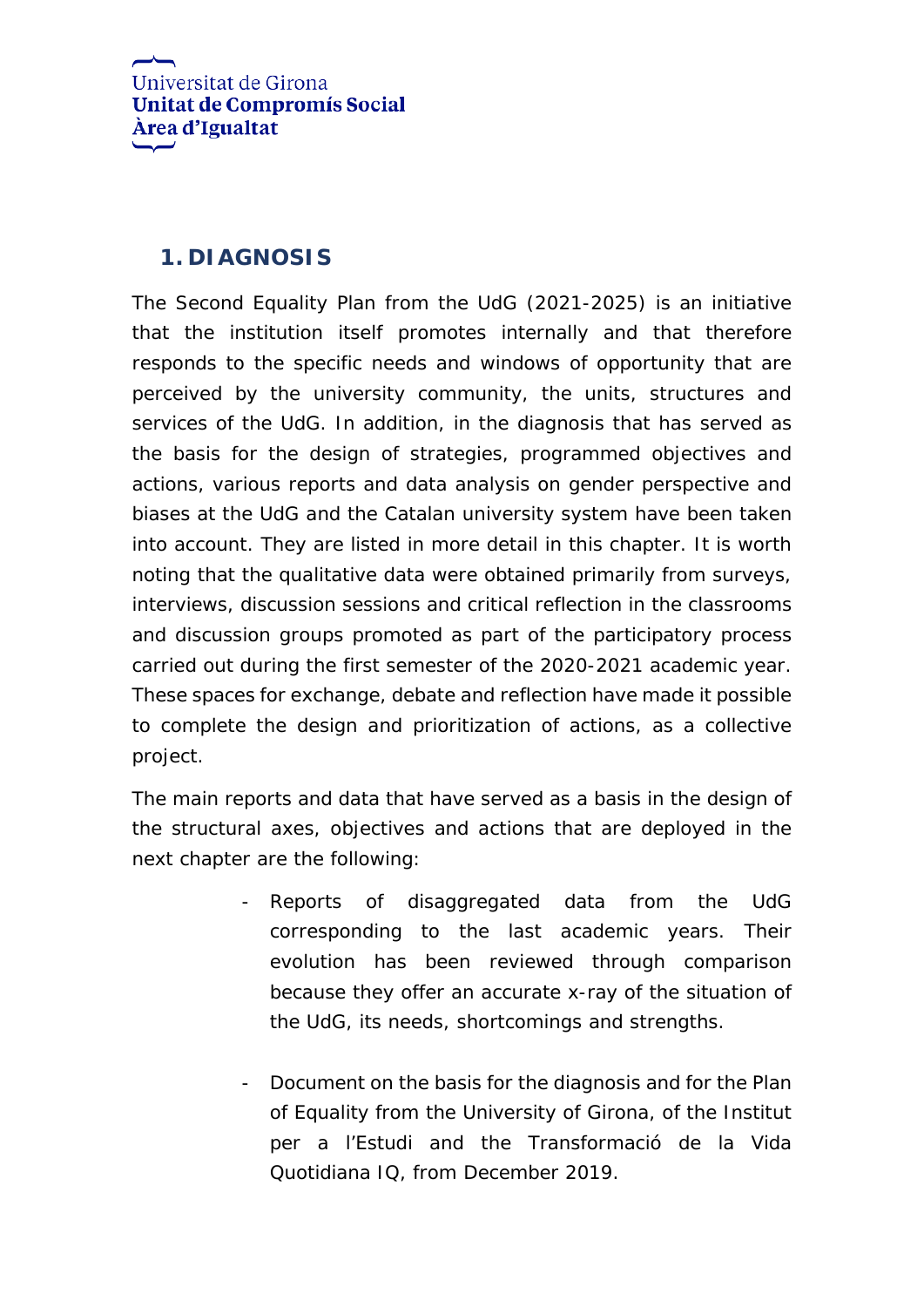- The 2019 report *[El biaix de gènere en el reclutament,](https://www.vives.org/book/el-biaix-de-genere-en-el-reclutament-la-promocio-i-la-retencio-del-personal-a-les-universitats-informe-2019/)  [la promoció i la retenció de personal a les universitats](https://www.vives.org/book/el-biaix-de-genere-en-el-reclutament-la-promocio-i-la-retencio-del-personal-a-les-universitats-informe-2019/)  [catalanes](https://www.vives.org/book/el-biaix-de-genere-en-el-reclutament-la-promocio-i-la-retencio-del-personal-a-les-universitats-informe-2019/)*, published by Xarxa Vives d'Universitats. It analyses the gender bias in the professional and academic careers of the different university groups of the Xarxa Vives (students, teaching and research staff, and administrative and service staff). The system of indicators used provides an accurate x-ray of the situation of women in universities and the report has been designed with the aim of becoming a useful tool for diagnosing, comparing information and designing the most appropriate policies to correct imbalances. The interuniversity data published in the report have been completed with the UdG's own data sent to the Xarxa Vives in the diagnosis of this new Equality Plan, precisely for the drafting of this report.
- Data from the UdG on parity in the composition of the representative and governing bodies, from January 2020, sent to the Working Group on Gender Parity in the University from the Women and Science Commission of the Interuniversity Council of Catalonia.
- Historical quantitative and qualitative data from the UdG obtained within the framework of the participatory process linked to the design and deployment of the First Plan for Equal Opportunities between Women and Men.
- Results of the Survey on Gender Equality at the UdG sent to the entire university community and answered, until January 2021, by 918 people.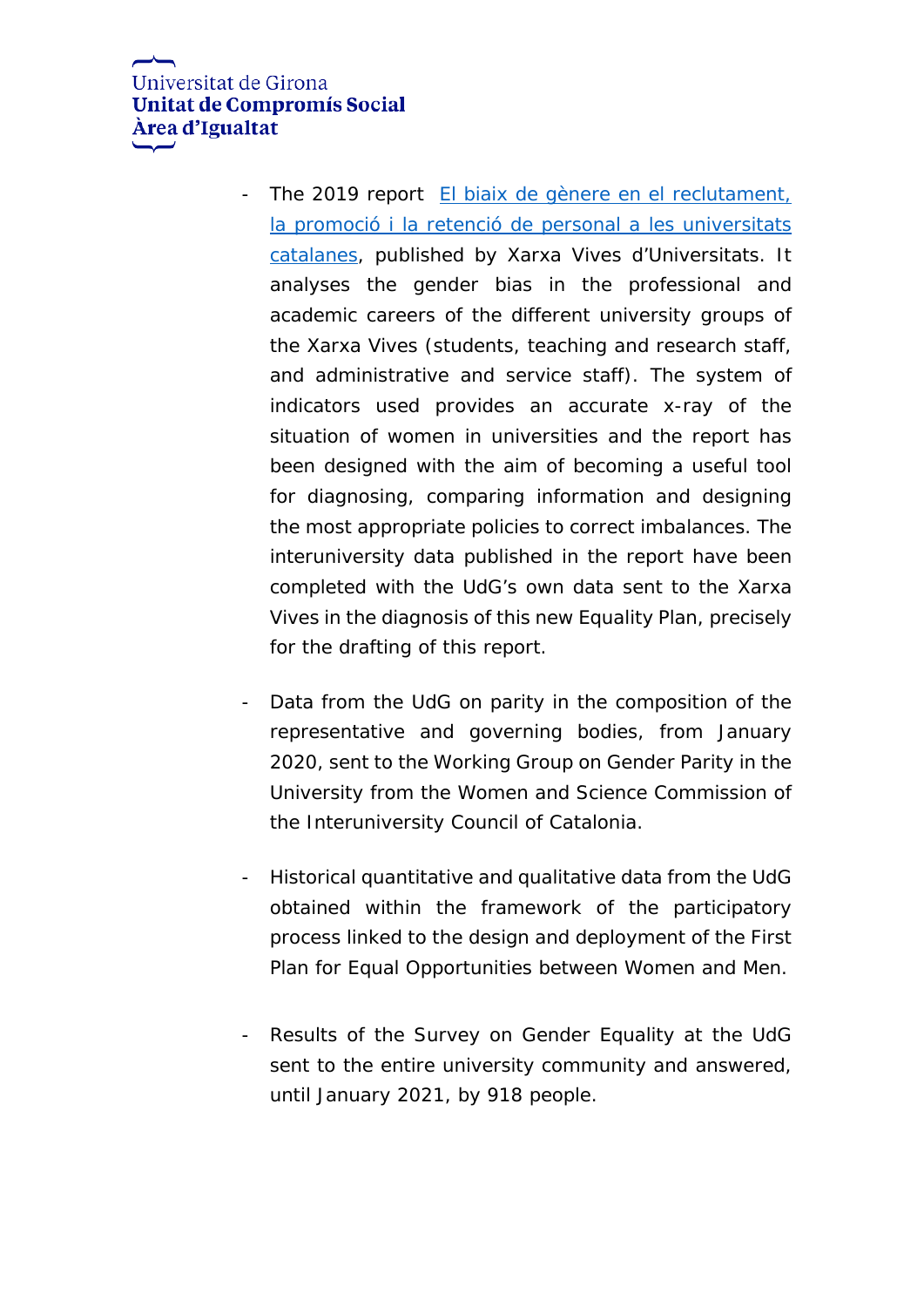- Results of the discussion groups with representatives of the different groups, interviews and sessions of critical reflection and debate around the new Plan, which have taken place throughout the first semester of the academic year 2020-2021 in the framework of the institutionally promoted participatory process.

All these reports, quantitative and qualitative data that have served as the basis for the diagnosis of this strategic planning instrument can be consulted in the Gender Equality Area of the Social Commitment Unit.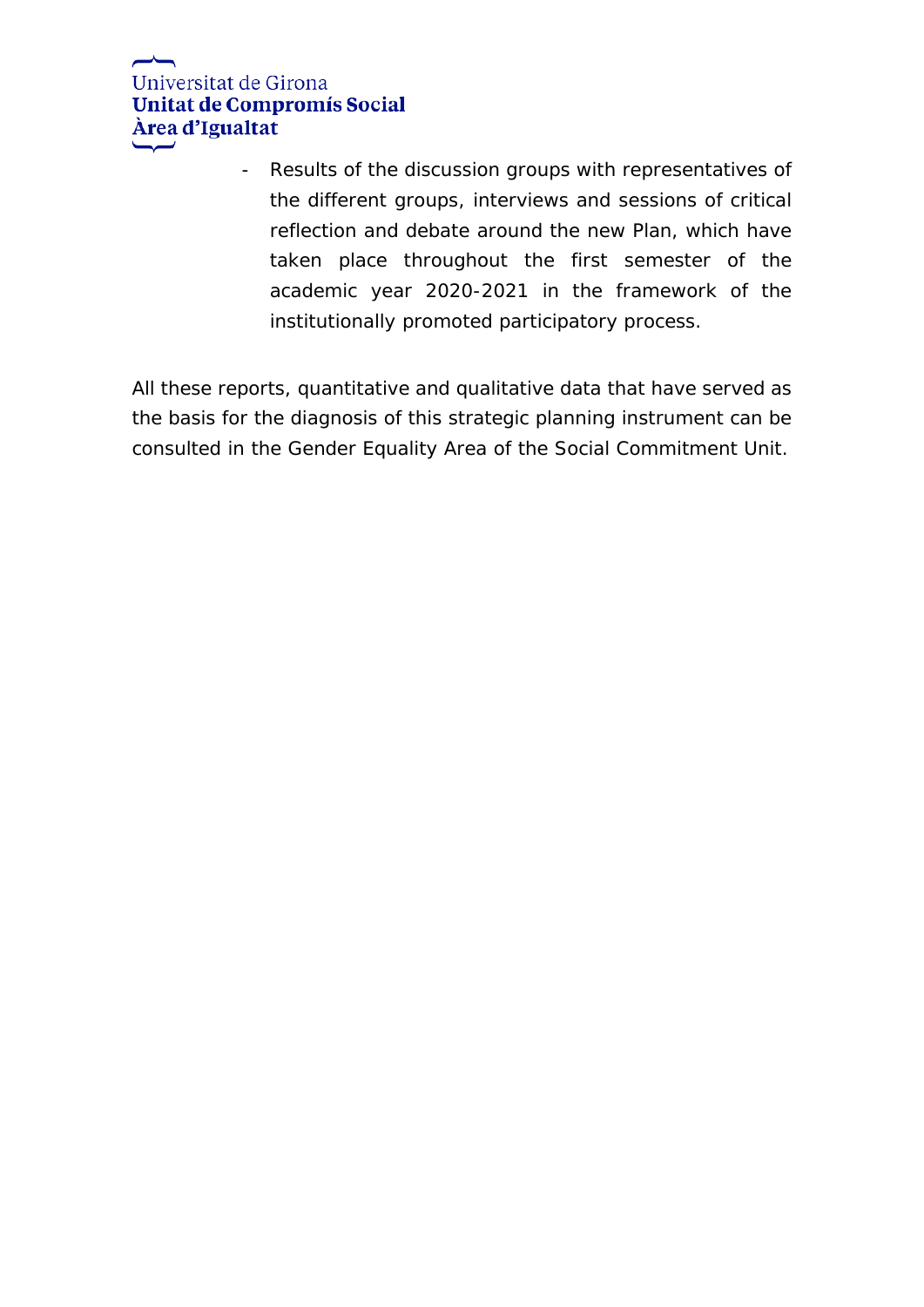## **3. REGULATORY FRAMEWORK FOR GENDER EQUALITY POLICIES IN THE UNIVERSITY ENVIRONMENT**

The current legal framework includes a wide range of forecasts of impact, either direct or tangential, on the planning of gender policies at university level. Inevitably, they are set in parameters that condition the content and scope of much of the actions that make up this planning instrument. Below we detail the most relevant ones, starting with the regulations of the UdG and ending with a note on the supranational provisions.

### **3.1 Regulations of the University of Girona**

Article 3 of the UdG Statutes, entitled "Principles", solemnly states that the UdG is inspired by the basic principles of freedom, justice, solidarity and a culture of peace, and is committed, verbatim, to the promotion of the education in values, equal opportunities and the fight against any discrimination based on gender. It explicitly guarantees, therefore, the institution's commitment to the promotion of equal opportunities and the prohibition of discrimination on the grounds of gender and strengthens its legal status as one of the legally binding principles in the performance of its functions entrusted to the university community.[3](#page-11-0)

This statutory provision is set out, directly or tangentially, in a wide range of regulatory provisions approved by the University of Girona,

<span id="page-11-0"></span><sup>&</sup>lt;sup>3</sup> More specifically, Article 3 of the Statutes states the following: "The University of Girona is inspired by the basic principles of freedom, justice, solidarity and a culture of peace, it is committed to the promotion of values education, of equal opportunities and in the fight against discrimination on the grounds of gender, class, ethnicity, religion or any other distinctive character of individuals and groups and assumes the Universal Declaration of Human Rights of the United Nations as its own. In accordance with these principles and the ideals of solidarity between people, the University of Girona will cooperate in the social and cultural progress of poor, impoverished and lesser developed countries and peoples."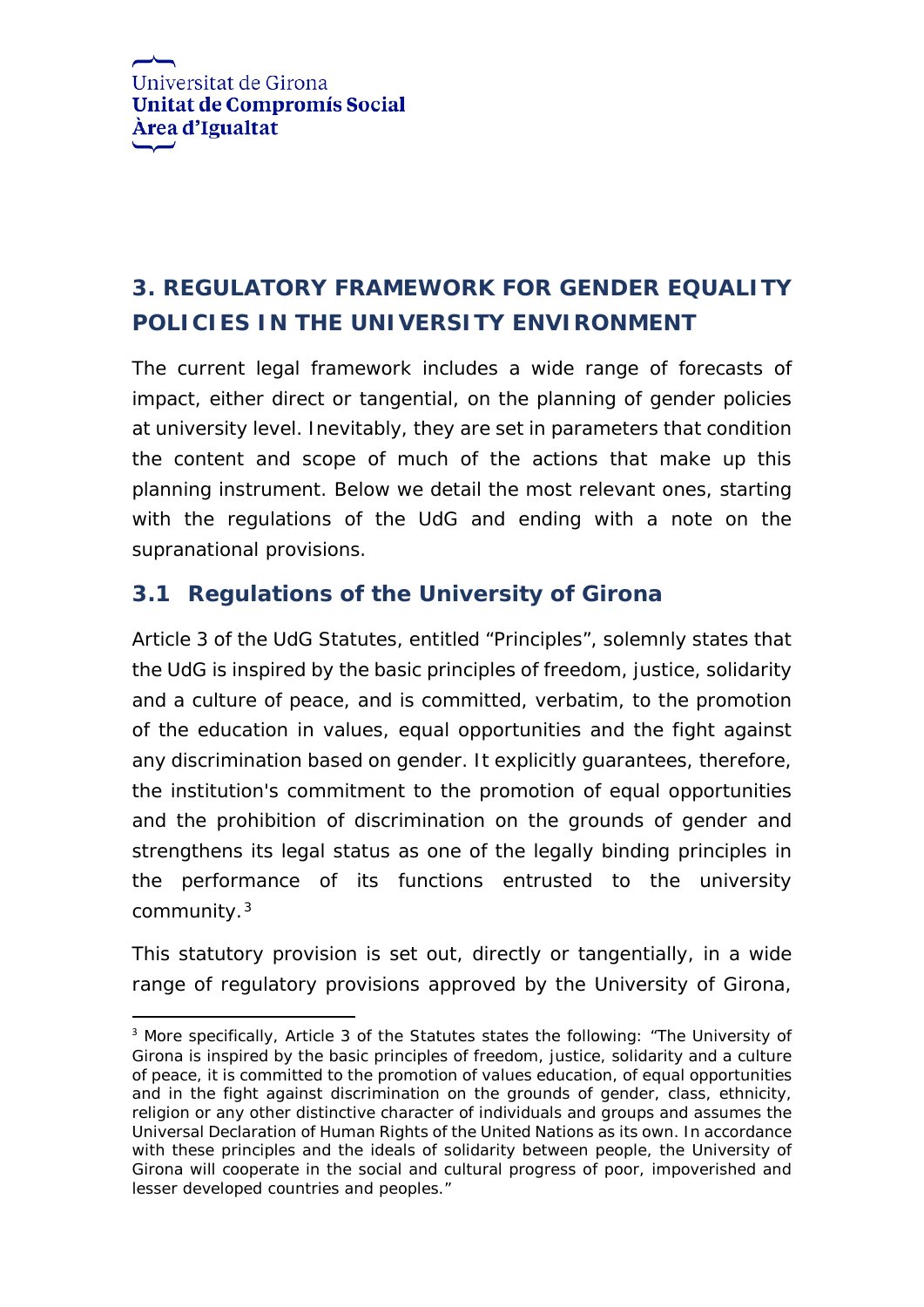some of which are conceived *ad hoc* with the aim of providing content to these institutional values with a gender perspective. This is the case of the Regulations on teaching exemptions for the intensification of research after a maternity leave, approved by the Governing Council in the session of 5 July 2019, or similarly, the Regulations on the change of preferred name for people from the transgender community of the UdG, approved by the Governing Council in the session of 18 October 2018.<sup>[4](#page-12-0)</sup>

Other regulations of the UdG contain explicit or tangential mentions to the promotion of gender equality, although projected in specific sectorial areas. This is the case of the protection of maternity and paternity in the modification of the Regulations of Active Researchers and approval of the text revised by agreement of the Governing Council at the session held on 16 December 2019, or the recognition of the extension of the transfer or research premium guaranteed in the Regulations governing the teaching hours of teaching staff. Equally noteworthy is the incorporation of the gender perspective in the award of honorary doctorates guaranteed in article 14.3 of the Revised Text of the Academic Regulations for Doctoral Studies at the UdG, approved by the Governing Council at its meeting on 16 December 2019.<sup>[5](#page-12-1)</sup>

<span id="page-12-0"></span> <sup>4</sup> For more information, see:

Regulations for teaching exemptions for the intensification of research after maternity leave, available at [BOUdG 4/2019, no. 1654, of](https://seu.udg.edu/ca-es/serveis-dinformacio/boudg/ebou/disposicio/1654?&_ga=2.245723140.1816764028.1591118189-844728285.1559712348) 26 July 2019.

Regulations for the change of preferred name of people in the transgender community, available at [BOUdG 4/2018, no. 1379, of](https://seu.udg.edu/ca-es/serveis-dinformacio/boudg/ebou/disposicio/1379) 26 October 2018.

<span id="page-12-1"></span><sup>5</sup> For more information, see:

<sup>-</sup> Modifications to the Regulations for active researchers and approval of the revised text, available at [BOUdG 7/2019, no. 1753, from](https://seu.udg.edu/ca-es/serveis-dinformacio/boudg/ebou/disposicio/1753) 23 December 2019. Among other provisions, it incorporates maternity or paternity protection when it states verbatim that "in the event of maternity or paternity during the contractual period, the twelve months following the birth of the child will not be counted for the purposes of the active researcher's assessment".

See article 3.4 of the Regulations governing the teaching dedication of teachers at [Normativa reguladora de la dedicació docent del professorat.](https://static2.udg.edu/uploads/bou/2387/eBOU-1922_ACORD_CdG_2_2020_Normativa_reguladora_dedicacio%CC%81_docent_CdG_revisada.pdf?_ga=2.19338424.1816764028.1591118189-844728285.1559712348) It states that in the case of having taken paternity or maternity leave during the seven calendar years prior to the start of the academic year, the recognition of the research premium or active transfer is extended for an additional 12 months.

Revised text of the Academic Regulations for Doctoral Studies at the University of Girona, available at [BOUdG 7/2019, no. 1754, from](https://seu.udg.edu/ca-es/serveis-dinformacio/boudg/ebou/disposicio/1754) 23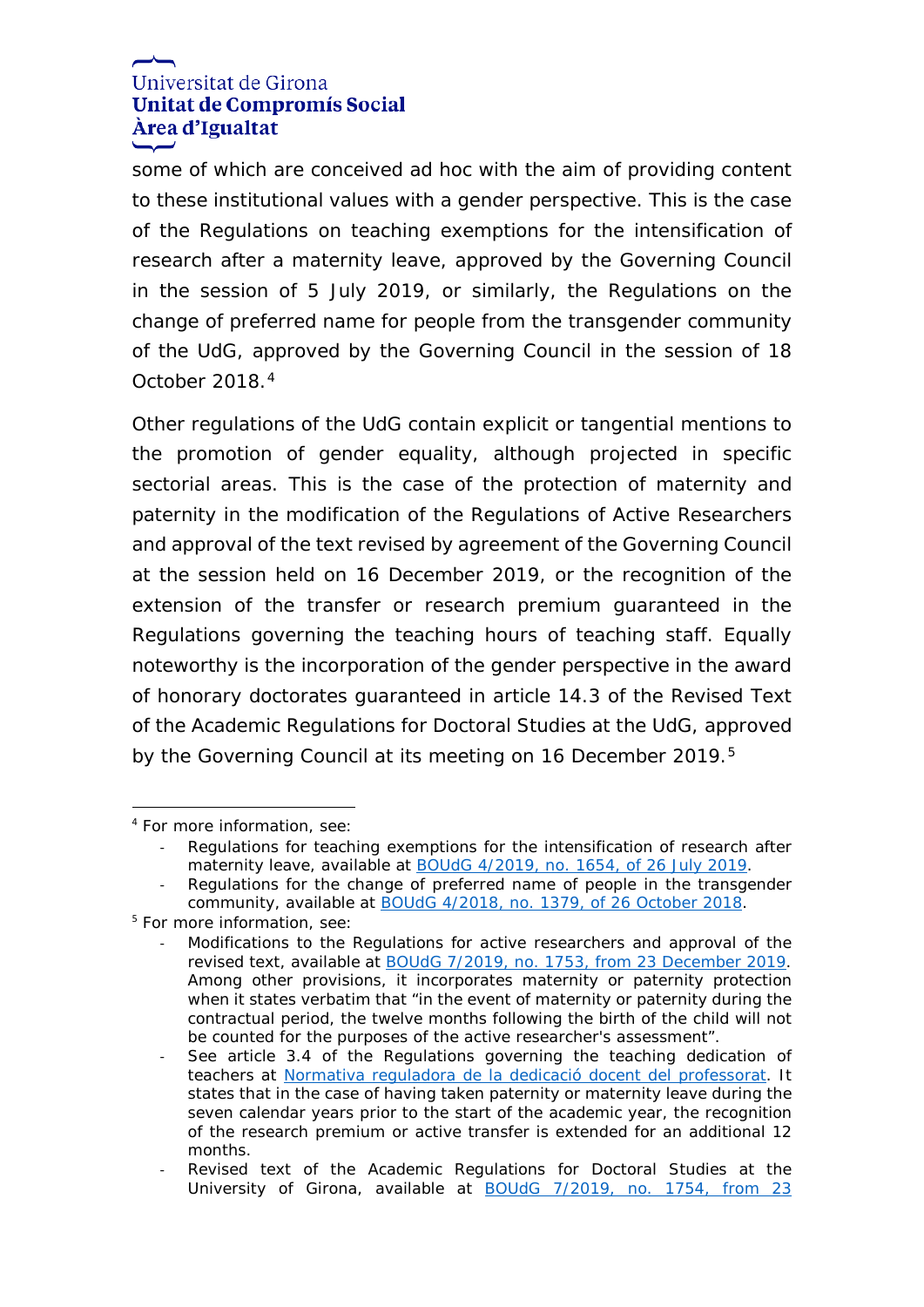**.** 

### **3.2 Most relevant Catalan regulations**

The Catalan legal system includes a wide range of normative provisions, of legal and regulatory rank, of direct or tangential impact on the planning of gender equality policies at the university level, which have been especially present in the design of the actions that make up this Second Equality Plan. The most relevant are listed below:

- Articles 4, 19, 40, 41, 45.3, 56.3 and 153 of the Statute of Autonomy of Catalonia, in the wording of Law 6/2006, of 19 July. From the set of incidents forecast in this matter, those of article 41 entitled "Gender perspective" stand out because it sets out the statutory bases of the policies of gender equality in Catalonia.<sup>[6](#page-13-0)</sup>
- Law 17/2015, of 21 July, on the effective equality of women and men. Throughout its articles, there are several precepts of direct incidence in the matter; for example, it obliges the guarantee of equality between women and men as a fundamental right in all fields in which the public authorities exercise responsibilities, which includes their obligation to eliminate any form of

[December](https://seu.udg.edu/ca-es/serveis-dinformacio/boudg/ebou/disposicio/1754) 2019. Article 14.3 states verbatim that "the Governing Council is the body that grants the title of doctor honoris causa" and adds: "In granting the title, the gender perspective will be taken into account."

<span id="page-13-0"></span><sup>&</sup>lt;sup>6</sup> Available at **[DOGC no. 4680 from](https://dogc.gencat.cat/ca/pdogc_canals_interns/pdogc_resultats_fitxa/?action=fitxa&documentId=401680) 19 July 2006**. More specifically, Article 41 of the Statute of Autonomy of Catalonia provides: "1. The public authorities must ensure compliance with the principle of equal opportunities for women and men in access to employment, training, vocational promotion, working conditions, including remuneration, and in all other situations, and they must also ensure that women are not discriminated against because of pregnancy or maternity. 2. The public authorities must guarantee transversality in the incorporation of a gender and women's perspective in all public policies in order to achieve real and effective equality and parity between women and men. 3. Public policies must ensure that all forms of violence against women and acts of a sexist and discriminatory nature are comprehensively addressed; they should promote the recognition of the role of women in the cultural, historical, social and economic spheres, and they should promote the participation of women's groups and associations in the elaboration and evaluation of these policies. 4. The public authorities must recognize and take into account the economic value of care and attention work in the domestic and family spheres in setting their economic and social policies. 5. The public authorities, within the scope of their powers, and in the cases established by law, must ensure that the free decision of women is decisive in all cases that may affect their dignity, integrity and physical and mental well-being, in particular with regard to the body itself and its reproductive and sexual health."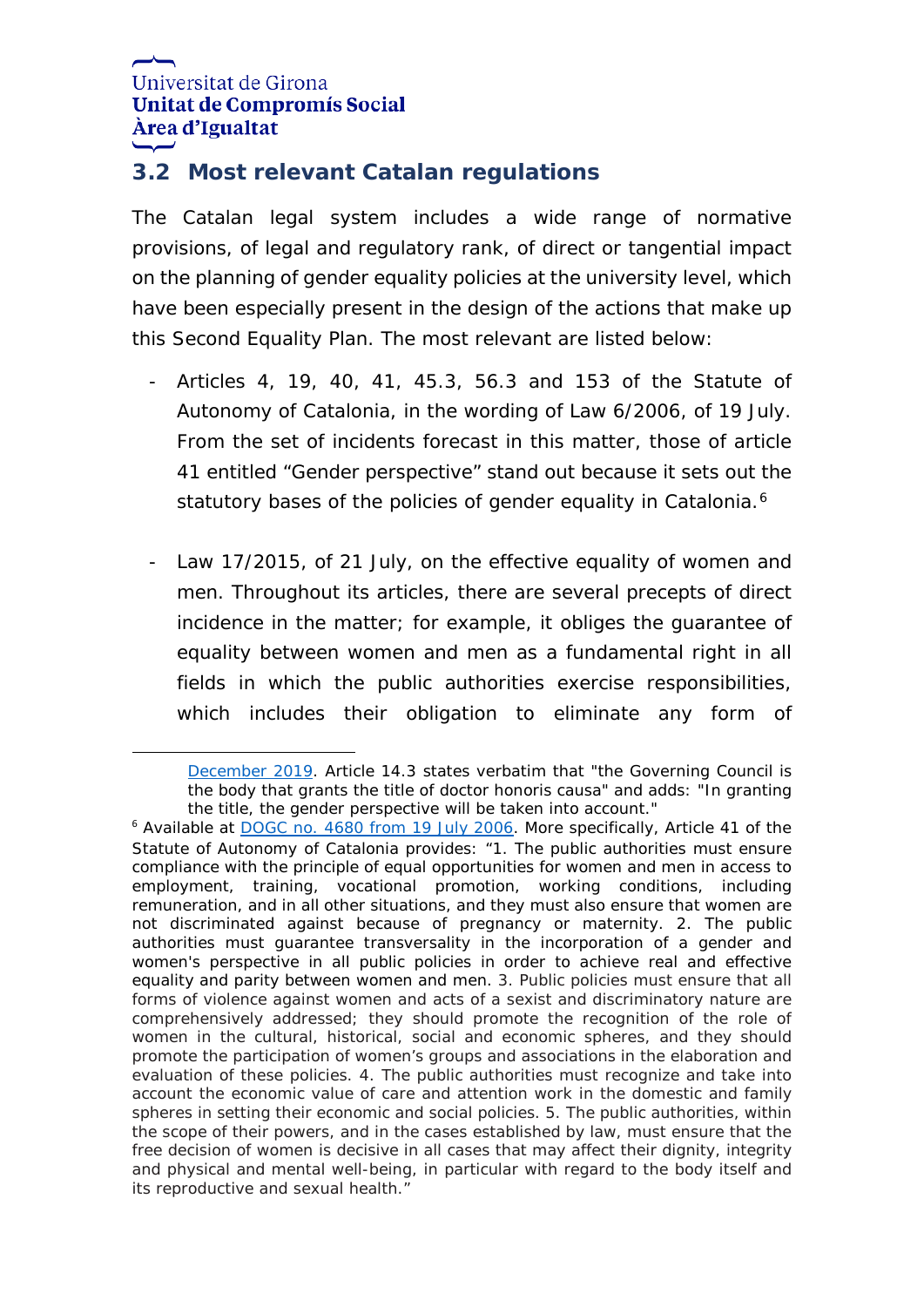discrimination, whether direct or indirect. Of the set of provisions in the regulations, those of article 28, entitled "Universities and research", are of particular note. They are included in a footnote.<sup>[7](#page-14-0)</sup>

<span id="page-14-0"></span> <sup>7</sup> Published in [DOGC no. 6919, 23 July](https://dogc.gencat.cat/ca/pdogc_canals_interns/pdogc_resultats_fitxa/?action=fitxa&documentId=698967) 2015. Article 28 reads verbatim: "1. The education in values referred to in article 5 of Law 1/2003, of 19 February, on universities in Catalonia, must necessarily include: a) The promotion of the introduction of the gender perspective in a transversal way and studies on the contribution of women throughout history in all areas of knowledge and in academic and research activity, which must be included in the curriculum of undergraduate and postgraduate programs. The submission of applications for accreditation of undergraduate and postgraduate courses must be accompanied by a report detailing, where applicable, how the gender perspective has been incorporated into the curriculum or, if not done, of the projected improvement plan to make it possible. *b*) Non-sexist and androcentric use of language in all their communications. c) The training in co-education of people who carry out teaching tasks, especially those who study teaching or education sciences and, where applicable, in undergraduate, postgraduate, master's and doctoral studies aimed at the training of teachers, professors and educators, in accordance with the co-educational model referred to in article 21. 2. To meet the goal of achieving effective equality between women and men in the field of university and research, universities must: a) Promote the work of women researchers and their participation in research groups and make sure their contributions in the scientific and technical fields are visible. b) Guarantee the training of their staff in matters of gender and women's perspective in each of the academic disciplines. c) Create specific modules or courses on gender and women's perspectives in each of the academic disciplines. 3. Universities, higher education centers and Catalan research centres and institutions must: a) Guarantee the effective equality of women and men in the teaching and research careers, as well as among the administration and service staff, and promote the balanced representation of women and men in the different collegiate bodies and at all levels of decision-making. b) Approve a plan of equality for the access, promotion and working conditions of the administration and service staff and of the teaching and research staff, which includes specific measures targeted at students, and also to design and implement an inclusive recruitment policy that takes into account the specific training of the people who are part of the selection committees to avoid any gender discrimination in the staff selection processes. *c*) Provide information and advice to prevent any form of discrimination, sexual harassment or harassment on the grounds of sex and other forms of gender-based violence. d) Ensure that the evaluations of teaching and research staff carried out by the relevant bodies take into account the gender perspective and non-discrimination, neither direct nor indirect, on the grounds of sex. e) To value as positive features, in the calls for grants for research projects or other research grants of a collective nature, together with the criteria to guarantee quality and excellence: First; That the groups are made up of 40% or more women, and that a woman be in charge of research in areas where women are not very present. Second; That the projects incorporate the gender and women's perspective, or have as their object, studies on the situation of women. *f*) Implement positive action measures and provide inter-institutional cooperation mechanisms that contribute to the prevention of sexual harassment and harassment on the grounds of sex - the maximum expression of gender inequality - that guarantee this prevention and allow an adequate response to any complaints or claims that may be made in this regard to any member of the university community. g) To create specific modules or courses in the field of gender and women's perspective in the compulsory curricular proposal of the faculties and studies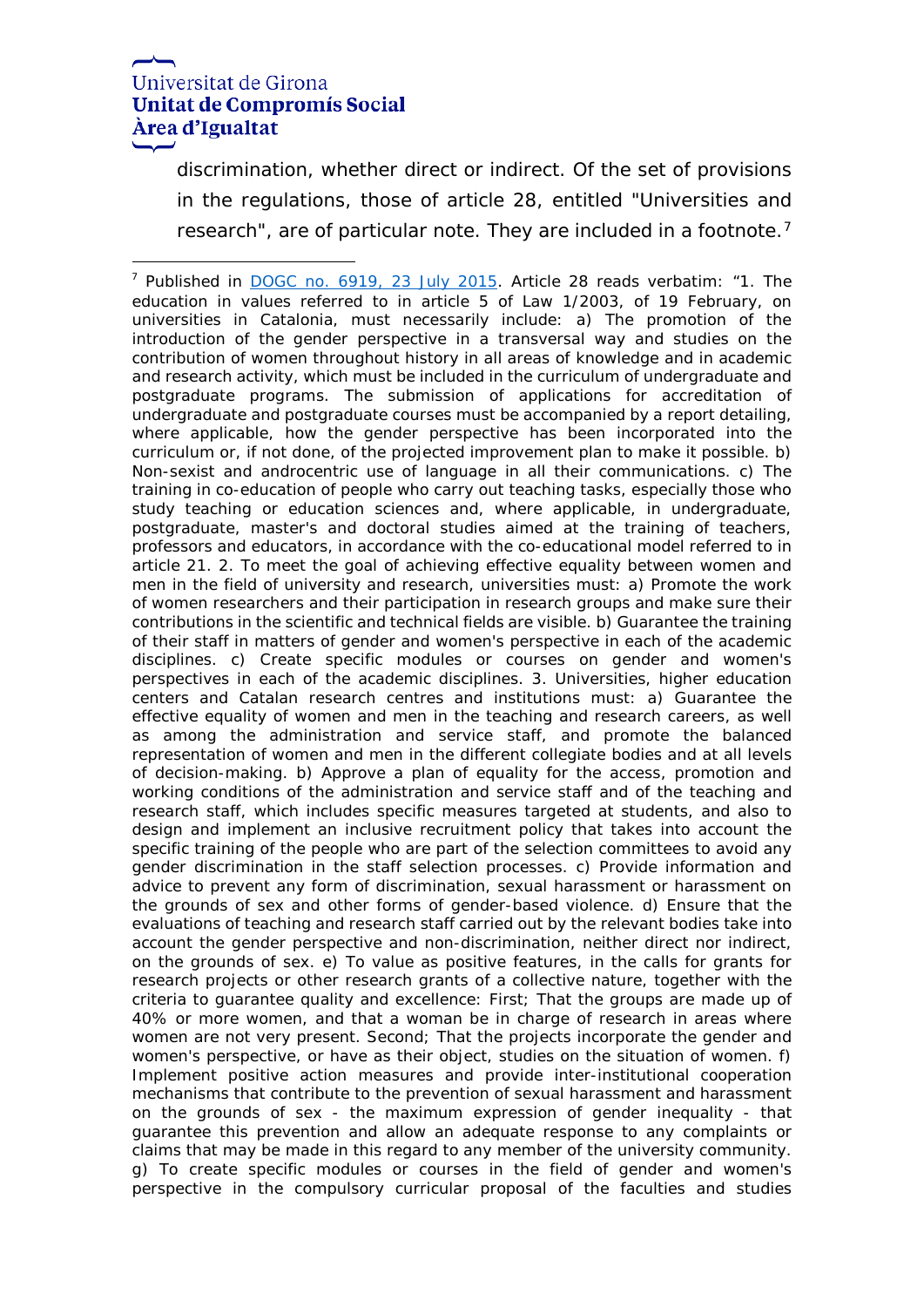- Law 5/2008, of 24 April, on the right of women to eradicate gender-based violence, in the revised wording of Law 17/2020, of 22 December [8](#page-15-0)
- Law 11/2014, of 10 October, to guarantee the rights of lesbians, gays, bisexuals, transgender and intersex people and to eradicate homophobia, biphobia and transphobia.<sup>[9](#page-15-1)</sup>
- Law 1/2003, of 19 February, on universities in Catalonia. For the purposes of interest, this includes the duty of universities to promote actions to achieve equal opportunities between women and men in all areas of the university (eighth additional provision).[10](#page-15-2)

### **3.3 Most relevant state regulations**

The following is a very brief list of the main state regulations that define the backbone of the regime for gender equality policies, also those projected at the university level.

- Organic Law 3/2007, of 22 March, for the effective equality of women and men.<sup>[11](#page-15-3)</sup>

 $\overline{a}$ 

recognized by Catalan universities. h) Carry out actions to balance the presence of both sexes in all disciplines, especially in those in which one of the two sexes is significantly underrepresented. i) Be accountable to the public bodies responsible for university policy regarding the degree of fulfillment of the objectives established in this article."

<span id="page-15-0"></span><sup>8</sup> Published in DOGC no. 8303, [from 24 December](https://dogc.gencat.cat/ca/document-del-dogc/?documentId=889760) 2020. See especially Article 13, which gives a new wording to Article 17 of the law, entitled "Scope of university education".

<span id="page-15-1"></span><sup>&</sup>lt;sup>9</sup> Published in **[DOGC no. 6730,](https://dogc.gencat.cat/ca/pdogc_canals_interns/pdogc_resultats_fitxa/?action=fitxa&documentId=672704) from 17 October 2014.** 

<span id="page-15-2"></span><sup>10</sup> Published in [DOGC no. 3826,](http://www.aqu.cat/doc/doc_73404783_1.pdf) from 20 February 2003.

<span id="page-15-3"></span><sup>&</sup>lt;sup>11</sup> Published in **[BOE no. 71, from](https://boe.es/boe/dias/2007/03/23/pdfs/A12611-12645.pdf) 23 March 2007**. See, in particular, with regard to equality plans, the provisions of Chapter III of Title IV, entitled "Equality plans for companies and other measures to promote equality", Articles 45 to 49. this legal provision incorporates the concept of positive action in Article 11, providing that in order to give effect to the constitutional right to equality, the public authorities shall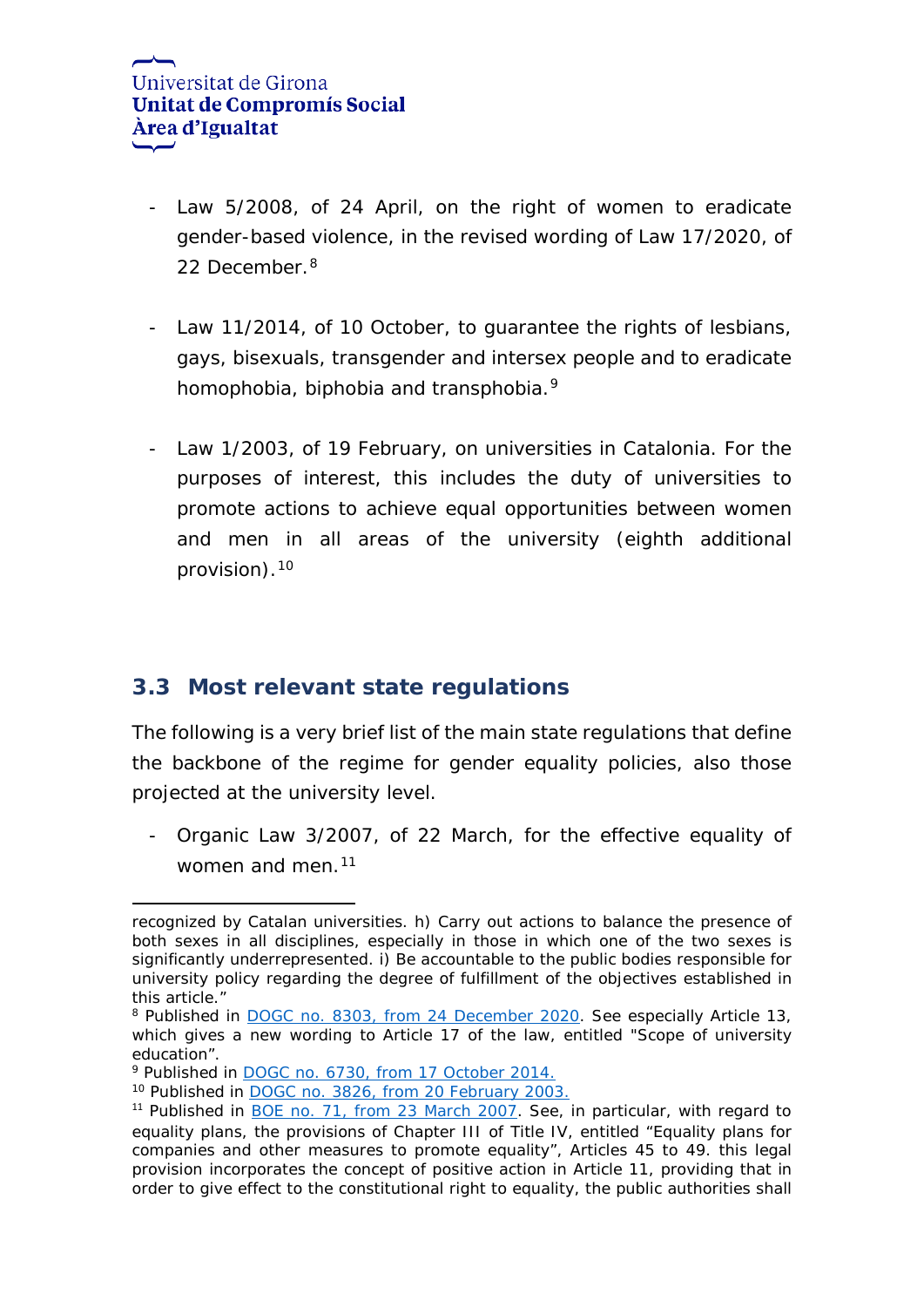- Organic Law 1/2004, of 28 December, on comprehensive protection measures against gender violence.<sup>[12](#page-16-0)</sup>
- Organic Law 4/2007, of 12 April, amending Organic Law 6/2001, of 21 December, on universities.<sup>[13](#page-16-1)</sup>
- Law [14](#page-16-2)/2011, of 1 June, on science, technology and innovation.<sup>14</sup>
- Royal Legislative Decree 5/2015, of 30 October, approving the revised text of the Law on the Basic Statute of Public Employees.[15](#page-16-3)

 $\overline{a}$ adopt specific measures in favour of women to correct situations of de facto inequality with respect to men. It adds that "these measures, which will be applicable as long as these situations persist, must be reasonable and proportionate to the objective pursued in each case." Likewise, when regulating equality within public administrations, the rule includes provisions aimed at guaranteeing equality policies in public universities. (article 25).

<span id="page-16-0"></span><sup>12</sup> Published in [BOE no. 313, from](https://boe.es/boe/dias/2004/12/29/pdfs/A42166-42197.pdf) 29 December 2004.

<span id="page-16-1"></span><sup>&</sup>lt;sup>13</sup> Published in BOE no. 89, from 13 April 2007. For the purposes of this report, this reform sets out in the Preamble the explicit commitment to promote gender equity in the university. It establishes in particular that it must work to guarantee the balanced presence between women and men in the collegiate governing and representative bodies of public universities (art. 13) and the balanced presence between women and men in the collegiate governing bodies and representation of private universities (art. 27.1); that the General Conference on University Policy has among its functions to coordinate the preparation and follow-up of reports on the application of the principle of equality between women and men in the university (art. 27.1.e); that research teams develop their professional careers by promoting a balanced presence between women and men in all their fields (art. 41.4); that the rights and duties of students include equal opportunities and non-discrimination on the grounds of sex, as well as receiving non-sexist treatment (art. 46). It also establishes that in the rules for hiring assistant professors and doctoral assistant professors, situations of temporary disability, maternity and adoption or foster care during the contract period will not interrupt the calculation (art. 49 and 50); that in the national accreditation commissions a balanced composition between women and men will be sought, unless this is not possible for well-founded, objective and duly motivated reasons, (art. 62). And concludes by stating that the competent public administrations, in coordination with universities, will establish specific programs for victims of gender violence so that they can receive personalized help, support and adaptations in the teaching system (Fourth Additional Provision).

<span id="page-16-2"></span><sup>&</sup>lt;sup>14</sup> Published in **[BOE no. 131, from](https://www.boe.es/buscar/act.php?id=BOE-A-2011-9617) 2 June 2011**. This legal provision introduces the gender perspective as a transversal category in scientific and technical research that must be taken into account in all aspects of the process to ensure effective equality between men and women. More specifically, this mention of the gender perspective appears in the preamble, in the preliminary title and in Title III. The thirteenth additional provision establishes the mechanisms for the implementation of the gender perspective, developing the specific measures to be applied in this field, and also requires their application in universities, due to their status as research centres.

<span id="page-16-3"></span><sup>&</sup>lt;sup>15</sup> Published in **BOE no. 278, from [20 November](https://boe.es/buscar/pdf/2015/BOE-A-2015-11719-consolidado.pdf) 2015**. With regard to equality plans, see in particular Article 49 and Additional Provision 7a.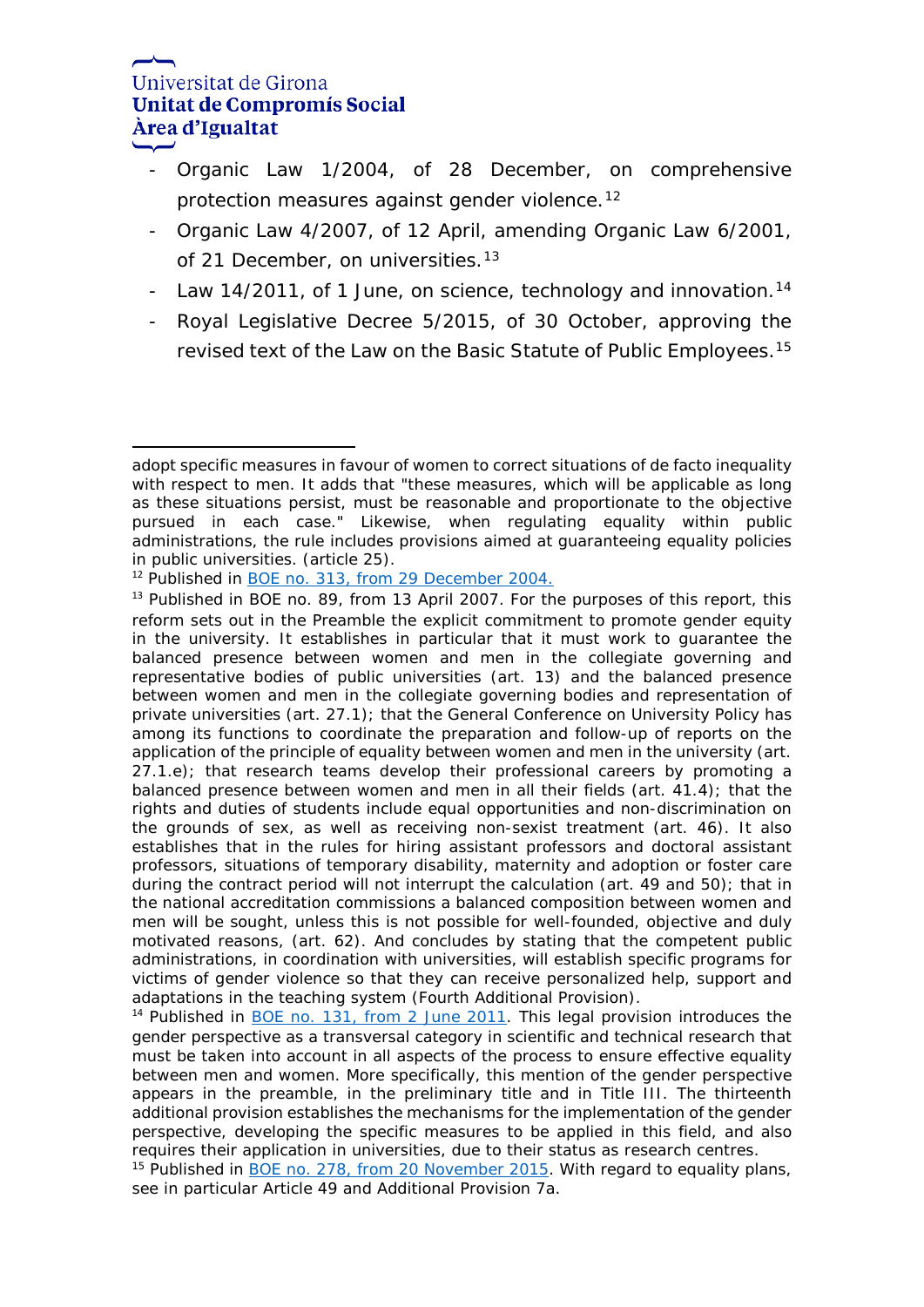- Royal Decree 902/2020, of 13 October, on equal pay for men and women.[16](#page-17-0)

#### **3.4 European and international regulatory framework**

Gender equality is the fifth of the seventeen Sustainable Development Goals on the 2030 Agenda for Sustainable Development, approved by the UN in 2015. Evidence, from the outset, of the prioritization of this goal in the international political agenda. Moreover, gender equality is clearly stated as a fundamental human right. It is worth noting that the United Nations has made its commitment to equality clear since its act of constitution in 1945 (San Francisco Charter, June 26, 1945). More specifically, Articles 55 and 56 of the Charter establish the obligation for all Member States to promote universal respect for human rights - explicitly recognizing the equal rights of women and men - and for the fundamental freedoms of all persons, as well as to take measures, jointly or separately, in cooperation with the organization, for this purpose. On this basis, it has promoted numerous legal, political and technical instruments for the achievement of these commitments. Of particular note is the adoption of the Convention on the Elimination of All Forms of Discrimination against Women, adopted by the United Nations General Assembly in Resolution 34/180 of 18 December 1979. This endorses measures of temporary positive action aimed at accelerating de facto equality between women and men, including measures to protect motherhood (art. 4). It is worth noting that the World Conference on Women in Nairobi (1985) proposed the adoption of a new strategy to address gender equality: gender mainstreaming. Since the Beijing Conference (1995) this means acting in all areas, at all levels and in a coordinated manner and with the application of this approach to all levels of government.

 $\overline{a}$ 

<span id="page-17-0"></span><sup>16</sup> Published in BOE no. 272, from 14 October 2020. See especially Additional Provision 4a.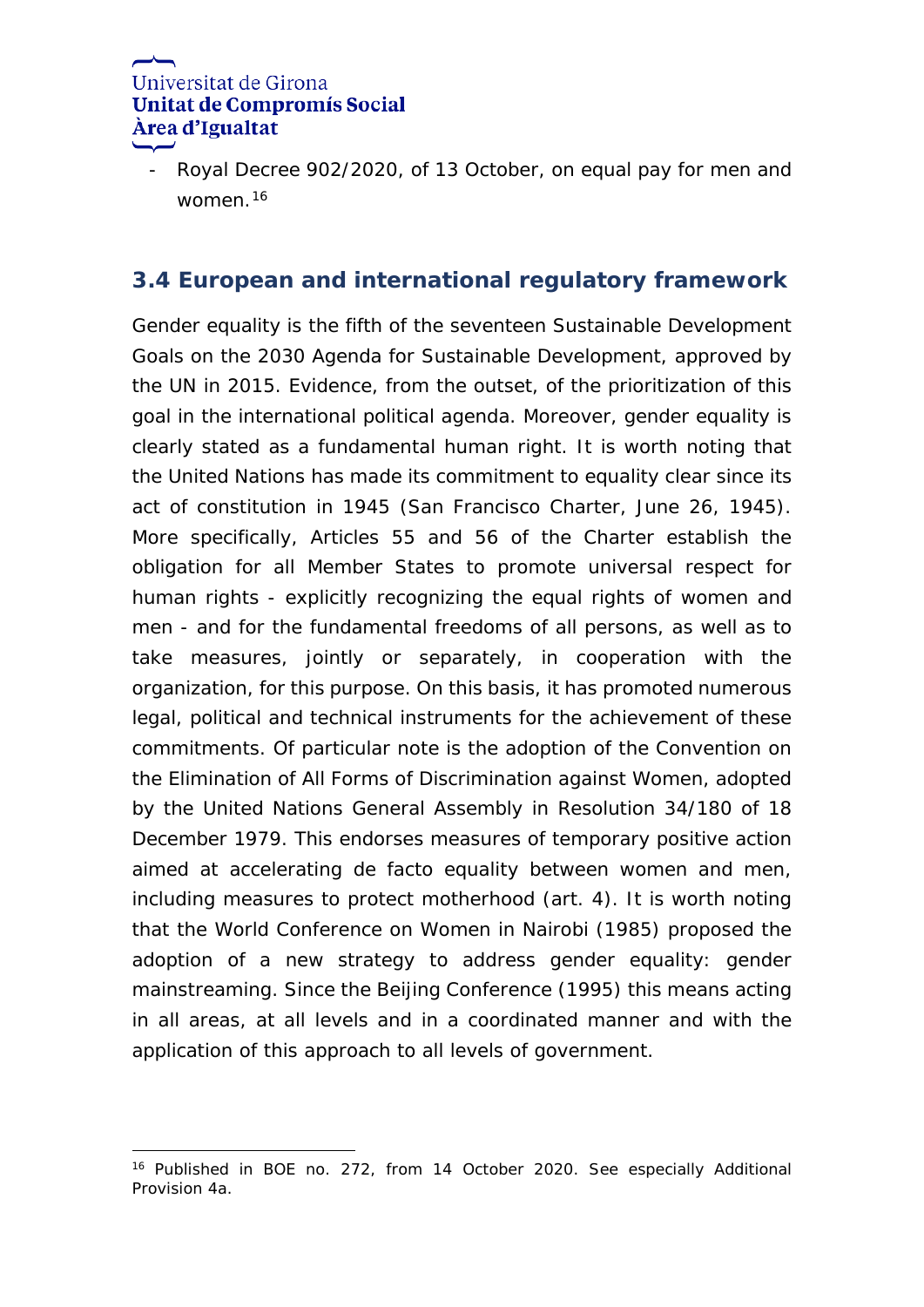UNESCO has also reaffirmed these commitments, especially in the World Science Report (1996) and the Declaration on Higher Education in the 21st Century (1998). Institutions are urged to contribute to the sustainable development of society and to strengthen the participation and promotion of women's access. UNESCO identifies the main obstacles to women's participation in terms of equality in academia: (a) discriminatory practices in professional appointments and promotions; b) tensions arising from the dual family and professional function; c) gender stereotypes about the figure of scientists and academic positions, and d) the continuing resistance for women to hold leadership positions.

On this basis, UNESCO advocates the need to develop appropriate policies and legislation that correct "bad practices" and ensure the participation of women, in equal opportunities, in academia. For the purposes of interest here, the solutions promoted with the aim of correcting gender inequalities in universities revolve around three main lines of action, which form the basis for the development of equal opportunities policies between men and women that governments and university authorities must guarantee. First, it proposes the construction of databases that allow a detailed and systematic knowledge of the presence of women teaching staff in higher education. Secondly, it advocates the revision of appointment and promotion procedures, as well as support for women in all professions through legislative rules and infrastructure and the establishment of quotas to promote women's access and participation in the university world.<sup>[17](#page-18-0)</sup>

As for European Union law, it has a body of legislation that reinforces the right to equality and the prohibition of discrimination on the

<span id="page-18-0"></span><sup>&</sup>lt;sup>17</sup> Similarly, the International Labour Organization also promotes equality between women and men in the workplace. Four particularly relevant conventions of this body stand out: Convention no. 100 on equal pay (1951); Convention no. 111 on Discrimination in Employment and Occupation (1958); Convention no. 156 on workers with family responsibilities (1981) and Convention 183 on maternity protection (2000), which establishes protection against discrimination based on causes related to or derived from maternity.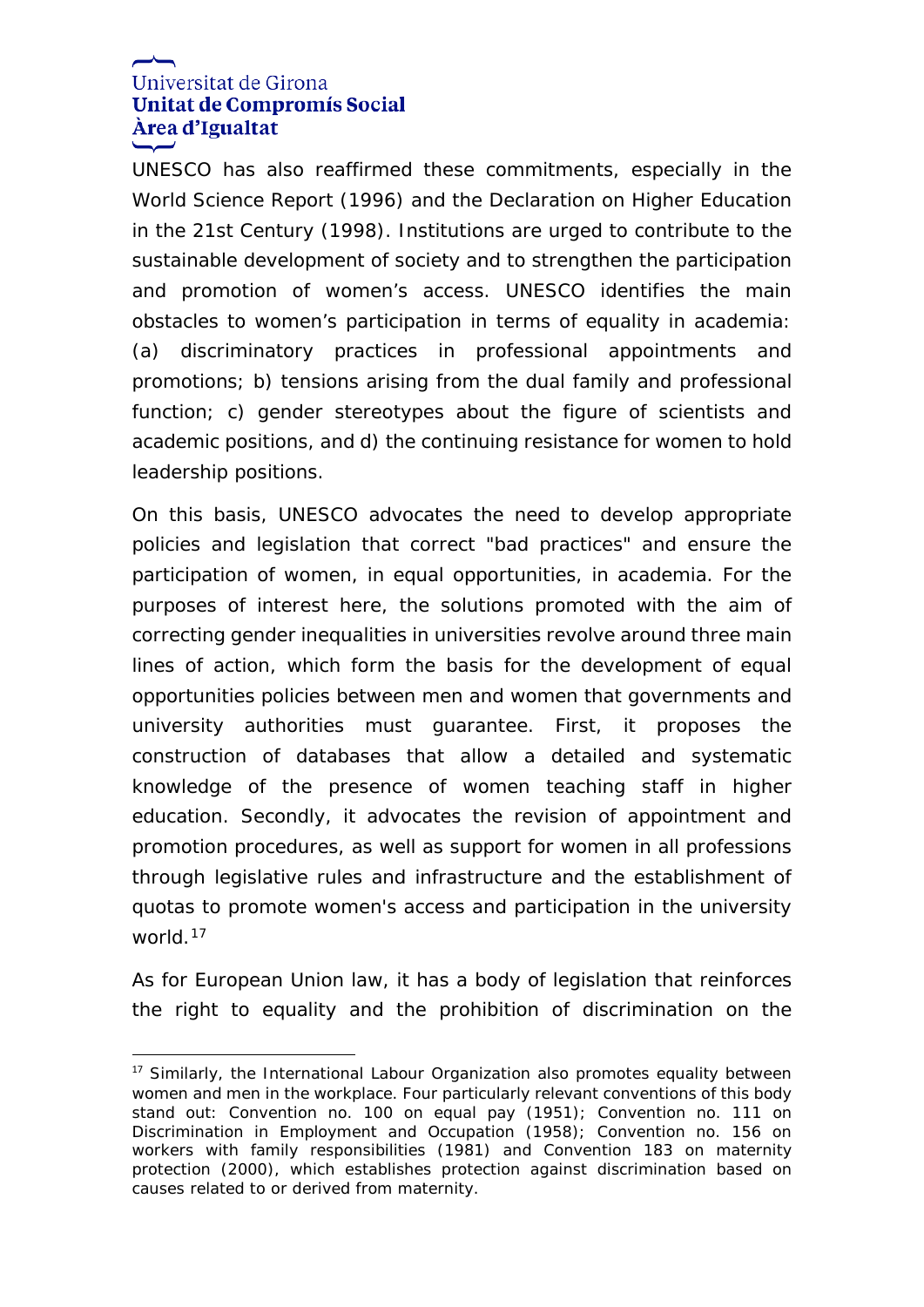grounds of sex. It is worth noting that this regulation has broadly gone through three stages of development and consolidation: a) until the 1990s, the treatment of equality was primarily deployed in the workplace; b) at the beginning of the 1990s, a change of strategy began towards positive actions by the public authorities in favor of promoting the participation of women in the different social activities, and c) finally, the consolidation of policies of gender mainstreaming, especially since the 1995 Beijing Conference.

The Treaty of Lisbon guarantees equality between women and men as one of the five values on which the EU is founded, committed to the fight for equality in all its activities, as proclaimed in Articles 2 and 3 of the Treaty of the European Union and Article 8 of the Treaty on the Functioning of the European Union. Likewise, the Treaty on the Functioning of the European Union allows Member States to establish measures that offer specific advantages aimed at making it easier for the lesser represented sex to carry out professional activities or to avoid or compensate for limitations in their professional careers (art. 157.4). It should also be added that the EU Charter of Fundamental Rights states that equality between women and men must be ensured in all areas, including employment, work and pay, and also states that the principle of equality does not prevent the maintenance or adoption of measures that offer specific advantages in favor of the lesser represented sex (art. 23). Article 33 of this provision guarantees the right to reconcile family and professional life and the protection of the family in the legal, economic and also social spheres.

This primary law of the European Union will be derived from the European body of legislation against discrimination on the grounds of sex. In this way, the principle of equality is guaranteed in a wide range of rules of secondary law. Of particular note are those approved with the aim of guaranteeing (Directive 73/117 / EC) equal treatment in Social Security (Directive 79/7 / EEC and Directive 86/378 / EEC), the protection of pregnant women (Directive 92/85 / EEC), access to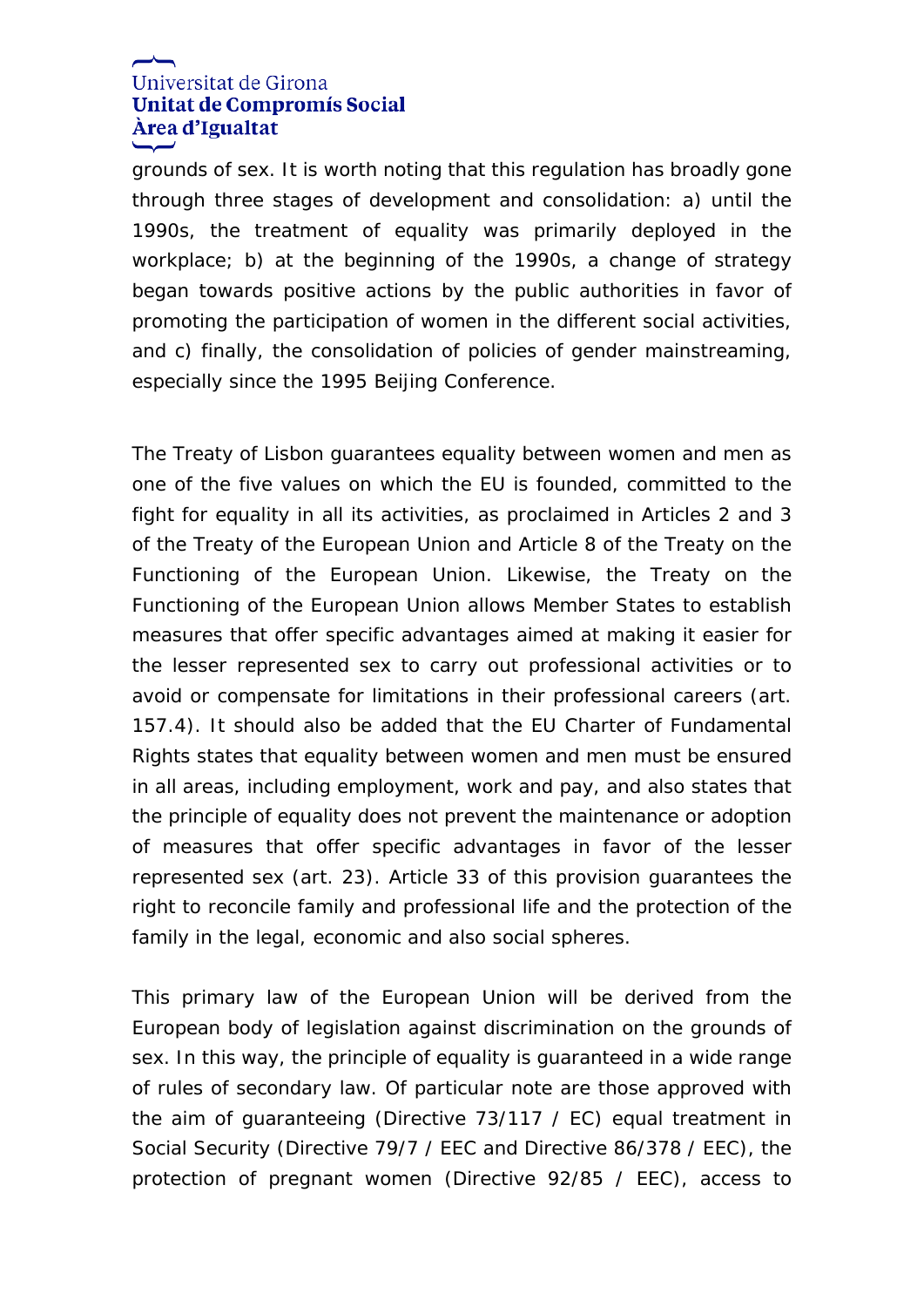employment and training and vocational promotion (Directive 2006/54 / EC), autonomous activities (Directive 2010/41 / EU), or - as an example for all - parental leave (Directive 2010/18 / EU), among many other areas of direct or tangential impact on gender policies, also at university level.

This body of legislation, considered as a whole, preserves the mainstreaming of equality in all European policies, and therefore, also, for the purposes of interest here, in the educational policy and management of Catalan universities.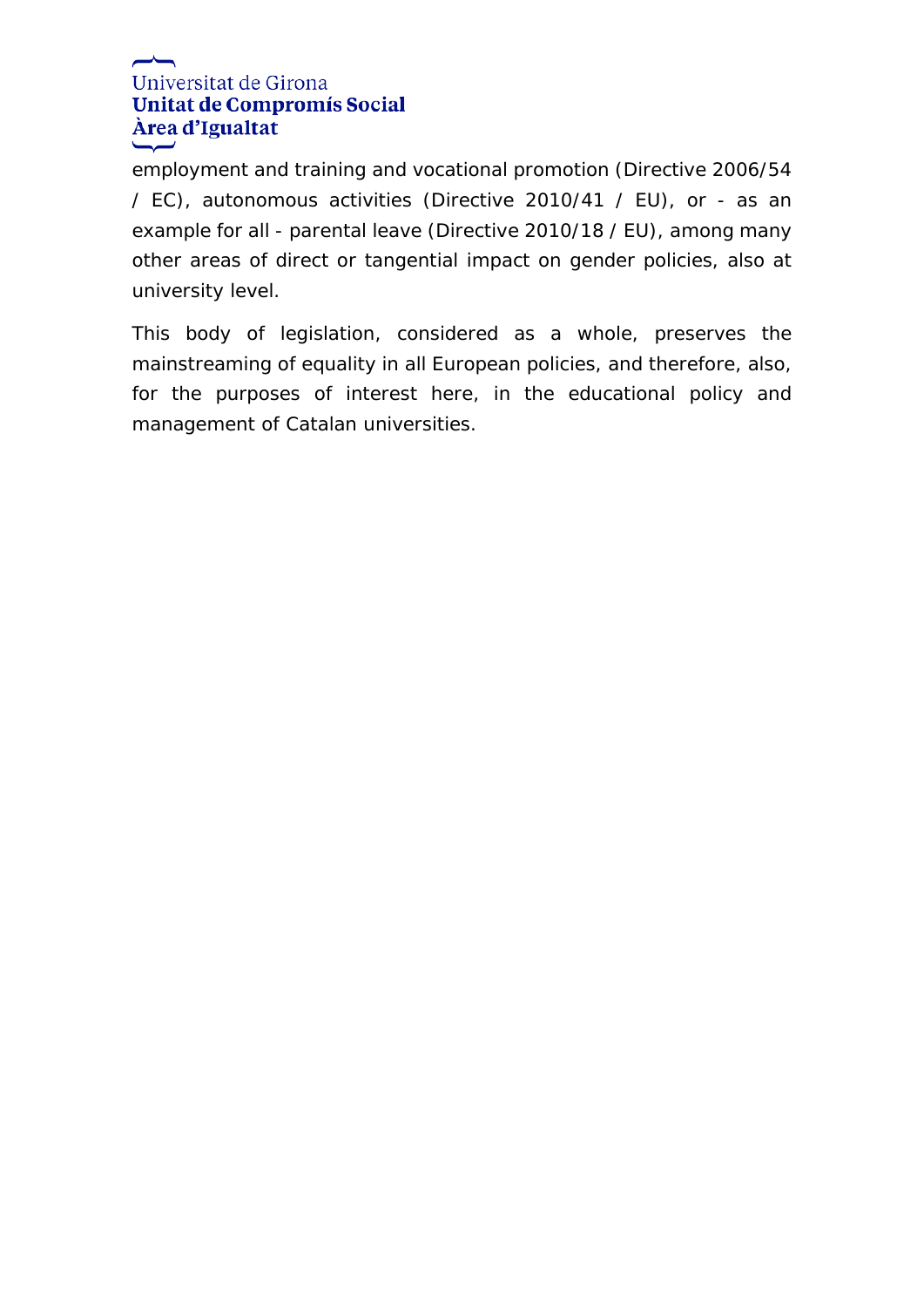### **4. STRATEGIC AXES AND ACTIONS**

- **Strategic Axis 1. Promote a culture of equity throughout the institution**
- **Strategic axis 2. Teaching with a gender perspective**
- **Strategic axis 3. Research with a gender perspective**
- **Strategic axis 4. Equal opportunities in access, promotion and working conditions**
- **Strategic axis 5. Commitment against discrimination and violence**
- **Strategic axis 6. Social commitment and transfer of knowledge sensitive to gender**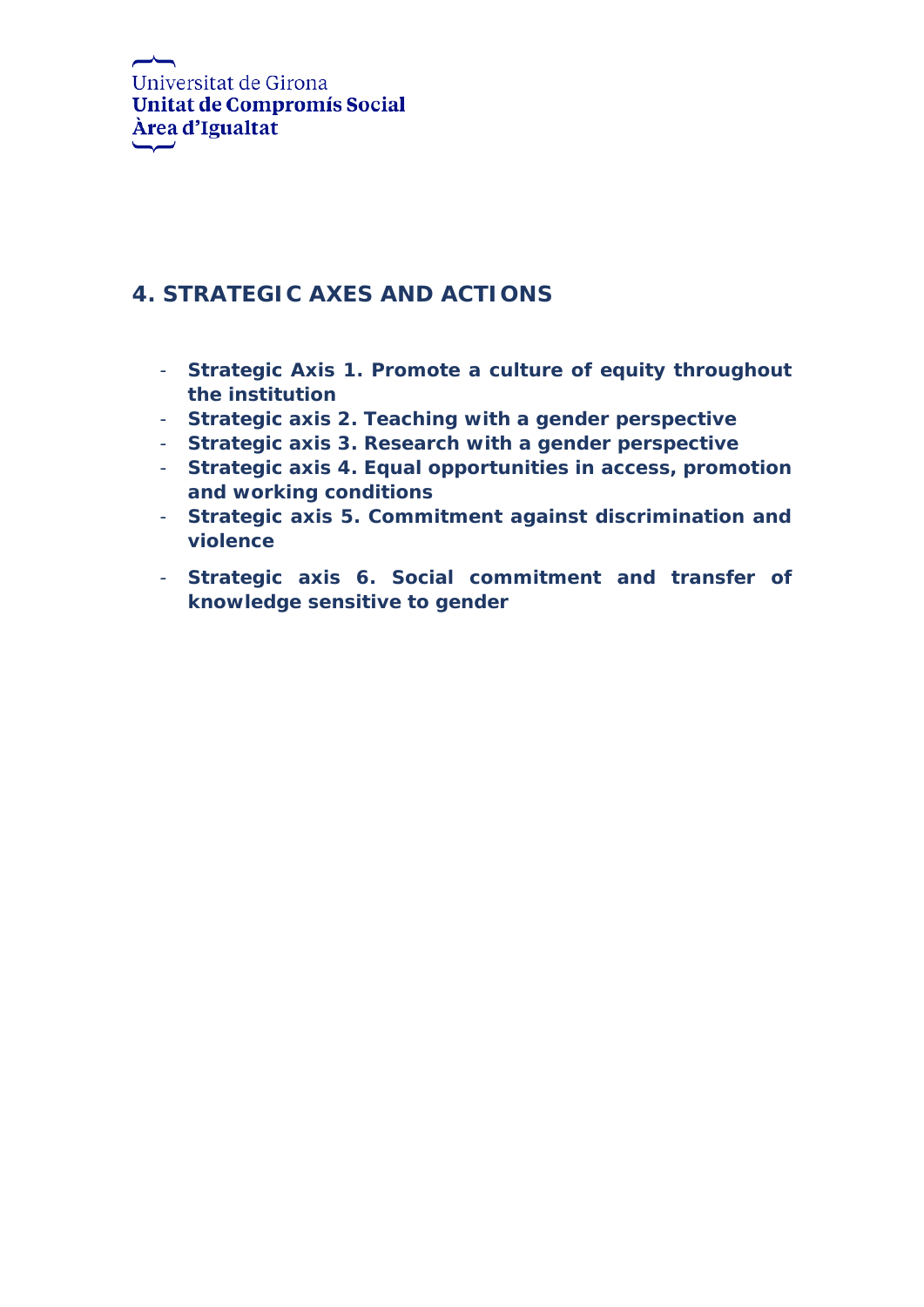## **STRATEGIC AXIS 1. PROMOTE THE CULTURE FOR EQUITY THROUGHOUT THE INSTITUTION**

| of<br>Organization<br>awareness<br>campaigns                                                                                                                                                                                                                                                                             |
|--------------------------------------------------------------------------------------------------------------------------------------------------------------------------------------------------------------------------------------------------------------------------------------------------------------------------|
| To give visibility to the UdG's commitment to<br>gender equality and sexual diversity, with the<br>regular organization of awareness campaigns<br>involving the entire university community                                                                                                                              |
| Institutional communicative actions in terms of<br>gender promoted throughout the academic year.<br>Identification of the channels used, resources<br>and impacts, in communicative terms, on the<br>university community                                                                                                |
| Promote critical thinking and create a state of<br>opinion.<br>Disseminate relevant ephemeris institutionally.<br>initiatives<br>and<br>other relevant<br><b>Disseminate</b><br>information on gender equality policy at the<br>university level                                                                         |
| The whole university community                                                                                                                                                                                                                                                                                           |
| Gender Equality Area - Social Commitment Unit<br>Communication and Institutional Relations Area<br>Library<br><b>Sports Service</b><br>Modern Languages Service                                                                                                                                                          |
|                                                                                                                                                                                                                                                                                                                          |
| 11 February (International Day of Women and<br>Girls in Science)<br>8 March (International Women's Day)<br>17 May (International Day Against LGBT-Phobia)<br>25 November (International Day Against Gender<br>Violence)<br>Other dates for periodically announcing actions<br>linked to the UdG's gender equality policy |
|                                                                                                                                                                                                                                                                                                                          |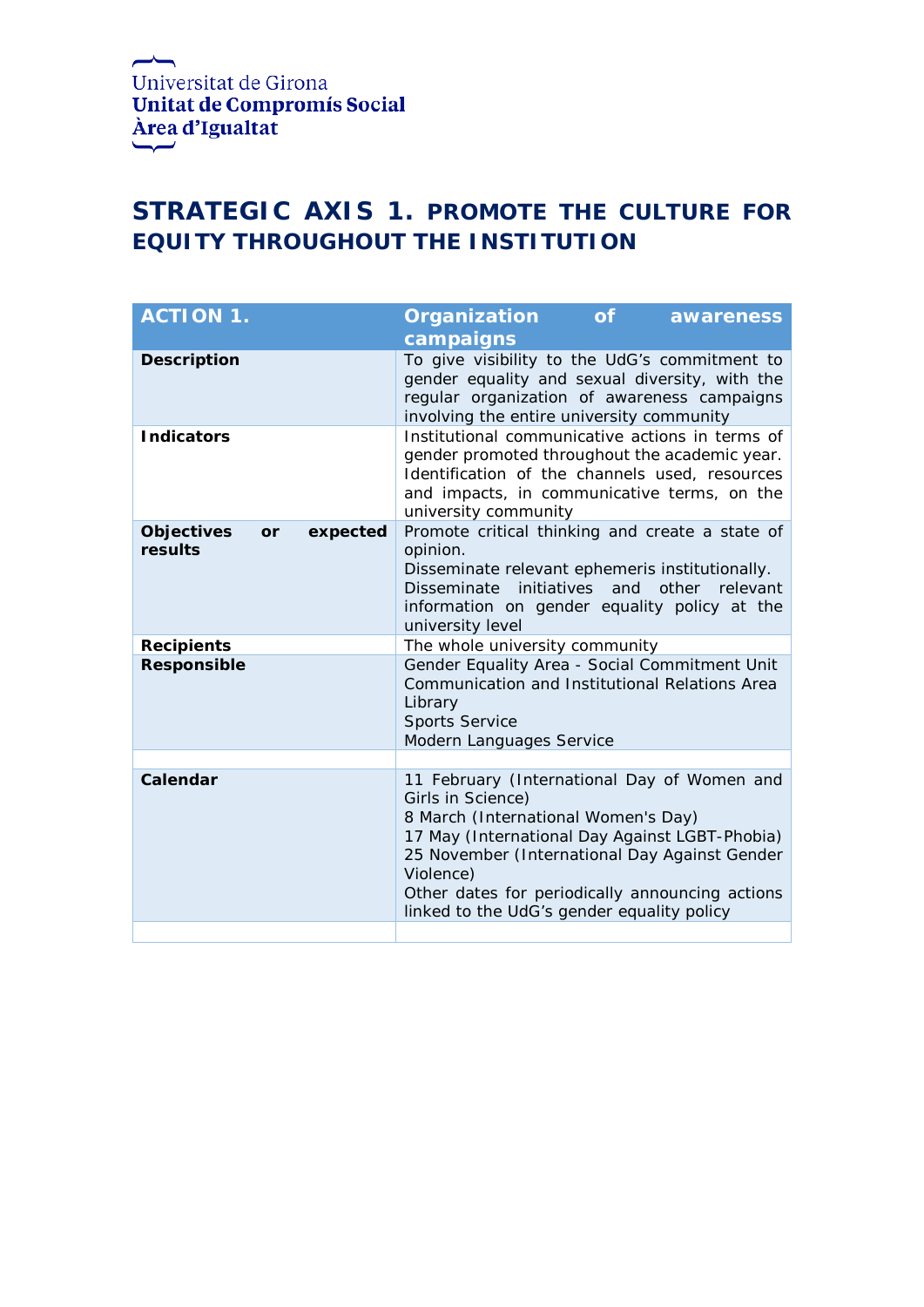| <b>ACTION 2.</b>                                      | Organize and provide institutional<br>support for gender-based training<br>activities                                                                                                                                                                                                    |
|-------------------------------------------------------|------------------------------------------------------------------------------------------------------------------------------------------------------------------------------------------------------------------------------------------------------------------------------------------|
| <b>Description</b>                                    | Programming and institutional support for the<br>organization of courses, seminars, conferences,<br>workshops, debates, exhibitions and other<br>training activities and critical reflection<br>on.<br>gender                                                                            |
| <b>Indicators</b>                                     | Number of activities scheduled throughout the<br>academic year                                                                                                                                                                                                                           |
| expected<br><b>Objectives</b><br><b>or</b><br>results | Promote training, critical reflection and debate                                                                                                                                                                                                                                         |
| <b>Recipients</b>                                     | The whole university community                                                                                                                                                                                                                                                           |
| Responsible                                           | Gender Equality Area - Social Commitment Unit<br>Office of the Vice Rector for Territory and Social<br>Commitment<br>Faculties, schools and departments<br>Chairs<br>Doctoral School<br><b>ICE</b><br>Library<br>Directory of teaching and research staff with<br>expertise in the field |
| Calendar                                              | throughout<br>Continuous programming<br>the                                                                                                                                                                                                                                              |
|                                                       | academic year                                                                                                                                                                                                                                                                            |
|                                                       |                                                                                                                                                                                                                                                                                          |

| <b>ACTION 3.</b>                                      | Promote the presence of women<br>among people awarded with<br>distinctions and awards, including                                                                                                                                                                                                                                                                                  |
|-------------------------------------------------------|-----------------------------------------------------------------------------------------------------------------------------------------------------------------------------------------------------------------------------------------------------------------------------------------------------------------------------------------------------------------------------------|
|                                                       | honorary doctorates                                                                                                                                                                                                                                                                                                                                                               |
| <b>Description</b>                                    | Positive action with the aim of correcting the<br>gender bias in institutional distinctions and<br>recognitions                                                                                                                                                                                                                                                                   |
| <b>Indicators</b>                                     | Number of awards, prizes, distinctions and other<br>recognitions, including honorary doctorates, that<br>have been awarded to women throughout the<br>academic year                                                                                                                                                                                                               |
| <b>Objectives</b><br>expected<br><b>or</b><br>results | Give visibility to female talent<br>Correct the gender bias diagnosed at the UdG in<br>the granting of these academic and institutional<br>recognitions<br>Compensate for the imbalance and accelerate<br>the process towards full equality of women and<br>men in the recognition of excellence<br>Comply with indicators of<br>General<br>the<br>Framework of the AQU-Catalonia |
| <b>Recipients</b>                                     | The whole university community                                                                                                                                                                                                                                                                                                                                                    |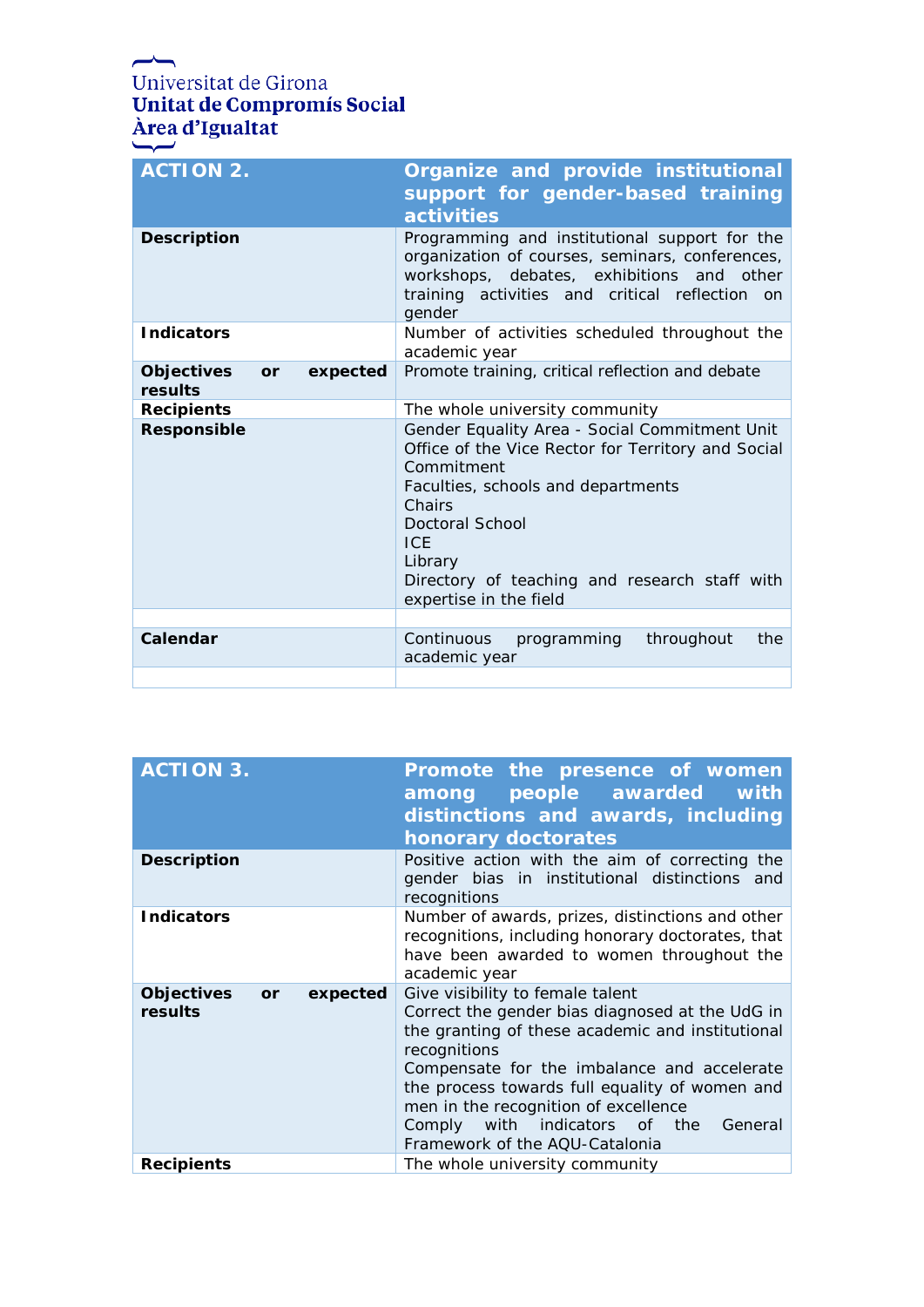| Responsible | <b>UdG Governing Team</b><br>Faculties, schools and departments<br>Research institutes<br><b>Chairs</b><br>Doctoral School<br>Other structures and services of the UdG |
|-------------|------------------------------------------------------------------------------------------------------------------------------------------------------------------------|
| Calendar    | Throughout the whole academic year                                                                                                                                     |
|             |                                                                                                                                                                        |

| <b>ACTION 4.</b>                     | Promote the presence of women as                                                                                                                                               |
|--------------------------------------|--------------------------------------------------------------------------------------------------------------------------------------------------------------------------------|
|                                      | speakers at institutional events                                                                                                                                               |
| <b>Description</b>                   | Positive action with the aim of correcting the<br>gender bias in these acts                                                                                                    |
| <b>Indicators</b>                    | Number of institutional events (inaugural<br>lectures of the academic year at the UdG and in<br>the faculties, graduation ceremonies, etc.) that<br>have had women as speakers |
| Objectives or<br>expected<br>results | Give visibility to female talent<br>Correct the gender bias diagnosed at the UdG<br>Comply with indicators of the<br>General<br>Framework of the AQU-Catalonia                 |
| <b>Recipients</b>                    | The whole university community                                                                                                                                                 |
| <b>Responsible</b>                   | <b>UdG Governing Team</b><br>Faculties, schools and departments<br>Research institutes<br>Chairs<br>Doctoral School<br>Other structures and services of the UdG                |
|                                      |                                                                                                                                                                                |
| Calendar                             | Throughout the whole academic year                                                                                                                                             |
|                                      |                                                                                                                                                                                |

| <b>ACTION 5.</b>   | Incorporation of the gender<br>perspective into the UdG's Internal<br><b>Quality Assurance Systems</b>                                                                                                                                                              |
|--------------------|---------------------------------------------------------------------------------------------------------------------------------------------------------------------------------------------------------------------------------------------------------------------|
| <b>Description</b> | Action aimed at strengthening the diagnosis of<br>the gender perspective in the teaching of the<br>different studies of the UdG                                                                                                                                     |
| <b>Indicators</b>  | Agreement of the Governing Council to endorse<br>approval of multi-disciplinary<br>aender<br>the<br>competence<br>The progressive incorporation of competence into<br>the reports of the studies<br>Percentage of reports that have this competence<br>incorporated |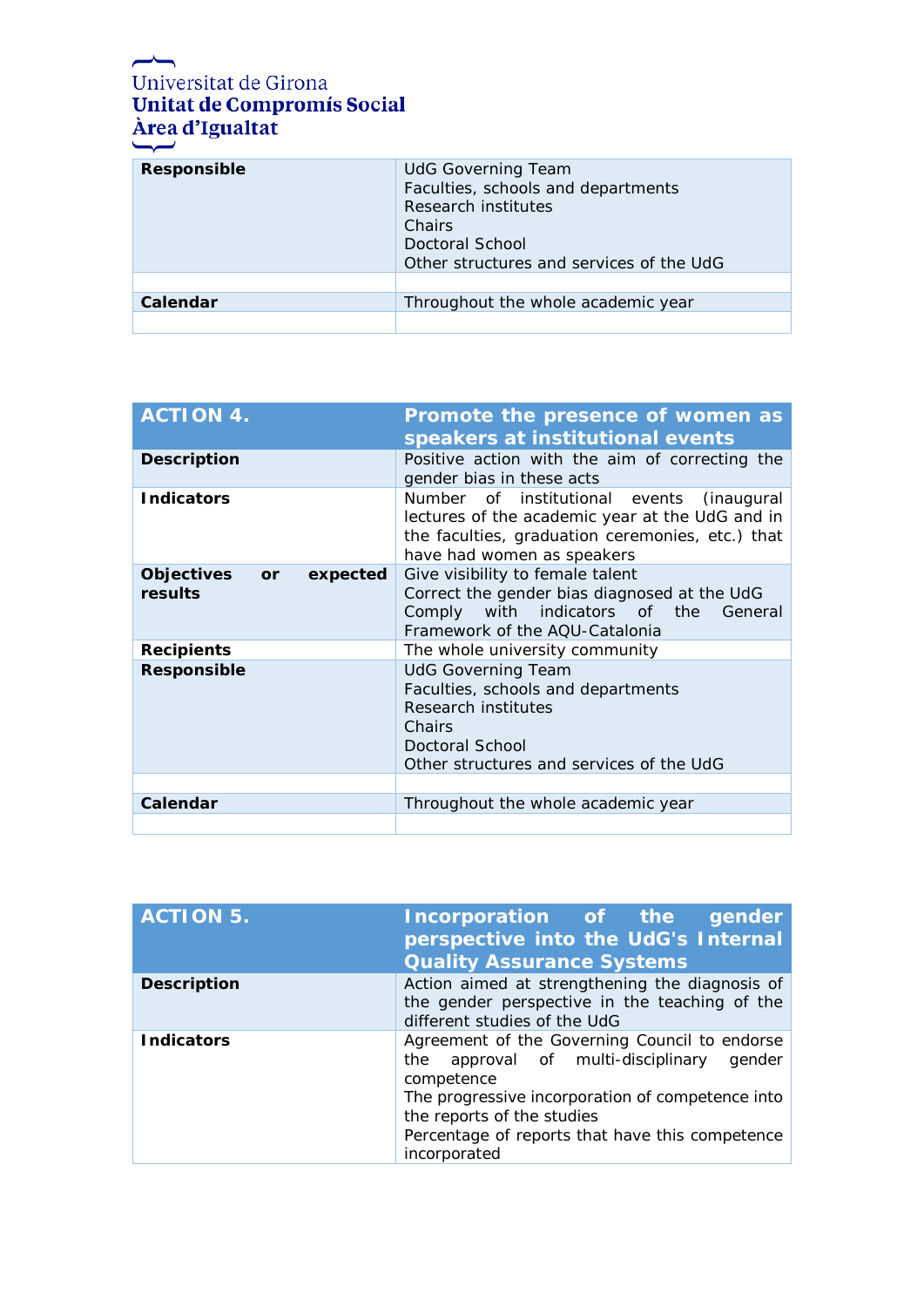| Objectives or<br>results | expected |                       | Comply with indicators of the General<br>Framework of the AQU-Catalonia                         |  |  |
|--------------------------|----------|-----------------------|-------------------------------------------------------------------------------------------------|--|--|
| <b>Recipients</b>        |          |                       | The whole university community                                                                  |  |  |
| Responsible              |          |                       | Vice-Rectorate for Quality and Transparency                                                     |  |  |
|                          |          |                       |                                                                                                 |  |  |
| Calendar                 |          | current study reports | Compulsory for all new reports and progressive<br>in accordance with the VMMA framework for all |  |  |
|                          |          |                       |                                                                                                 |  |  |

| <b>ACTION 6.</b>                               | Review the UdG's communication                                                                                                                                                                                                                                                                                                                                                                                                                                                               |
|------------------------------------------------|----------------------------------------------------------------------------------------------------------------------------------------------------------------------------------------------------------------------------------------------------------------------------------------------------------------------------------------------------------------------------------------------------------------------------------------------------------------------------------------------|
|                                                | $\mathsf{in}$<br>strategy<br>terms<br><b>of</b><br>gender:                                                                                                                                                                                                                                                                                                                                                                                                                                   |
|                                                | inclusive image and language                                                                                                                                                                                                                                                                                                                                                                                                                                                                 |
| <b>Description</b>                             | Ensure that images, texts and institutional<br>presentation materials of the UdG, including the<br>website, use inclusive language, include both<br>women and men and avoid gender stereotypes<br>and sexual norms<br>the<br>UdG's<br>Ensure<br>that<br>institutional<br>documentation (papers, forms, etc.) is neutral in<br>image and language<br>Make visible the research projects on gender that<br>the UdG is leading                                                                  |
| <b>Indicators</b>                              | Assess the neutrality of the institutional image,                                                                                                                                                                                                                                                                                                                                                                                                                                            |
|                                                | both internally and externally, and the<br>neutrality of the language used in both written<br>documentation and oral communication in<br>institutional events and meetings.                                                                                                                                                                                                                                                                                                                  |
| <b>Objectives</b><br>expected<br>or<br>results | Guarantee a communication strategy sensitive to<br>the values linked to gender equality and sexual<br>diversity<br>Ensure that images, communication content and<br>all presentation materials, including the web, use<br>inclusive language, that both women and men<br>and that gender stereotypes<br>appear,<br>are<br>avoided.<br>Comply with<br>indicators<br>the<br>General<br>of l<br>Framework of the AQU-Catalonia<br>Disseminate gender research projects led by the<br><b>UdG</b> |
| <b>Recipients</b>                              | The whole university community                                                                                                                                                                                                                                                                                                                                                                                                                                                               |
| <b>Responsible</b>                             | Gender Equality Area - Social Commitment Unit<br>Vice-Rectorate for Communication and External<br>Relations<br>Communication and Institutional Relations Area<br>Office of Research and Technology Transfer<br><b>Faculties and schools</b><br>Departments<br><b>Research institutes</b><br>Chairs<br>Doctoral School<br><b>ICE Josep Pallach</b>                                                                                                                                            |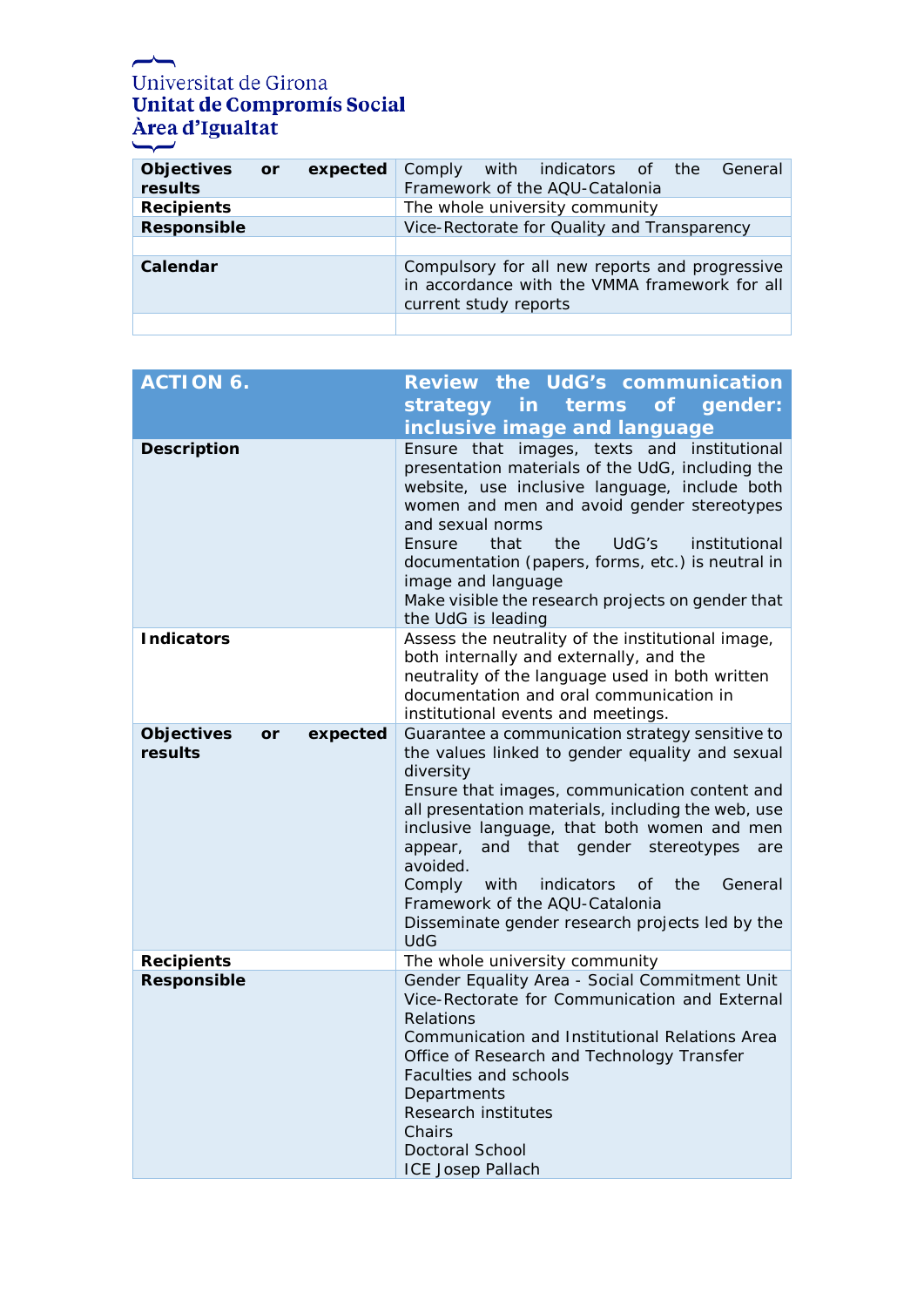|          | UdG services                       |
|----------|------------------------------------|
|          |                                    |
| Calendar | Throughout the whole academic year |
|          |                                    |

| <b>ACTION 7.</b>                               | <b>Empower student associations and</b><br>networks that promote equality and<br>sexual diversity                                                                                                                                                                                                                                                                                                                                                                                                                                                                                  |
|------------------------------------------------|------------------------------------------------------------------------------------------------------------------------------------------------------------------------------------------------------------------------------------------------------------------------------------------------------------------------------------------------------------------------------------------------------------------------------------------------------------------------------------------------------------------------------------------------------------------------------------|
| <b>Description</b>                             | institutional<br>Provide<br>support<br>student<br>to<br>associations, groups and networks working in the<br>field of gender equality and sexual diversity at<br>the UdG                                                                                                                                                                                                                                                                                                                                                                                                            |
| <b>Indicators</b>                              | Number of activities scheduled with collaboration<br>and / or institutional support<br>Consolidated spaces for dialogue and interaction                                                                                                                                                                                                                                                                                                                                                                                                                                            |
| <b>Objectives</b><br>expected<br>or<br>results | institutional<br>collaboration<br>Strengthen<br>with<br>student associations and networks that promote,<br>through social activism, the values linked to<br>gender equality, especially feminist and LGTBI +<br>groups<br>To support the events organized by these<br>associations to promote critical reflection and<br>debate on the UdG campuses<br>Create a stable and regular space for dialogue<br>and exchange of proposals, to understand needs<br>and agree joint strategies and actions<br>Comply with indicators of<br>the<br>General<br>Framework of the AQU-Catalonia |
| <b>Recipients</b>                              | Student associations and networks that promote<br>values linked to gender equality, especially<br>feminist and LGTBI + groups<br><b>UdG Student Council</b>                                                                                                                                                                                                                                                                                                                                                                                                                        |
| Responsible                                    | Gender Equality Area - Social Commitment Unit<br>Vice-Rectorate for Communication and External<br><b>Relations</b><br>Vice-Rectorate for Students and Employment                                                                                                                                                                                                                                                                                                                                                                                                                   |
|                                                |                                                                                                                                                                                                                                                                                                                                                                                                                                                                                                                                                                                    |
| Calendar                                       | Throughout the whole academic year                                                                                                                                                                                                                                                                                                                                                                                                                                                                                                                                                 |
|                                                |                                                                                                                                                                                                                                                                                                                                                                                                                                                                                                                                                                                    |

| <b>ACTION 8.</b> | Appointment                    | nt. | student |
|------------------|--------------------------------|-----|---------|
|                  | representatives in schools for |     |         |
|                  | gender equality                |     |         |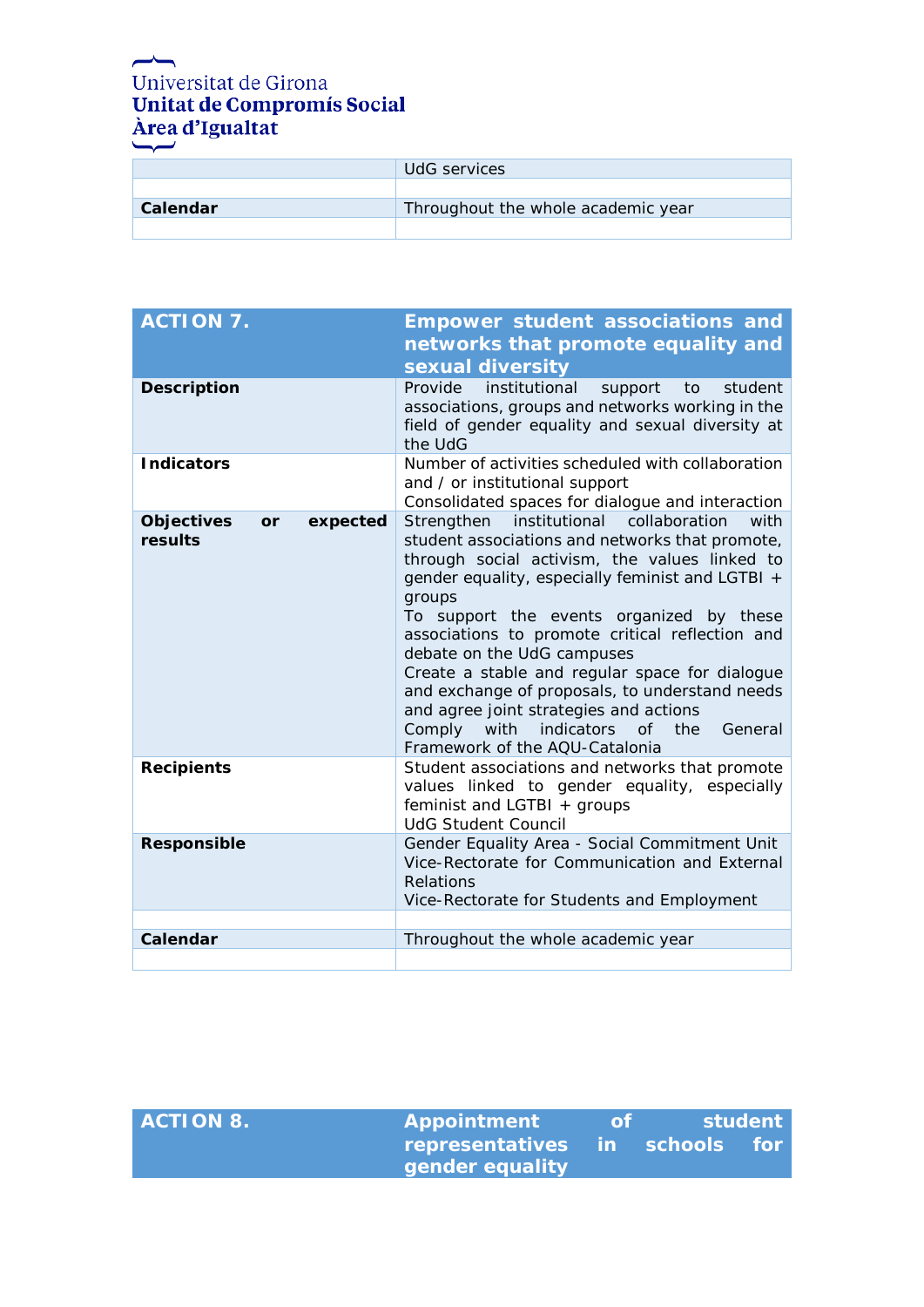| <b>Description</b>                                    | Election of student representatives in all UdG<br>teaching centres to ensure gender equality,<br>promote actions in this area and generate spaces<br>for dialogue and interaction                                                                                                                                                                                                                                                                                  |
|-------------------------------------------------------|--------------------------------------------------------------------------------------------------------------------------------------------------------------------------------------------------------------------------------------------------------------------------------------------------------------------------------------------------------------------------------------------------------------------------------------------------------------------|
| <b>Indicators</b>                                     | Designation of representations in all faculties, in<br>the EPS and in the Doctoral School                                                                                                                                                                                                                                                                                                                                                                          |
| <b>Objectives</b><br>expected<br><b>or</b><br>results | Strengthen institutional collaboration with UdG<br>students in the design of gender policies<br>Create a stable and regular space for dialogue<br>and exchange of proposals, to understand the<br>needs of each school from the perspective of<br>students, and agree joint strategies and actions<br>Improve the diagnosis of the needs perceived by<br>students in gender policies<br>Strengthen the network of people involved in<br>gender policies at the UdG |
| <b>Recipients</b>                                     | Students from the UdG                                                                                                                                                                                                                                                                                                                                                                                                                                              |
| <b>Responsible</b>                                    | Gender Equality Area - Social Commitment Unit<br><b>UdG Student Council</b><br>Vice-Rectorate for Students and Employment<br>Delegations of Gender and Diversity of the<br>different educational centres                                                                                                                                                                                                                                                           |
|                                                       |                                                                                                                                                                                                                                                                                                                                                                                                                                                                    |
| Calendar                                              | 1 year                                                                                                                                                                                                                                                                                                                                                                                                                                                             |
|                                                       |                                                                                                                                                                                                                                                                                                                                                                                                                                                                    |

| <b>ACTION 9.</b>                               | <b>Expansion of the Library's collection</b><br>on issues related to gender equality<br>and sexual diversity                                                                                                                                                                                                                     |
|------------------------------------------------|----------------------------------------------------------------------------------------------------------------------------------------------------------------------------------------------------------------------------------------------------------------------------------------------------------------------------------|
| <b>Description</b>                             | Expand the Library's collection with bibliography<br>and resources on various topics directly or<br>tangentially linked to gender equality, selected<br>from the UdG's teaching and research areas<br>Create a database of audiovisual resources that<br>include recordings of conferences and other<br>events focused on gender |
| <b>Indicators</b>                              | Number of books and other resources acquired<br>to expand the bibliographic collection on topics<br>related to gender equality                                                                                                                                                                                                   |
| <b>Objectives</b><br>expected<br>or<br>results | Expansion of bibliographic funds available to the<br>university community                                                                                                                                                                                                                                                        |
| <b>Recipients</b>                              | The whole university community                                                                                                                                                                                                                                                                                                   |
| <b>Responsible</b>                             | Library                                                                                                                                                                                                                                                                                                                          |
|                                                |                                                                                                                                                                                                                                                                                                                                  |
| Calendar                                       | Annual, progressive acquisition of new titles                                                                                                                                                                                                                                                                                    |
|                                                |                                                                                                                                                                                                                                                                                                                                  |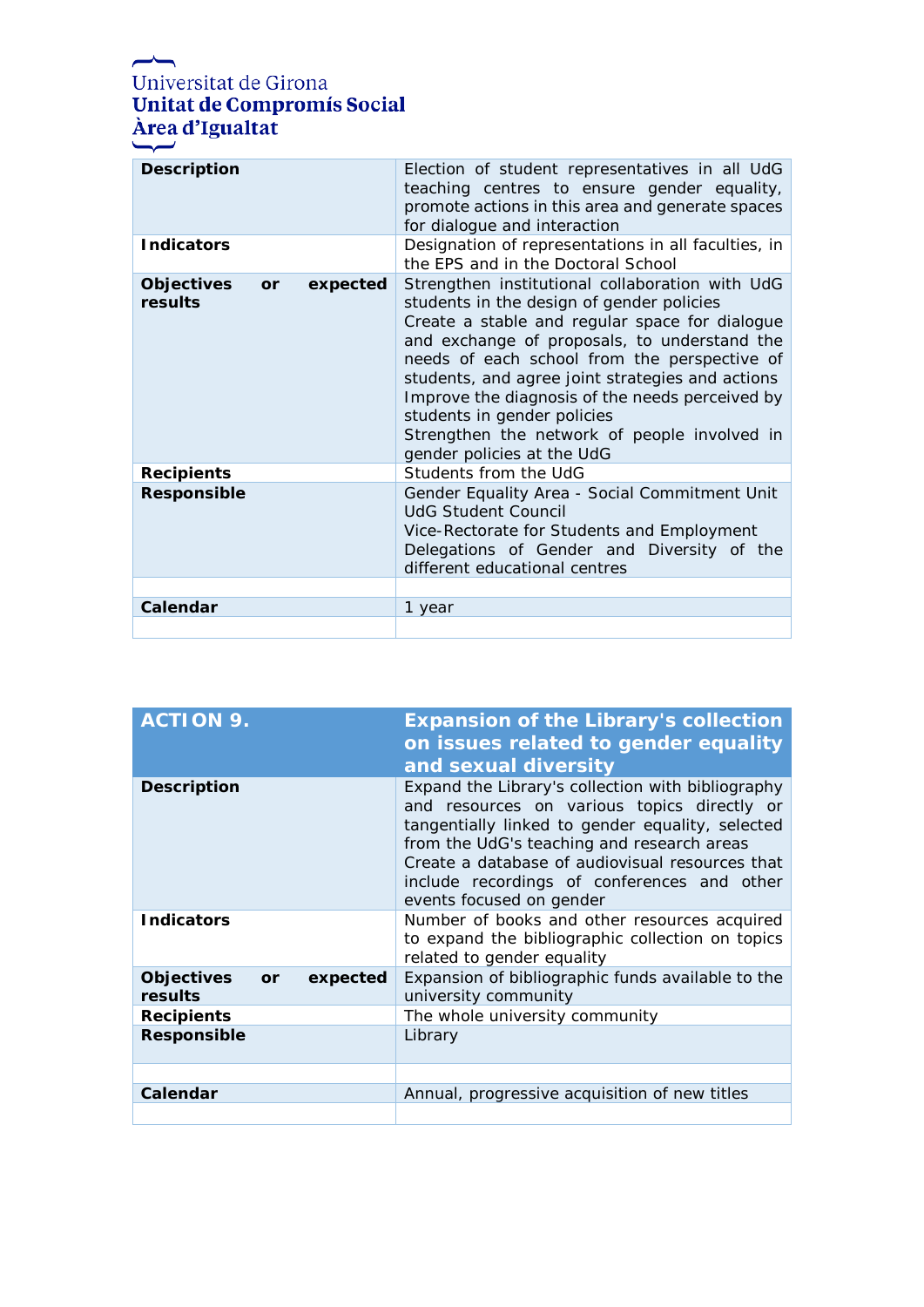| <b>ACTION 10.</b>                                     | Inclusive toilets on campus                                                                      |
|-------------------------------------------------------|--------------------------------------------------------------------------------------------------|
| <b>Description</b>                                    | Guarantee non-binary toilet facilities that                                                      |
|                                                       | overcome the heteronormative gender division                                                     |
| <b>Indicators</b>                                     | Number of non-binary facilities guaranteed on<br>the different UdG campuses                      |
| <b>Objectives</b><br>expected<br><b>or</b><br>results | Ensure at least some inclusive toilets on each of<br>the three UdG campuses                      |
| <b>Recipients</b>                                     | The whole university community                                                                   |
| Responsible                                           | Deputy to the Rector for the Campuses<br>SOTIM - Technical Assistance and Maintenance<br>Service |
|                                                       |                                                                                                  |
| Calendar                                              | Undertaken within 4 years                                                                        |
|                                                       |                                                                                                  |

| <b>ACTION 11.</b>                              | <b>Revision of UdG regulations in terms</b><br>of gender                                                                                                                                                                                                                                                                                              |
|------------------------------------------------|-------------------------------------------------------------------------------------------------------------------------------------------------------------------------------------------------------------------------------------------------------------------------------------------------------------------------------------------------------|
| <b>Description</b>                             | Guarantee an ex-ante review of the impact of<br>gender in all the regulations that are approved<br>from now on, with the aim of ensuring the<br>transversality of the perspective of equality in<br>the areas that are the competence of the UdG;<br>this revision should be projected into the formal<br>dimension (use of language) and the content |
| <b>Indicators</b>                              | Review of internal procedures to ensure gender<br>impact review<br>Regulations approved by the UdG that are<br>sensitive to the gender perspective or with a<br>prior gender impact assessment                                                                                                                                                        |
| expected<br>Objectives<br><b>or</b><br>results | To guarantee the mainstreaming of the gender<br>perspective in the regulations of the UdG<br>Promote gender equality policy in accordance<br>with legally binding rules                                                                                                                                                                               |
| <b>Recipients</b>                              | The whole university community                                                                                                                                                                                                                                                                                                                        |
| Responsible                                    | Office of the General Secretary<br>Legal Advisory Office                                                                                                                                                                                                                                                                                              |
|                                                |                                                                                                                                                                                                                                                                                                                                                       |
| Calendar                                       | Undertaken within 4 years                                                                                                                                                                                                                                                                                                                             |
|                                                |                                                                                                                                                                                                                                                                                                                                                       |

| <b>ACTION 12.</b> | Promote the progressive equal      |
|-------------------|------------------------------------|
|                   | representation of women and men in |
|                   | the representative and governing   |
|                   | collegiate bodies of the UdG       |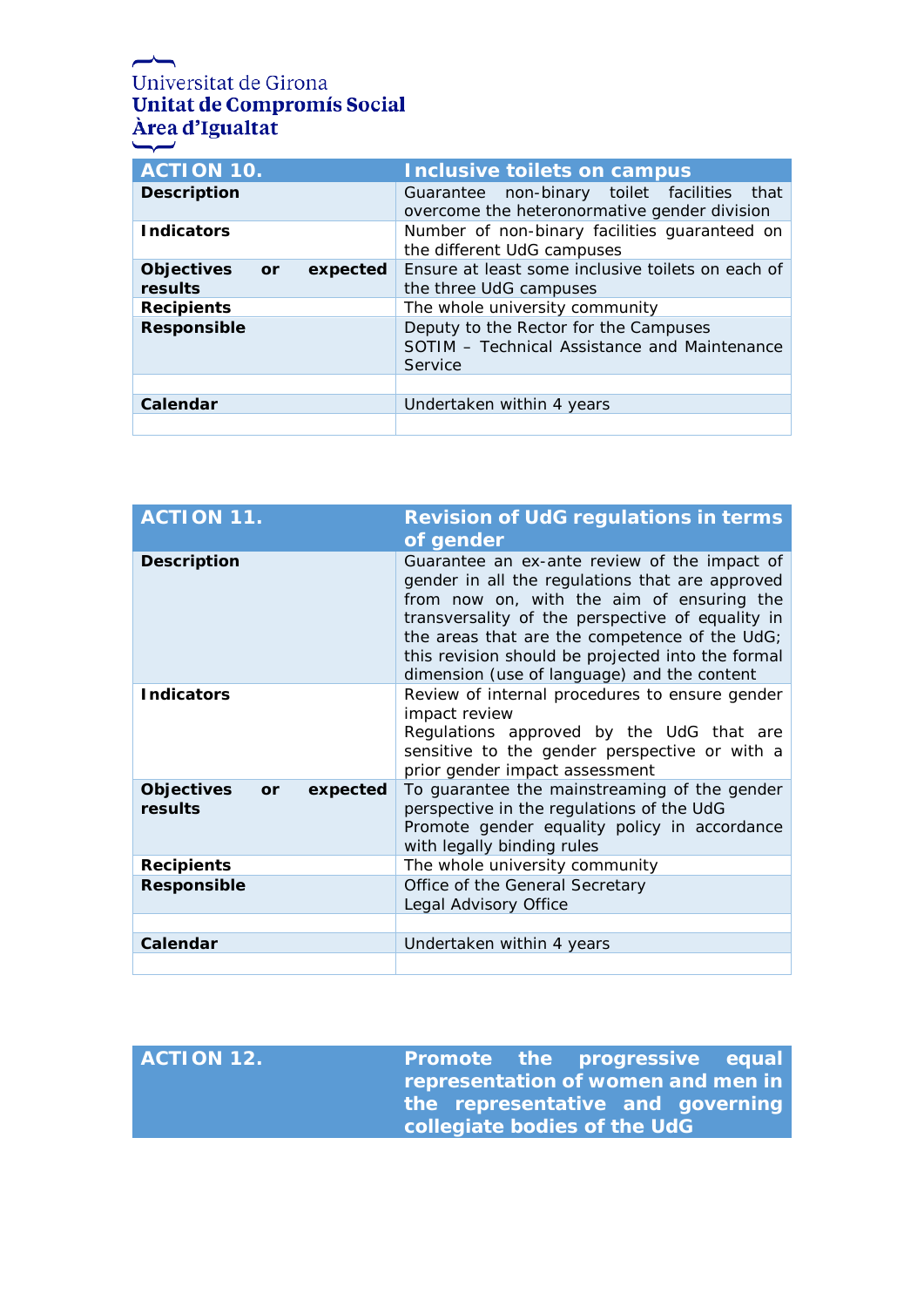| <b>Description</b>                             | To promote an equal presence of women and<br>men in the composition of the collegiate bodies<br>governance, of<br>participation<br>and<br>Οf<br>representation, consultative and in the spaces of<br>decision-making; to ensure this progressively, as<br>the compositions of these bodies are renewed                                                                                                                                                                                                                                        |
|------------------------------------------------|-----------------------------------------------------------------------------------------------------------------------------------------------------------------------------------------------------------------------------------------------------------------------------------------------------------------------------------------------------------------------------------------------------------------------------------------------------------------------------------------------------------------------------------------------|
| <b>Indicators</b>                              | Review of the collegiate bodies with equal<br>composition                                                                                                                                                                                                                                                                                                                                                                                                                                                                                     |
| <b>Objectives</b><br>expected<br>or<br>results | Ensure an equal presence of women and men in<br>the composition of the collegiate bodies of the<br>UdG in order to give effective compliance to the<br>current legal framework<br>To guarantee this equal composition to all the<br>collegiate organs and especially:<br>- Governing bodies<br>- Commissions<br>Representative bodies, including company<br>committees and staff boards of Teaching and<br>research staff and Personnel and administrative<br>staff, as well as representative bodies of<br>students and student associations |
| <b>Recipients</b>                              | The whole university community                                                                                                                                                                                                                                                                                                                                                                                                                                                                                                                |
| <b>Responsible</b>                             | Office of the General Secretary                                                                                                                                                                                                                                                                                                                                                                                                                                                                                                               |
|                                                |                                                                                                                                                                                                                                                                                                                                                                                                                                                                                                                                               |
| Calendar                                       | Progressive implementation as the composition<br>of the collegiate bodies is renewed, up to 4 years                                                                                                                                                                                                                                                                                                                                                                                                                                           |
|                                                |                                                                                                                                                                                                                                                                                                                                                                                                                                                                                                                                               |

| <b>ACTION 13.</b>  | Promote training events to ensure<br>the effective implementation of the<br><b>Equality Plan</b>                                                                                                                                                                                                                                                                                          |
|--------------------|-------------------------------------------------------------------------------------------------------------------------------------------------------------------------------------------------------------------------------------------------------------------------------------------------------------------------------------------------------------------------------------------|
| <b>Description</b> | Guarantee training events specifically aimed at<br>the people of the UdG who will have to ensure<br>the effective implementation of the Equality Plan<br>Ensure that this training covers the field of<br>gender equality, sexual diversity and gender<br>perspective in their respective areas of<br>competence, as well as the resources that the<br>UdG makes available to promote it. |
| <b>Indicators</b>  | Incorporation of these training events into the<br>training policy of the Personnel<br>and<br>administrative staff and the Teaching<br>and<br>research staff<br>Number of training events scheduled and impact<br>on the number of people trained with a gender<br>perspective                                                                                                            |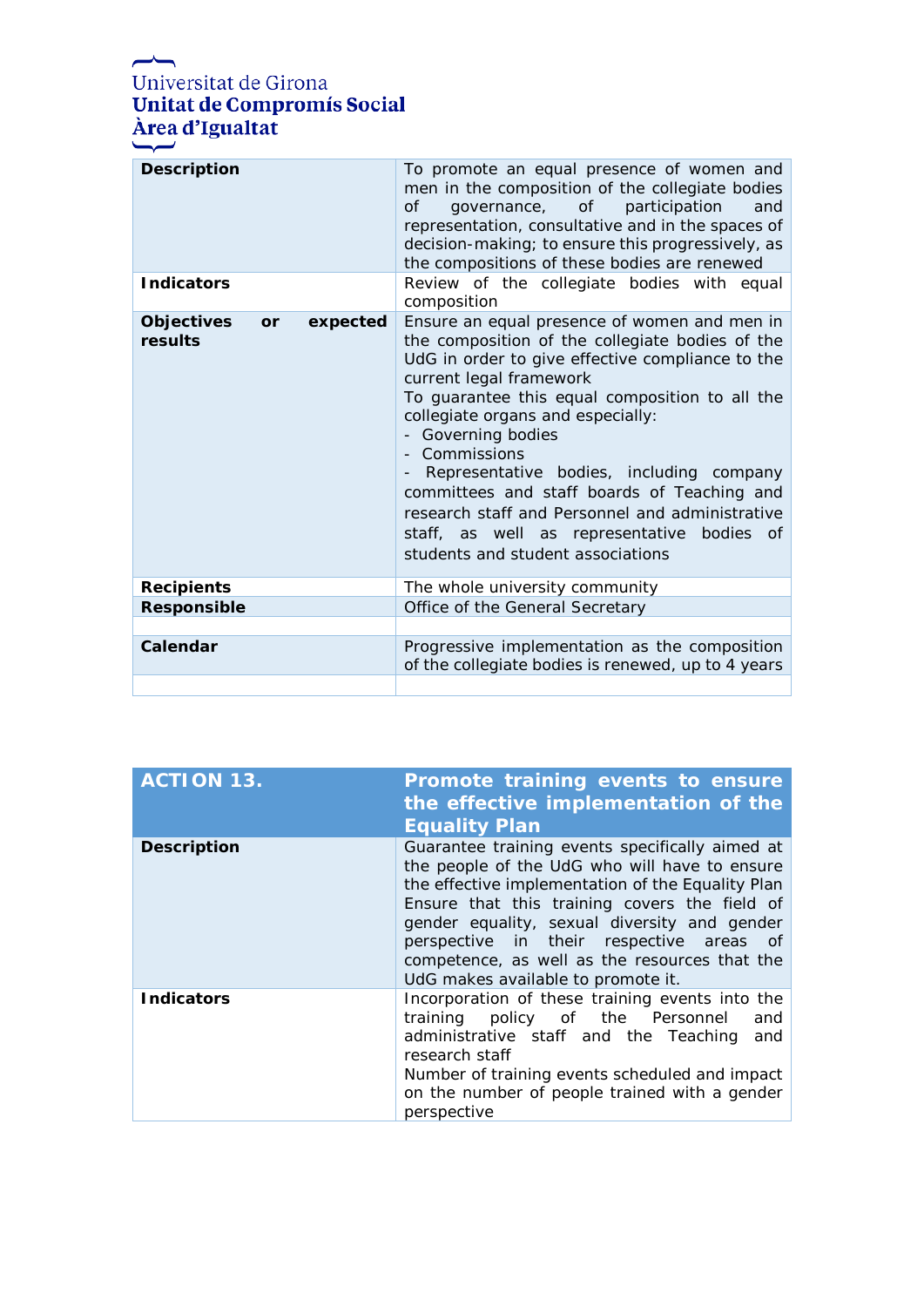| <b>Objectives</b><br>results | or o | expected | Ensure that those responsible for implementing<br>and evaluating the actions of this Plan have<br>accurate knowledge of the resources available to<br>them and training adapted to their professional<br>profile to do so. |
|------------------------------|------|----------|----------------------------------------------------------------------------------------------------------------------------------------------------------------------------------------------------------------------------|
| <b>Recipients</b>            |      |          | Teaching and research staff<br>Personnel and administrative staff<br><b>Students</b>                                                                                                                                       |
| Responsible                  |      |          | Vice-Rectorate for Staff Management<br>Human Resources Service<br>Gender Equality Area - Social Commitment Unit<br>ICE.                                                                                                    |
|                              |      |          |                                                                                                                                                                                                                            |
| Calendar                     |      |          | Throughout the whole academic year                                                                                                                                                                                         |
|                              |      |          |                                                                                                                                                                                                                            |

| <b>ACTION 14.</b>                              | Promote final degree<br>projects<br>without gender blindness                                                                                                                                                                                                                                                                                |
|------------------------------------------------|---------------------------------------------------------------------------------------------------------------------------------------------------------------------------------------------------------------------------------------------------------------------------------------------------------------------------------------------|
| <b>Description</b>                             | Specific training on methodologies and resources<br>to develop gender-sensitive research aimed at<br>carrying out the final degree project. At the same<br>time, promote other actions that encourage this<br>perspective in the final projects of degrees                                                                                  |
| <b>Indicators</b>                              | Organization of courses and other training and<br>awareness actions on gender perspective in<br>research<br>Action for the academic training of students<br>preparing for the final degree project                                                                                                                                          |
| <b>Objectives</b><br>expected<br>or<br>results | Ensure that students who have to write and be<br>evaluated for their final degree project at the<br>UdG can be trained on how to carry out gender-<br>sensitive research<br>Disseminate the gender perspective in the final<br>degree projects<br>Incorporate the gender perspective in the<br>guidelines for writing final degree projects |
| <b>Recipients</b>                              | <b>Students</b><br>Teaching and research staff who tutor final<br>degree projects                                                                                                                                                                                                                                                           |
| <b>Responsible</b>                             | <b>Faculties</b><br>Area of Gender Equality (Social Commitment<br>Unit), in collaboration with the delegations of<br>Gender and Diversity of the faculties<br><b>ICE</b>                                                                                                                                                                    |
|                                                |                                                                                                                                                                                                                                                                                                                                             |
| Calendar                                       | Throughout the whole academic year                                                                                                                                                                                                                                                                                                          |
|                                                |                                                                                                                                                                                                                                                                                                                                             |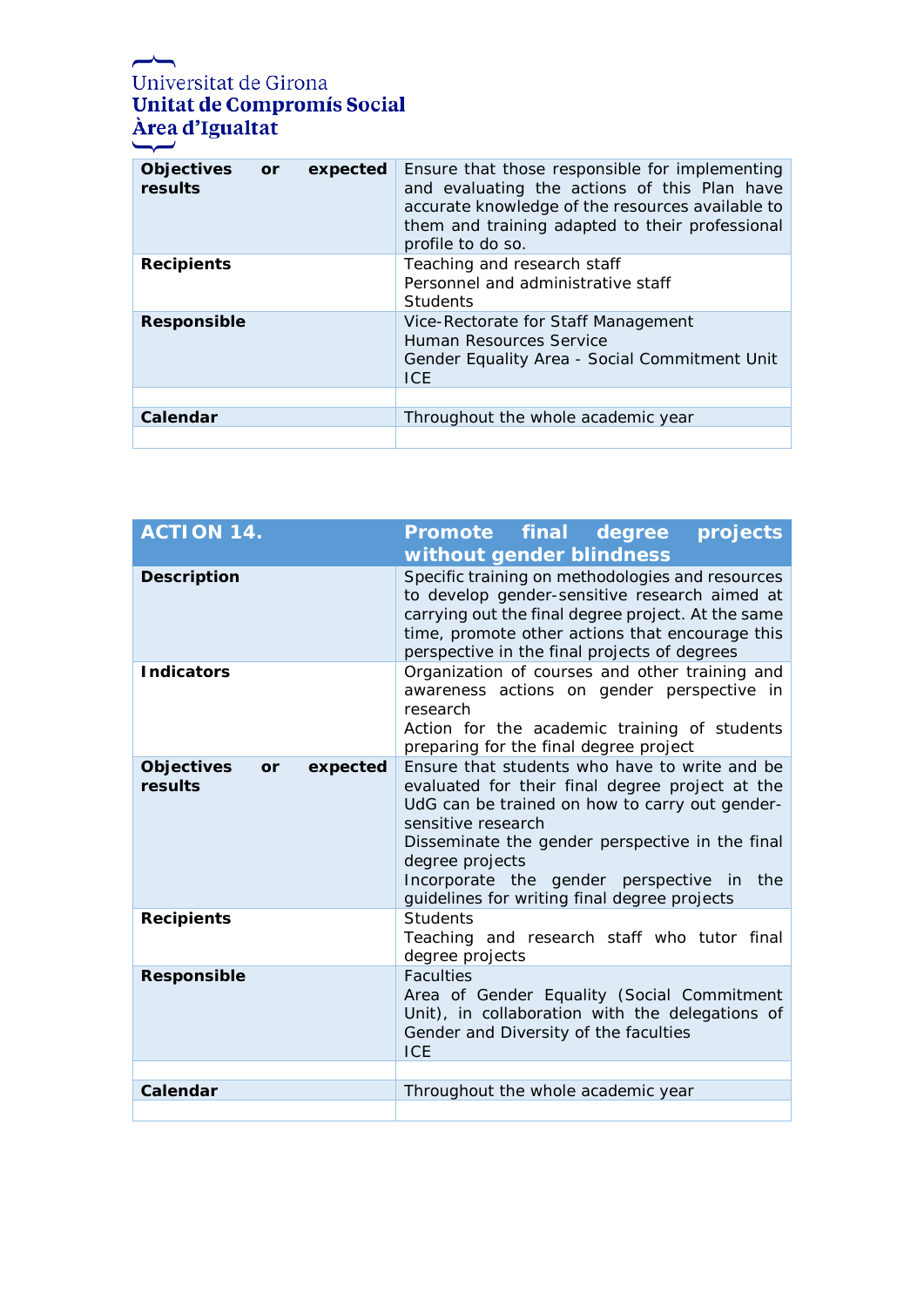| <b>ACTION 15.</b>                                     | Promote the gender perspective in<br>the nomenclature of chairs and<br>other structures of the UdG                                                                   |
|-------------------------------------------------------|----------------------------------------------------------------------------------------------------------------------------------------------------------------------|
| <b>Description</b>                                    | To give visibility to women in the nomenclature<br>of chairs and other structures of the UdG                                                                         |
| <b>Indicators</b>                                     | Number of chairs and other structures of the UdG<br>that incorporate the gender perspective in their<br>identifying name                                             |
| <b>Objectives</b><br>expected<br><b>or</b><br>results | Correct the existing imbalance and give visibility<br>to women and the gender perspective in the<br>nomenclature of chairs and other structures<br>linked to the UdG |
| <b>Recipients</b>                                     | Chairs<br>Other structures of the UdG                                                                                                                                |
| Responsible                                           | Vice-Rectorate for<br>Social<br>Territory<br>and<br>Commitment                                                                                                       |
|                                                       |                                                                                                                                                                      |
| Calendar                                              | 4 years                                                                                                                                                              |
|                                                       |                                                                                                                                                                      |

| <b>ACTION 16.</b>                                     | Ensure auditing and recording of<br>gender pay                                                                                                                                                                                            |
|-------------------------------------------------------|-------------------------------------------------------------------------------------------------------------------------------------------------------------------------------------------------------------------------------------------|
| <b>Description</b>                                    | Guarantee instruments for remuneration<br>transparency at the UdG (remuneration audit and<br>register of salary in terms of gender), in the terms<br>regulated in Royal Decree 902/2020, of 13<br>October, on equal pay for women and men |
| <b>Indicators</b>                                     | Carrying out the remuneration audit<br>Guarantee of remuneration records                                                                                                                                                                  |
| <b>Objectives</b><br>expected<br><b>or</b><br>results | Strengthen the instruments of remuneration<br>transparency<br>Improve the diagnosis of gender bias<br>Promote the effective application of<br>the<br>principles of equal pay                                                              |
| <b>Recipients</b>                                     | Workers of the UdG                                                                                                                                                                                                                        |
| <b>Responsible</b>                                    | General Manager's Office<br>Vice-Rectorate for Quality and Transparency                                                                                                                                                                   |
|                                                       |                                                                                                                                                                                                                                           |
| Calendar                                              | 2 years                                                                                                                                                                                                                                   |
|                                                       |                                                                                                                                                                                                                                           |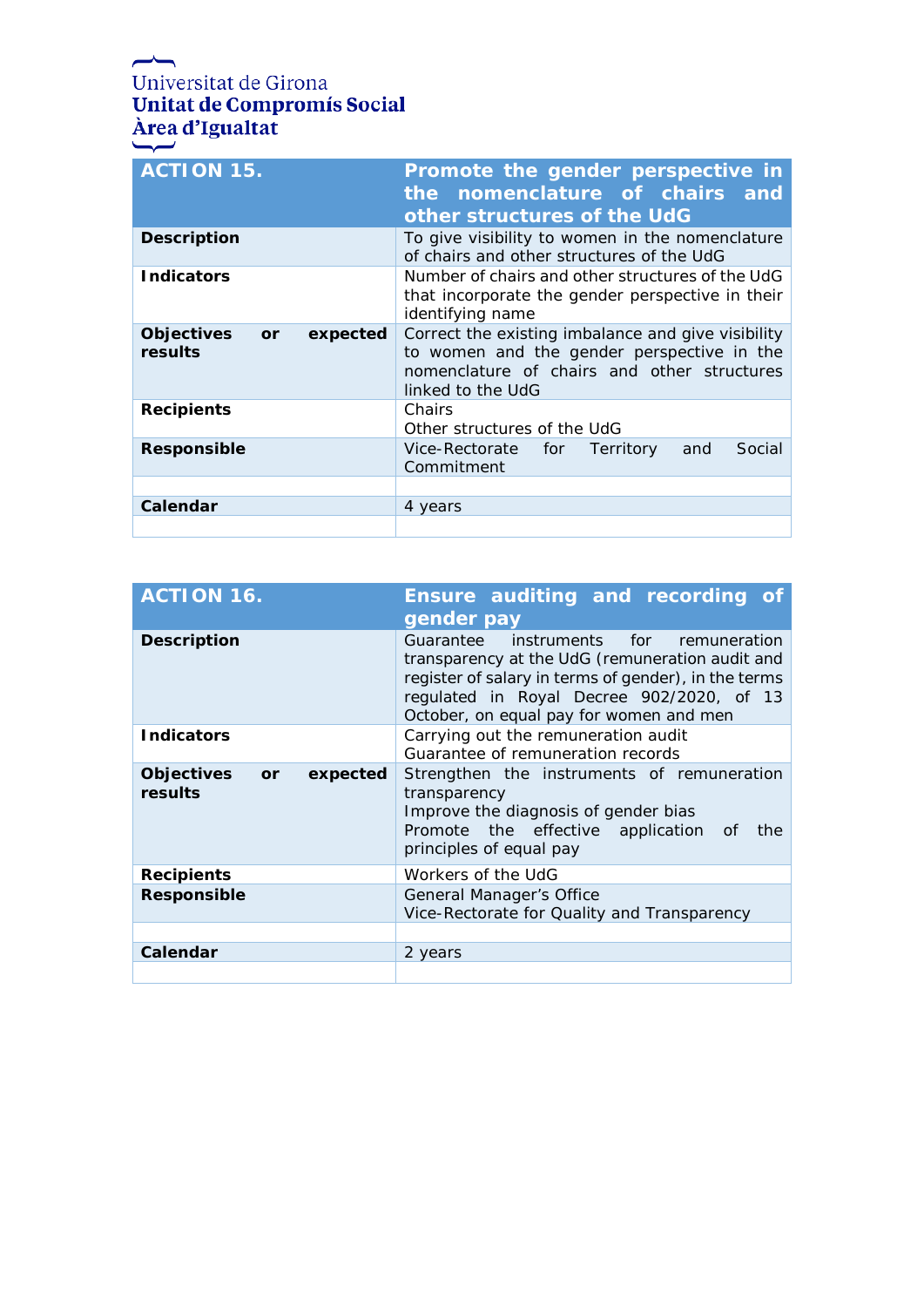## **STRATEGIC AXIS 2. TEACHING WITH A GENDER PERSPECTIVE**

| <b>ACTION 17.</b>                                     | <b>Promote training actions</b><br>for<br>teaching staff on teaching with a                                                                                                                                                                                                                                                                                                                                                                         |
|-------------------------------------------------------|-----------------------------------------------------------------------------------------------------------------------------------------------------------------------------------------------------------------------------------------------------------------------------------------------------------------------------------------------------------------------------------------------------------------------------------------------------|
|                                                       | gender perspective                                                                                                                                                                                                                                                                                                                                                                                                                                  |
| <b>Description</b>                                    | Continuous organization of training<br>actions<br>aimed at training the teaching staff of the UdG<br>on how to incorporate the gender perspective in<br>their teaching in the classroom<br>Design this training in direct collaboration with<br>the Gender and Diversity delegations of each of<br>the nine faculties of the UdG with the aim of<br>adapting the training action to the profile of the<br>studies taught there.                     |
| <b>Indicators</b>                                     | Number of scheduled training actions (courses,<br>workshops and seminars, among others) that<br>are taught throughout the academic year<br>Impact of these training activities (teachers who<br>follow the training and projection of the learning<br>acquired in their teaching)                                                                                                                                                                   |
| <b>Objectives</b><br>expected<br><b>or</b><br>results | Ensure that teachers have the necessary tools<br>be able to effectively<br>and<br>knowledge to<br>incorporate the gender perspective in their<br>teaching in the classroom<br>Eliminate gender blindness in teaching in all<br>studies taught at the UdG<br>To train students in gender perspective so that<br>they become professionals sensitive to the<br>culture of equality, in their respective areas of<br>expertise, and critical citizens. |
| <b>Recipients</b>                                     | Teaching and research staff                                                                                                                                                                                                                                                                                                                                                                                                                         |
| <b>Responsible</b>                                    | Gender Equality Area - Social Commitment Unit<br>Delegations of Gender and Diversity of the<br>faculties<br>Academic<br>Vice-Rectorate<br>for<br>Teaching<br>and<br>Planning<br>Vice-Rectorate for Staff Management<br><b>ICE</b>                                                                                                                                                                                                                   |
|                                                       |                                                                                                                                                                                                                                                                                                                                                                                                                                                     |
| Calendar                                              | Programming throughout the academic year                                                                                                                                                                                                                                                                                                                                                                                                            |
|                                                       |                                                                                                                                                                                                                                                                                                                                                                                                                                                     |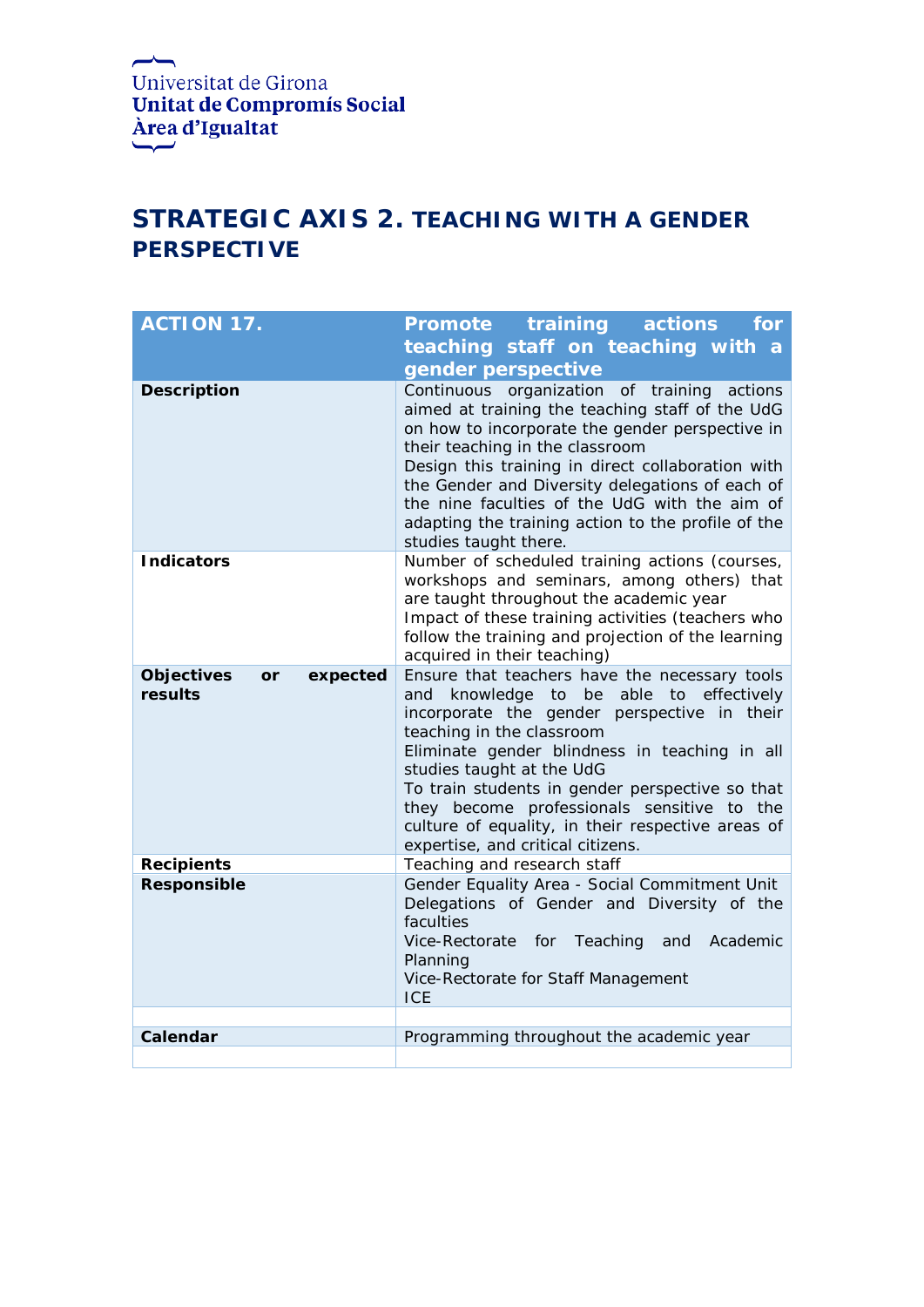| the level of incorporation of gender<br>perspective in degrees                                                                                                                                                                                                                                                                                                                                                                                                                                                   |
|------------------------------------------------------------------------------------------------------------------------------------------------------------------------------------------------------------------------------------------------------------------------------------------------------------------------------------------------------------------------------------------------------------------------------------------------------------------------------------------------------------------|
| Measure the level of incorporation of gender<br>perspective in the subjects of the studies taught                                                                                                                                                                                                                                                                                                                                                                                                                |
| Projection of the gender perspective in the<br>data<br>obtained<br>from<br>surveys,<br>interviews, discussion groups and information<br>provided by the network of people working in the<br>promotion of gender equality at the UdG (Gender<br>Equality Unit, UdG Equality Commission<br>delegations of Gender and Diversity of the<br>faculties of the UdG, directory of expertise of the<br>UdG in this field)<br>Incorporation of the gender perspective into the<br>UdG's internal quality assurance systems |
| Have an accurate diagnosis of the situation of the<br>gender perspective in the teaching in the<br>classrooms of the UdG, to guide the design of<br>future corrective actions                                                                                                                                                                                                                                                                                                                                    |
| Teaching and research staff                                                                                                                                                                                                                                                                                                                                                                                                                                                                                      |
| Gender Equality Area - Social Commitment Unit<br>Vice-Rectorate<br>for<br>Territory<br>Social<br>and<br>Vice-Rectorate for Quality and Transparency<br>Vice-Rectorate for Teaching<br>and Academic<br><b>UdG Equality Commission</b><br>Delegations of Gender and Diversity of the<br>Planning and Assessment Office                                                                                                                                                                                             |
|                                                                                                                                                                                                                                                                                                                                                                                                                                                                                                                  |
|                                                                                                                                                                                                                                                                                                                                                                                                                                                                                                                  |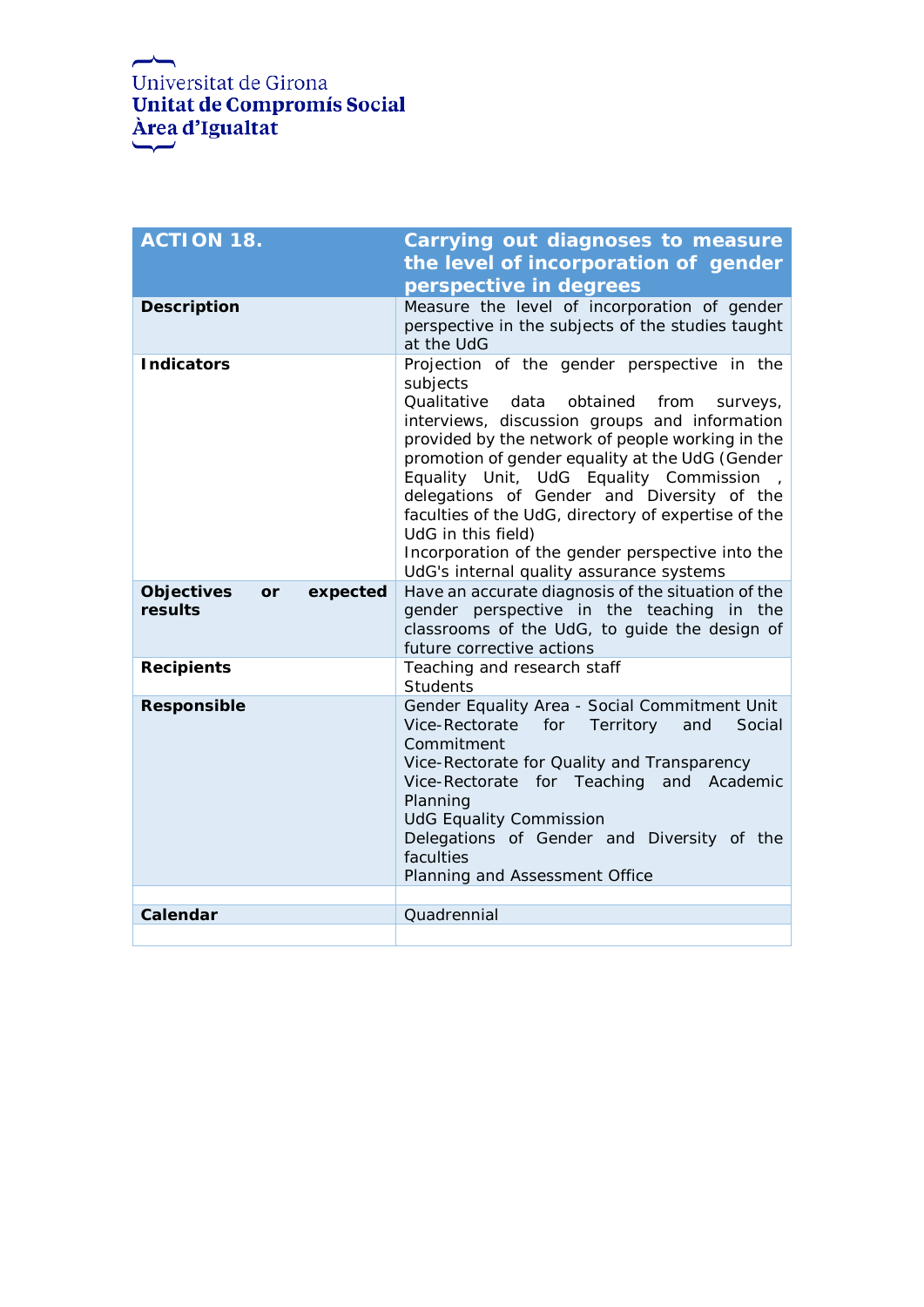| <b>ACTION 19.</b>                              | Promote teaching innovation and<br>the exchange and promotion<br>of<br>experiences and good practices on<br>gender perspective in teaching                                                                                                                                                                                                                                                                                                                                                                         |
|------------------------------------------------|--------------------------------------------------------------------------------------------------------------------------------------------------------------------------------------------------------------------------------------------------------------------------------------------------------------------------------------------------------------------------------------------------------------------------------------------------------------------------------------------------------------------|
| <b>Description</b>                             | spaces for<br>critical<br>reflection<br>Promote<br>and<br>teaching innovation based on methodologies and<br>good practices in the incorporation of gender<br>perspective in the explanation of the contents of<br>the course in the classrooms of the UdG                                                                                                                                                                                                                                                          |
| <b>Indicators</b>                              | Incorporation of gender perspective in the UdG<br>Model 21<br>Number of calls for teaching innovation projects<br>that incorporate a gender perspective<br>Seminars, conferences, congresses and other<br>spaces for critical reflection that are organized<br>around gender perspective in university teaching<br>Consolidation of the project "Aules Obertes a la<br>Perspectiva de Gènere" (Classrooms Open to the<br>Gender Perspective) in the framework of the<br>commemorative events of March 8 at the UdG |
| <b>Objectives</b><br>expected<br>or<br>results | Institutionally promote teaching innovation and<br>the exchange of experiences among teaching<br>staff<br>Design and disseminate new methodologies and<br>strategies to eliminate gender blindness in<br>classrooms<br>Comply with the General Framework of the AQU-<br>Catalonia                                                                                                                                                                                                                                  |
| <b>Recipients</b>                              | Teaching and research staff                                                                                                                                                                                                                                                                                                                                                                                                                                                                                        |
| <b>Responsible</b>                             | Teaching Innovation Network on Teaching with a<br>Gender Perspective at the ICE<br>Gender Equality Area - Social Commitment Unit<br>Vice-Rectorate<br>Territory<br>Social<br>for<br>and<br>Commitment<br>Vice-Rectorate<br>Academic<br>for<br>Teaching<br>and<br>Planning                                                                                                                                                                                                                                          |
|                                                |                                                                                                                                                                                                                                                                                                                                                                                                                                                                                                                    |
| Calendar                                       | Programming throughout the academic year                                                                                                                                                                                                                                                                                                                                                                                                                                                                           |

| <b>ACTION 20.</b>  | Institutional publications in terms of<br>gender                                                                                                                                                                                                                                                                                                 |
|--------------------|--------------------------------------------------------------------------------------------------------------------------------------------------------------------------------------------------------------------------------------------------------------------------------------------------------------------------------------------------|
| <b>Description</b> | Edit and disseminate institutional publications<br>aimed at making visible and recognizing teaching<br>and research with a gender perspective or in<br>gender studies at the UdG<br>Generate resources and materials<br>that<br>contribute to projecting the gender perspective<br>in the areas that are the responsibility of the<br>university |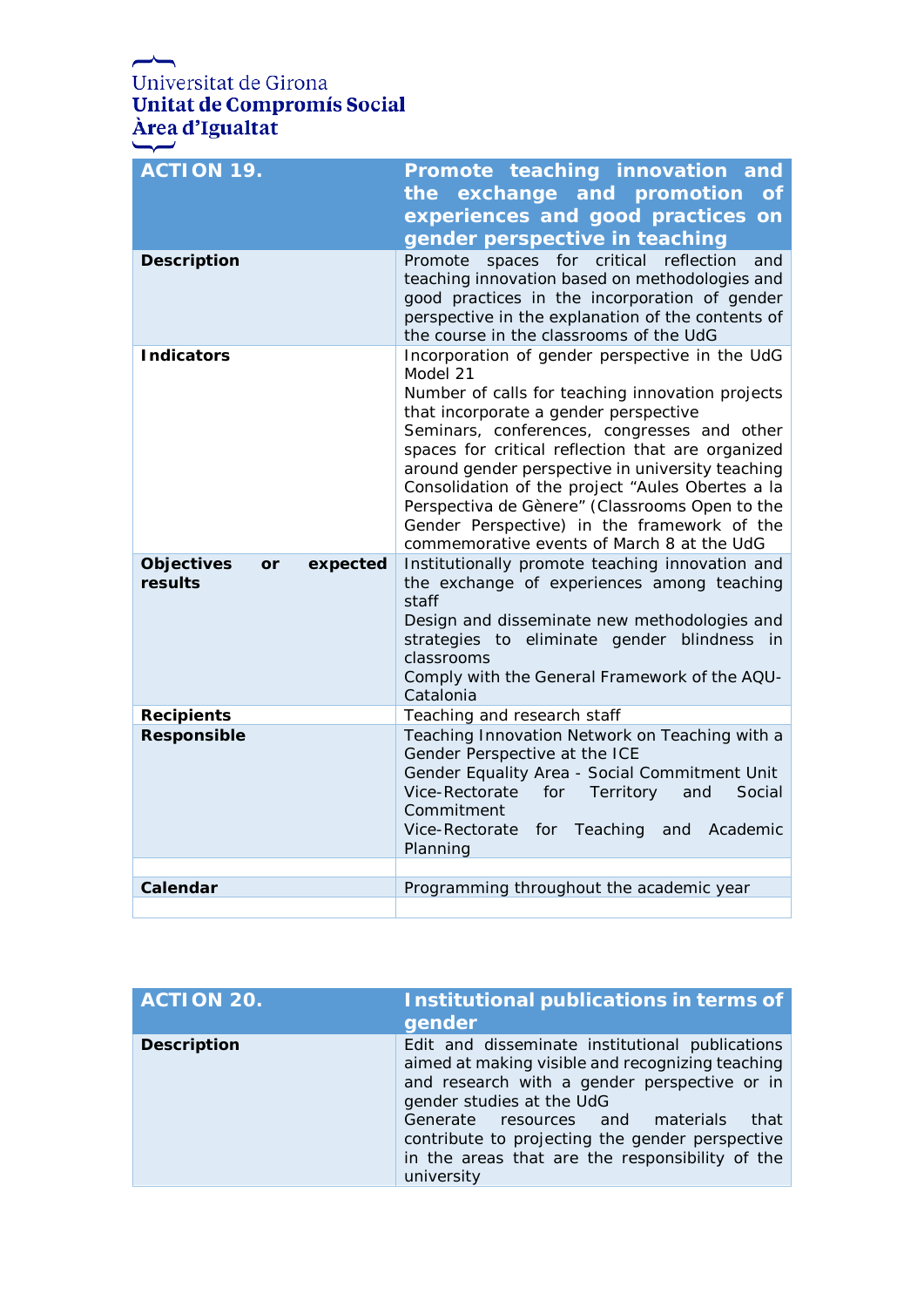| <b>Indicators</b>                                     | Number of institutional publications<br>Teaching and research materials and resources<br>generated in terms of gender                                                                                                                                                                                                                                                                    |
|-------------------------------------------------------|------------------------------------------------------------------------------------------------------------------------------------------------------------------------------------------------------------------------------------------------------------------------------------------------------------------------------------------------------------------------------------------|
| <b>Objectives</b><br>expected<br><b>or</b><br>results | Promote the development of resources,<br>materials and bibliographic resources with a<br>gender perspective and disseminate them<br>Initiate a collection of institutional publications<br>on gender perspective in teaching and university<br>research<br>Give visibility to teaching and research promoted<br>by the UdG<br>Comply with the General Framework of the AQU-<br>Catalonia |
| <b>Recipients</b>                                     | Teaching and research staff                                                                                                                                                                                                                                                                                                                                                              |
| Responsible                                           | Gender Equality Area - Social Commitment Unit<br>Vice-Rectorate for<br>Territory<br>and<br>Social<br>Commitment<br>Vice-Rectorate for Teaching and Academic<br>Planning<br>ICE - Teaching Innovation Network on Teaching<br>with a Gender Perspective<br><b>Publishing Service</b>                                                                                                       |
|                                                       |                                                                                                                                                                                                                                                                                                                                                                                          |
| Calendar                                              | <b>Biennial</b>                                                                                                                                                                                                                                                                                                                                                                          |
|                                                       |                                                                                                                                                                                                                                                                                                                                                                                          |

| <b>ACTION 21.</b>                                     | Progressively include a gender<br>perspective in the design and<br>content of curricula                                                                                                                                |
|-------------------------------------------------------|------------------------------------------------------------------------------------------------------------------------------------------------------------------------------------------------------------------------|
| <b>Description</b>                                    | Ensure that there are gender competences and<br>learning outcomes that develop these in the<br>curricula of the different degrees                                                                                      |
| <b>Indicators</b>                                     | Competences that develop gender perspective in<br>the range of subjects, as well as curricular<br>practicals<br>Learning outcomes that demonstrate gender<br>competence<br>Existence of specialized subjects in gender |
| <b>Objectives</b><br>expected<br><b>or</b><br>results | Comply with the General Framework of the AQU-<br>Catalonia                                                                                                                                                             |
| <b>Recipients</b>                                     | Teaching and research staff                                                                                                                                                                                            |
| <b>Responsible</b>                                    | Vice-Rectorate for Teaching and Academic<br>Planning<br>Vice-Rectorate for Quality and Transparency<br>Planning and Assessment Office<br>Study coordinators<br>Delegates of Gender and Diversity of the<br>faculties   |
|                                                       |                                                                                                                                                                                                                        |
| Calendar                                              | 4 years                                                                                                                                                                                                                |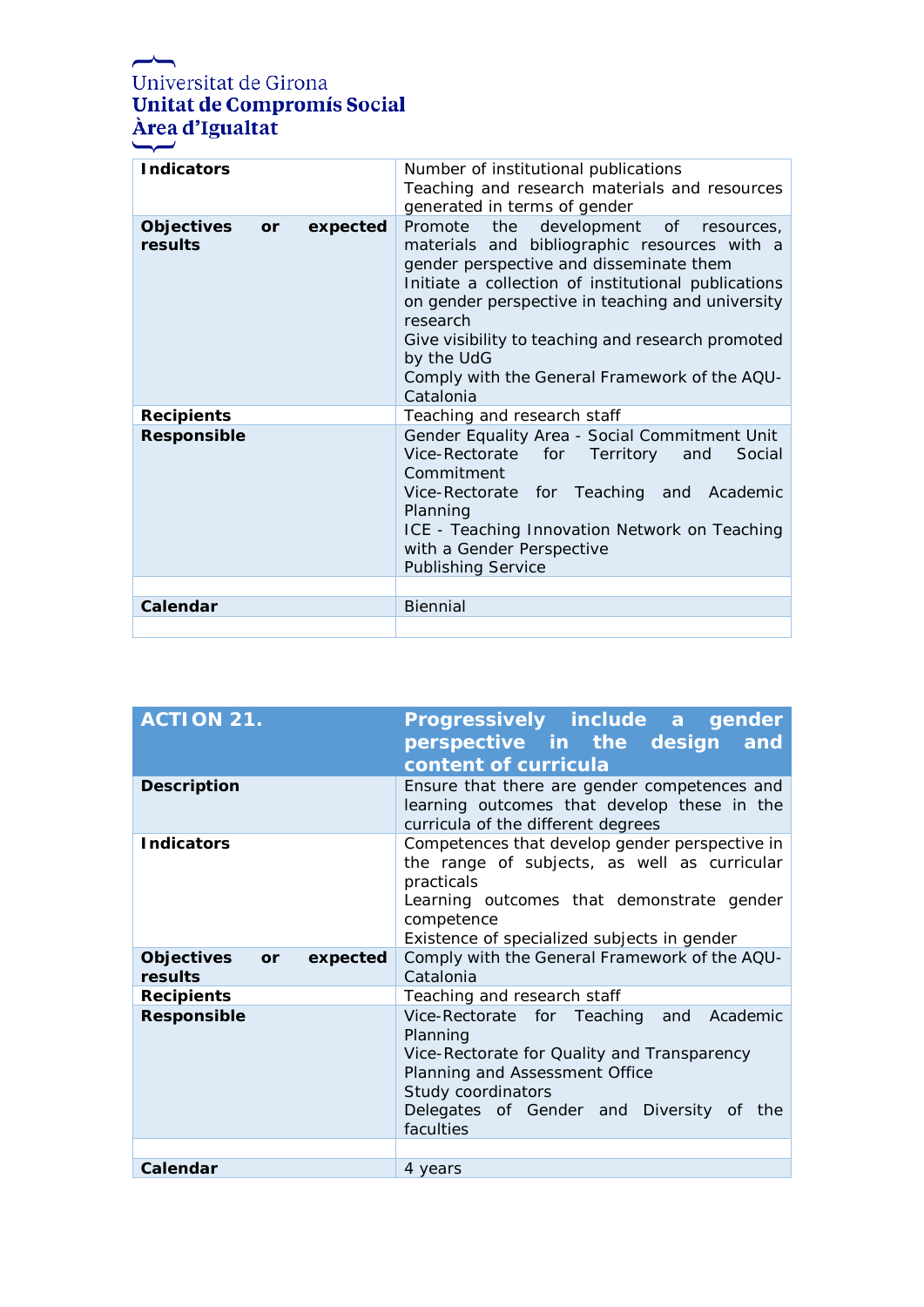| $\overline{\phantom{m}}$   |
|----------------------------|
| Universitat de Girona      |
| Unitat de Compromís Social |
| Àrea d'Igualtat            |
| $\overline{\phantom{m}}$   |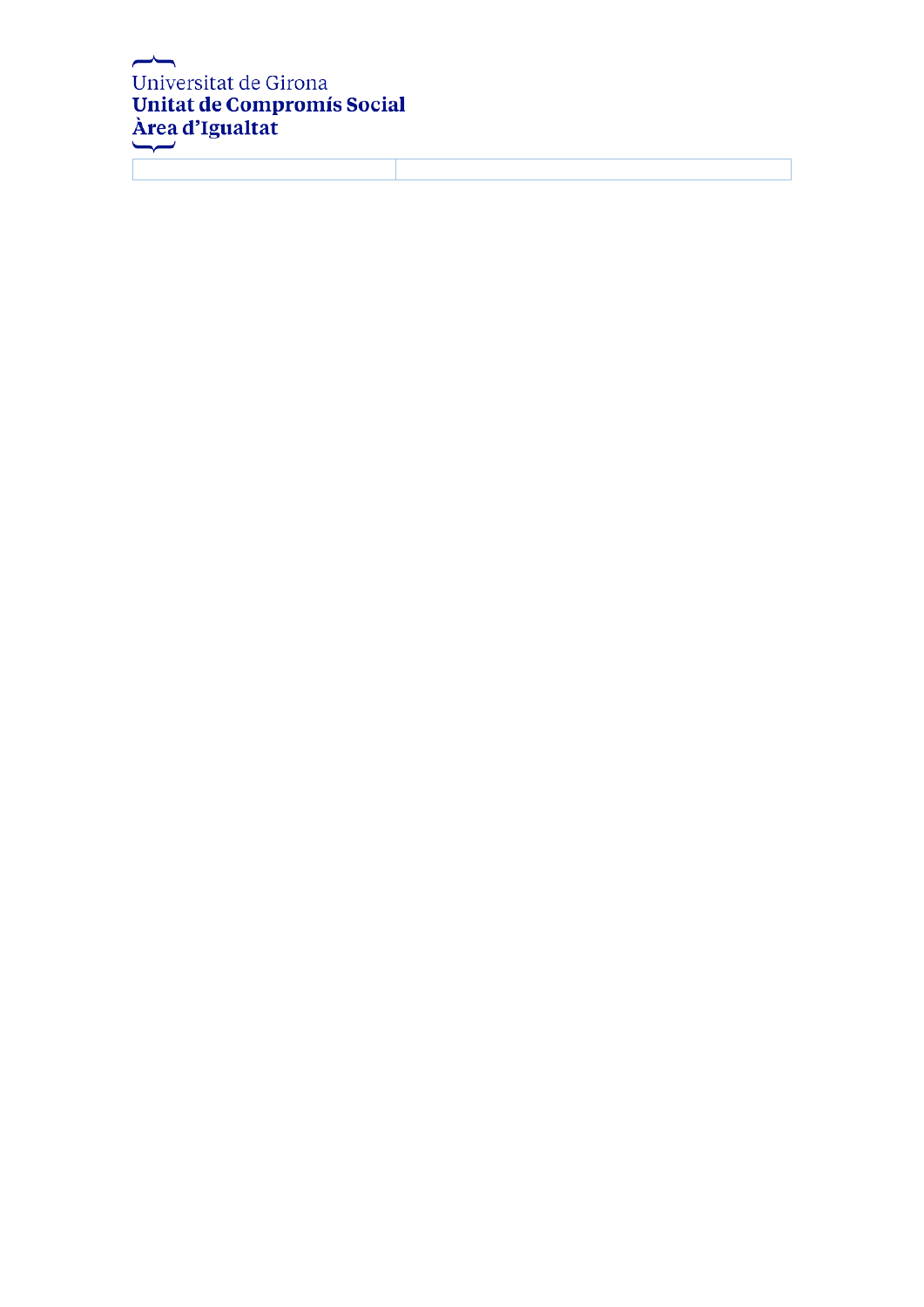## **STRATEGIC AXIS 3. RESEARCH WITH A GENDER PERSPECTIVE**

| <b>ACTION 22.</b>                              | Promote a transversal research<br>network that brings together the<br>UdG's multidisciplinary expertise in<br>the field of equality, sexual diversity<br>and gender perspective                                                                                                                                                                                                                                                                                                                                                                                                                                                                                                                          |
|------------------------------------------------|----------------------------------------------------------------------------------------------------------------------------------------------------------------------------------------------------------------------------------------------------------------------------------------------------------------------------------------------------------------------------------------------------------------------------------------------------------------------------------------------------------------------------------------------------------------------------------------------------------------------------------------------------------------------------------------------------------|
| <b>Description</b>                             | Create a network that brings together the UdG's<br>directory of experts in the field of gender<br>equality, sexual diversity and gender perspective                                                                                                                                                                                                                                                                                                                                                                                                                                                                                                                                                      |
| <b>Indicators</b>                              | Creation of the network, definition of its legal<br>status and attribution of powers                                                                                                                                                                                                                                                                                                                                                                                                                                                                                                                                                                                                                     |
| <b>Objectives</b><br>expected<br>or<br>results | This multidisciplinary research network in the<br>field of gender equality at the UdG must become<br>efficient tool for consolidating a stable<br>an<br>collaborative space of UdG expertise, of a<br>multidisciplinary nature. It will promote access to<br>wider research projects from a multidisciplinary<br>approach, encourage contributions from external<br>resources and perform functions that promote<br>spaces for the exchange<br>of information,<br>critical reflection.<br>dissemination<br>and<br>It<br><i>is</i><br>expected to fulfill internal advisory functions in<br>the different areas of direct or tangential impact<br>of the gender equality policy projected on<br>research. |
| <b>Recipients</b>                              | Teaching and research staff                                                                                                                                                                                                                                                                                                                                                                                                                                                                                                                                                                                                                                                                              |
| <b>Responsible</b>                             | Gender Equality Area - Social Commitment Unit<br>Vice-Rectorate<br>for<br>Territory<br>Social<br>and<br>Commitment<br>Vice-Rectorate for Research and Knowledge<br>Transfer                                                                                                                                                                                                                                                                                                                                                                                                                                                                                                                              |
|                                                |                                                                                                                                                                                                                                                                                                                                                                                                                                                                                                                                                                                                                                                                                                          |
| Calendar                                       | 3 years                                                                                                                                                                                                                                                                                                                                                                                                                                                                                                                                                                                                                                                                                                  |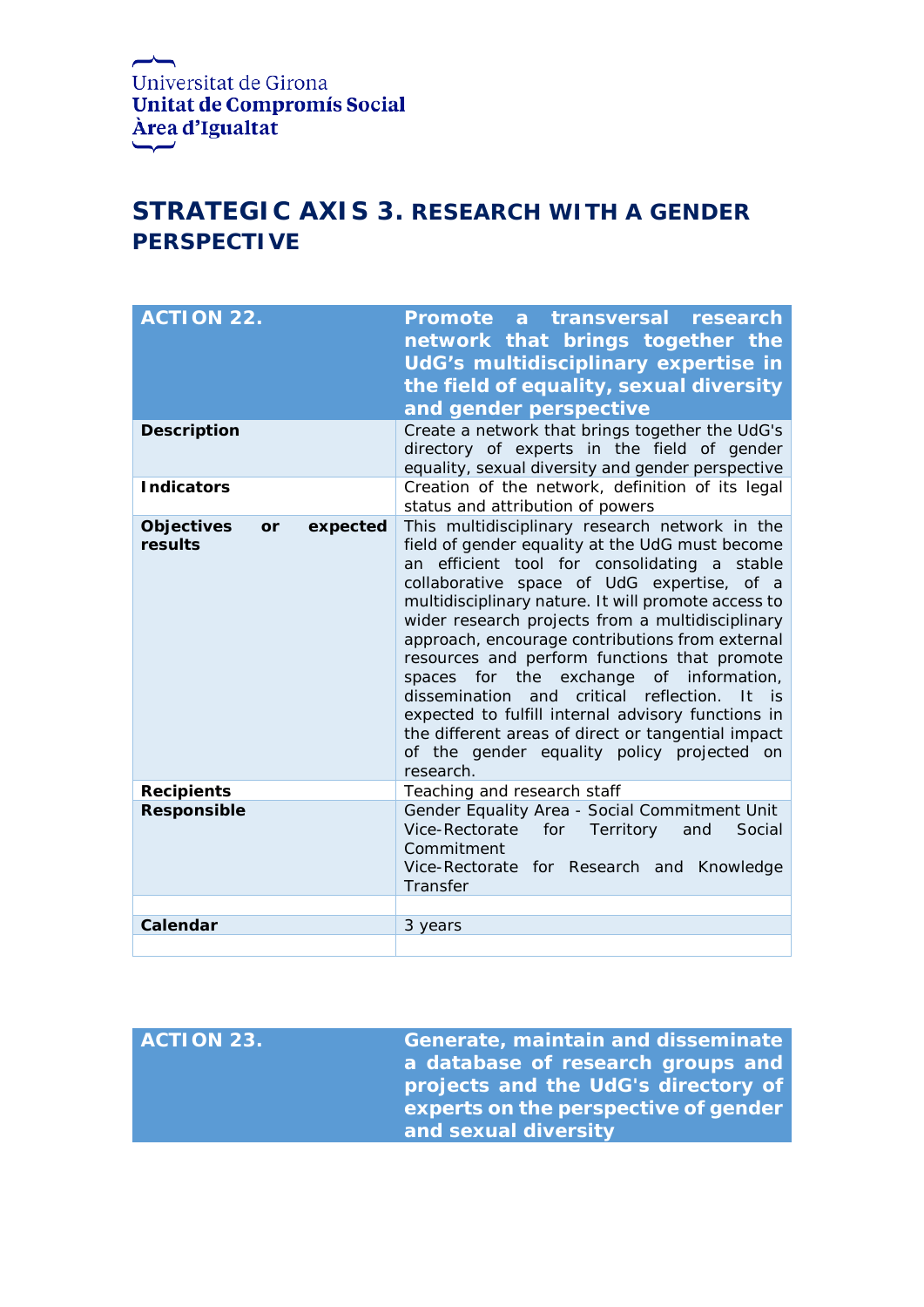| <b>Description</b>                                    | Complete database of groups, research projects<br>and research staff with expertise in this area of<br>gender equality, sexual diversity and the gender<br>perspective                                                                                                                                                         |
|-------------------------------------------------------|--------------------------------------------------------------------------------------------------------------------------------------------------------------------------------------------------------------------------------------------------------------------------------------------------------------------------------|
| <b>Indicators</b>                                     | Creation of the database<br>Communicative actions aimed at publicising the<br>UdG's expertise in research in this field                                                                                                                                                                                                        |
| <b>Objectives</b><br>expected<br><b>or</b><br>results | Creation of a complete database that brings<br>together the set of research groups and projects<br>and the updated directory of researchers<br>working in this field<br>Disseminate and highlight, inside and outside the<br>university, through institutional communicative<br>action, this research and expertise of the UdG |
| <b>Recipients</b>                                     | Teaching and research staff                                                                                                                                                                                                                                                                                                    |
| <b>Responsible</b>                                    | Gender Equality Area - Social Commitment Unit<br>Vice-Rectorate for<br>Territory<br>and<br>Social<br>Commitment<br>Vice-Rectorate for Research and Knowledge<br>Transfer<br>Vice-Rectorate for Communications and External<br>Relations                                                                                        |
|                                                       |                                                                                                                                                                                                                                                                                                                                |
| Calendar                                              | 2 years                                                                                                                                                                                                                                                                                                                        |
|                                                       |                                                                                                                                                                                                                                                                                                                                |

| <b>ACTION 24.</b>                                     | Promote training on research with a<br>gender perspective in the Doctoral<br><b>School</b>                                                                                                                               |
|-------------------------------------------------------|--------------------------------------------------------------------------------------------------------------------------------------------------------------------------------------------------------------------------|
| <b>Description</b>                                    | Specific training on methodologies and resources<br>to develop gender-sensitive research in the<br>Doctoral School                                                                                                       |
| <b>Indicators</b>                                     | Periodic organization of courses on gender<br>perspective in research<br>Impact of these courses on the academic training<br>of doctoral students (type of training action,<br>teaching hours, students that receive it) |
| <b>Objectives</b><br>expected<br><b>or</b><br>results | Ensure that doctoral students, as well as other<br>UdG research staff, are trained on how to carry<br>out gender-sensitive research                                                                                      |
| <b>Recipients</b>                                     | Doctoral School students<br>UdG research staff trained at the Doctoral School                                                                                                                                            |
| <b>Responsible</b>                                    | Doctoral School<br><b>ICE</b>                                                                                                                                                                                            |
|                                                       |                                                                                                                                                                                                                          |
| Calendar                                              | 2 years                                                                                                                                                                                                                  |
|                                                       |                                                                                                                                                                                                                          |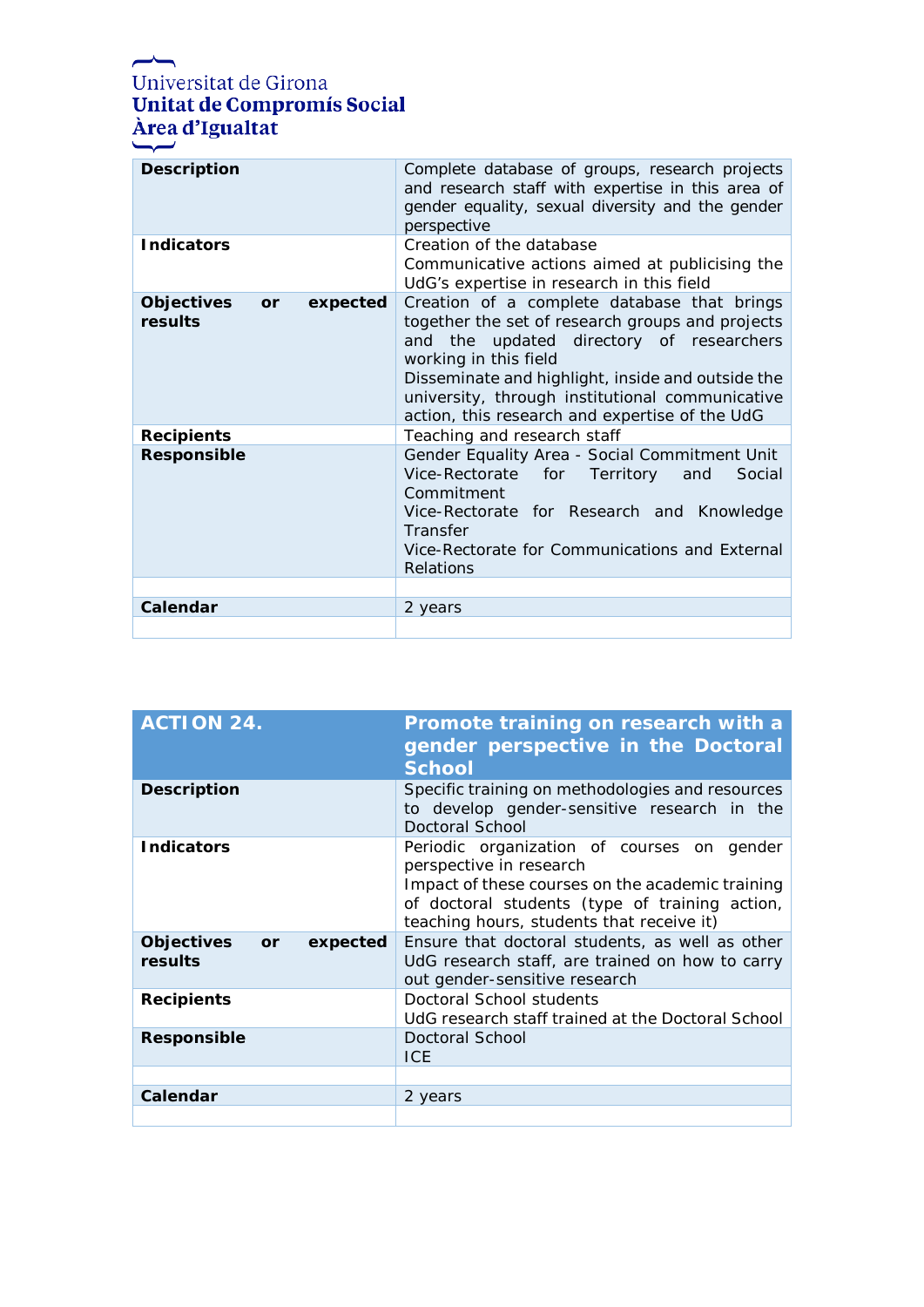| <b>ACTION 25.</b>                                     | Promote training actions aimed at<br>research staff on the inclusion of a<br>gender perspective in research                                                                                                                                                                                                                                    |
|-------------------------------------------------------|------------------------------------------------------------------------------------------------------------------------------------------------------------------------------------------------------------------------------------------------------------------------------------------------------------------------------------------------|
| <b>Description</b>                                    | Continuous organization of training actions<br>aimed at training UdG research staff on how to<br>incorporate a gender perspective in their<br>research                                                                                                                                                                                         |
| <b>Indicators</b>                                     | Number of scheduled training actions (courses,<br>workshops and seminars, among others) that<br>are taught throughout the academic year<br>Impact of these training activities (research staff<br>who follow the training and projection of their<br>research on the acquired learning)                                                        |
| <b>Objectives</b><br>expected<br><b>or</b><br>results | Ensure that the UdG's research staff has the<br>necessary tools and knowledge to effectively<br>incorporate a gender perspective into their<br>research<br>Ensure continuing education<br>on.<br>how<br>to<br>incorporate the gender perspective into research<br>Correct gender blindness in the different phases<br>of UdG research projects |
| <b>Recipients</b>                                     | Teaching and research staff                                                                                                                                                                                                                                                                                                                    |
| <b>Responsible</b>                                    | Vice-Rectorate for Research and Knowledge<br>Transfer<br><b>ICE</b><br>Research departments and institutes                                                                                                                                                                                                                                     |
| Calendar                                              |                                                                                                                                                                                                                                                                                                                                                |
|                                                       | Programming throughout the academic year                                                                                                                                                                                                                                                                                                       |

| <b>ACTION 26.</b>  | Promoting gender equity in the<br>composition of doctoral dissertation<br>examiner panels and special awards                                                                                                                                                                                                                                                                                                                                                                                                                                                       |
|--------------------|--------------------------------------------------------------------------------------------------------------------------------------------------------------------------------------------------------------------------------------------------------------------------------------------------------------------------------------------------------------------------------------------------------------------------------------------------------------------------------------------------------------------------------------------------------------------|
| <b>Description</b> | Ensure a balanced presence of women and men<br>in the assessment panels                                                                                                                                                                                                                                                                                                                                                                                                                                                                                            |
| <b>Indicators</b>  | Regulatory modification aimed<br>at<br>guaranteeing gender equity in<br>the<br>composition of doctoral thesis examiner<br>panels. Modification of the wording of<br>article 9, entitled "Doctoral thesis panel" of<br>the revised text of the Academic<br>Regulations for Doctoral Studies at the<br><b>UdG</b><br>Modification of the Regulations for the<br>awarding of special prizes for bachelor's,<br>master's and doctoral degrees at the UdG<br>to promote a gender balance in the<br>composition of the bodies that evaluate<br>special prize nominations |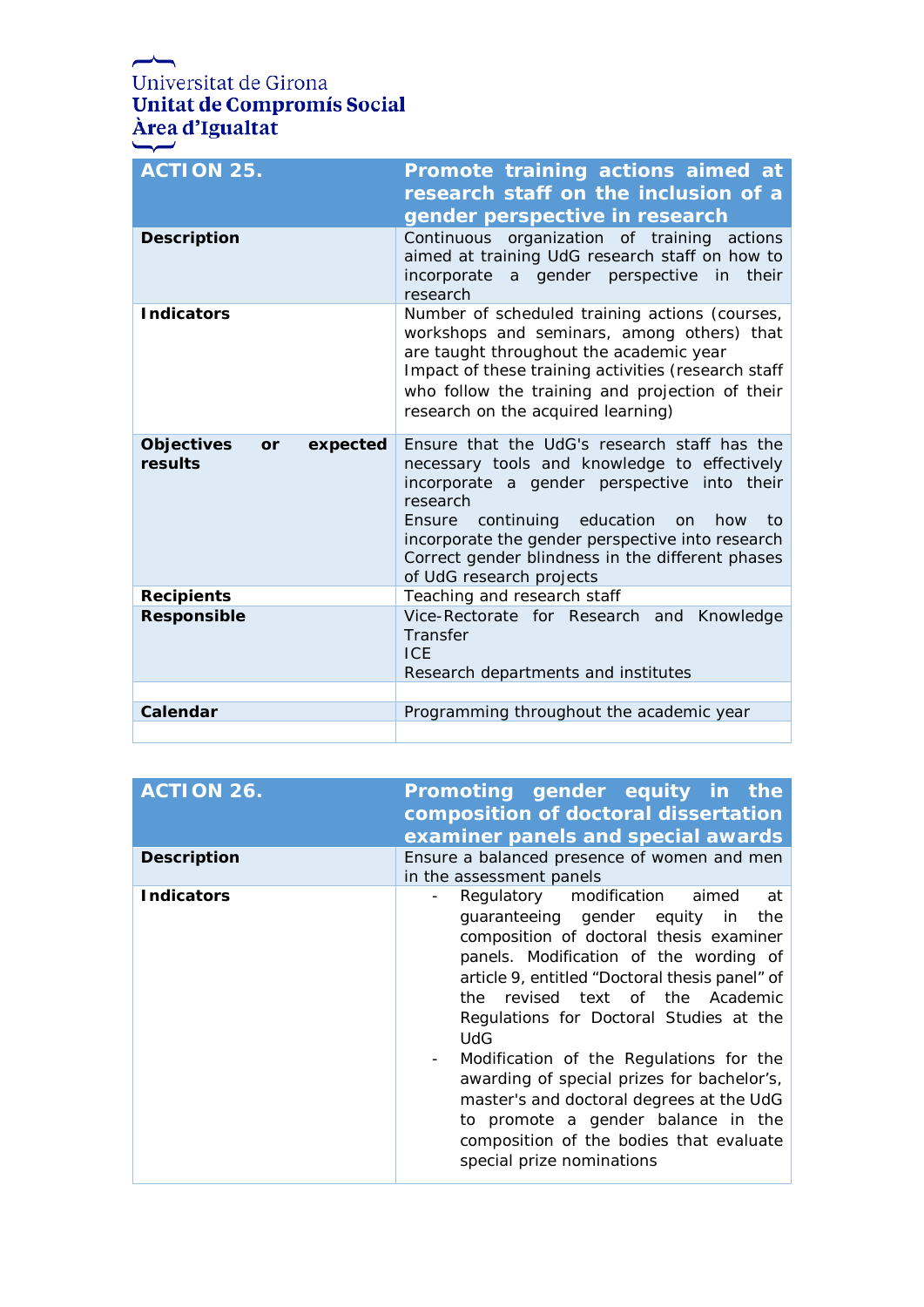| Objectives or<br>results | expected | Ensure a balanced presence of women and men<br>in the composition of the panels that evaluate<br>academic merits at the UdG                      |
|--------------------------|----------|--------------------------------------------------------------------------------------------------------------------------------------------------|
| <b>Recipients</b>        |          | The whole university community                                                                                                                   |
| Responsible              |          | Office of the General Secretary<br>Vice-Rectorate for Teaching and Academic<br>Planning<br>Vice-Rectorate for Research and Knowledge<br>Transfer |
| Calendar                 |          | 2 years                                                                                                                                          |
|                          |          |                                                                                                                                                  |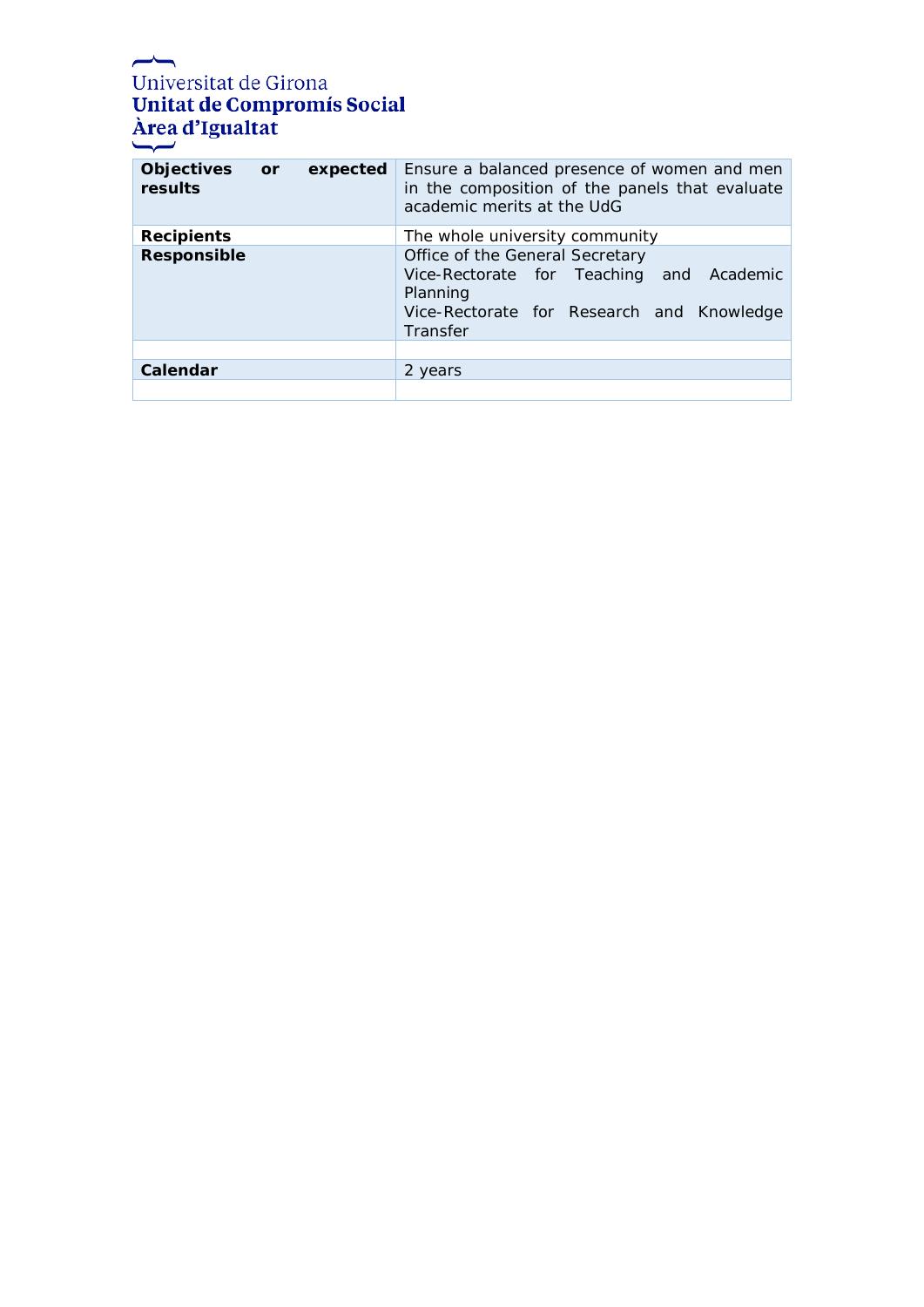## **STRATEGIC AXIS 4. EQUAL OPPORTUNITIES IN ACCESS, PROMOTION AND WORKING CONDITIONS**

| <b>ACTION 27.</b>                              | Diagnose the limitations faced by<br>UdG workers in order to reconcile<br>work, personal and family life<br>effectively                                                                                                                      |
|------------------------------------------------|----------------------------------------------------------------------------------------------------------------------------------------------------------------------------------------------------------------------------------------------|
| <b>Description</b>                             | Promote an accurate diagnosis of<br>the<br>opportunities and limitations that affect UdG<br>workers to make conciliation effective                                                                                                           |
| <b>Indicators</b>                              | Conduct surveys, interviews and discussion<br>groups to obtain the qualitative data necessary<br>for the diagnosis                                                                                                                           |
| <b>Objectives</b><br>expected<br>or<br>results | Obtain accurate and complete information on the<br>effective limitations that make it difficult for UdG<br>workers to reconcile working life, in order to be<br>design and implement, where<br>able<br>to<br>appropriate, corrective actions |
| <b>Recipients</b>                              | Teaching and research staff<br>Administrative and service staff                                                                                                                                                                              |
| <b>Responsible</b>                             | Gender Equality Area - Social Commitment Unit<br>General Manager's Office<br>Vice-Rectorate for Staff Management<br>Human Resources Service<br>Staff and company committees                                                                  |
|                                                |                                                                                                                                                                                                                                              |
| Calendar                                       | 2 years                                                                                                                                                                                                                                      |
|                                                |                                                                                                                                                                                                                                              |

| <b>ACTION 28.</b>                                     | Promote the dissemination of<br>measures to reconcile work,<br>personal and family life guaranteed<br>by the UdG                                                                       |
|-------------------------------------------------------|----------------------------------------------------------------------------------------------------------------------------------------------------------------------------------------|
| <b>Description</b>                                    | Information campaign on the catalogue of<br>measures recognized to reconcile work, personal<br>and family life for teaching and research staff<br>and administrative and service staff |
| <b>Indicators</b>                                     | Conduct an information campaign<br>Communicative action                                                                                                                                |
| <b>Objectives</b><br>expected<br><b>or</b><br>results | Disseminate accurate and complete information<br>on the recognized conciliation measures for UdG<br>workers                                                                            |
| <b>Recipients</b>                                     | Teaching and research staff<br>Administrative and service staff                                                                                                                        |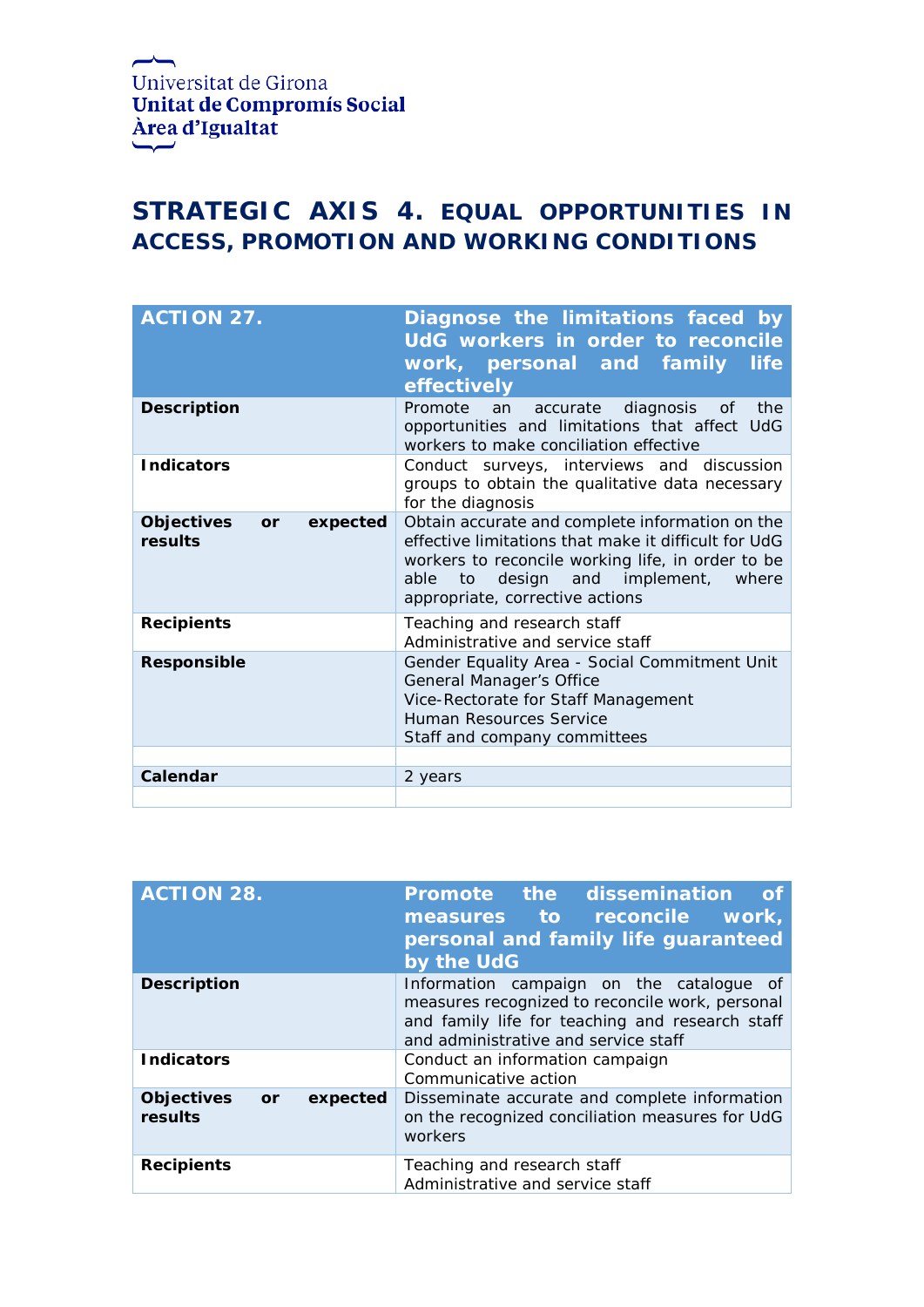| Responsible | Gender Equality Area - Social Commitment Unit<br>Vice-Rectorate for Communications and External<br>Relations<br>Vice-Rectorate for Staff Management<br><b>Human Resources Service</b><br>Staff and company committees |
|-------------|-----------------------------------------------------------------------------------------------------------------------------------------------------------------------------------------------------------------------|
|             |                                                                                                                                                                                                                       |
| Calendar    | 2 years                                                                                                                                                                                                               |
|             |                                                                                                                                                                                                                       |

| <b>ACTION 29.</b>                              | Ensure that internal procedures<br>to recruitment<br><b>relating</b><br>and<br>curriculum vitae evaluation criteria<br>do not contain elements of indirect<br>discrimination                                                                                                                                                  |
|------------------------------------------------|-------------------------------------------------------------------------------------------------------------------------------------------------------------------------------------------------------------------------------------------------------------------------------------------------------------------------------|
| <b>Description</b>                             | Ensure that the UdG's internal regulations and<br>applicable to<br>recruitment<br>procedures<br>and<br>curricular vitae evaluation<br>do<br>not<br>contain<br>elements of indirect discrimination, that is,<br>provisions, criteria or practices that<br>are<br>apparently neutral but that place women at a<br>disadvantage. |
| <b>Indicators</b>                              | Review of the regulatory provisions governing<br>the selection and promotion of administrative<br>and service staff and teaching and research staff,<br>with the aim of detecting possible elements of<br>indirect discrimination                                                                                             |
| <b>Objectives</b><br>expected<br>or<br>results | Ensure that the regulations governing the<br>selection and promotion of staff do not contain<br>elements of indirect discrimination                                                                                                                                                                                           |
| <b>Recipients</b>                              | Teaching and research staff<br>Administrative and service staff                                                                                                                                                                                                                                                               |
| <b>Responsible</b>                             | Office of the General Secretary<br>Legal Advisory Office<br><b>General Manager's Office</b><br>Vice-Rectorate for Staff Management<br><b>Human Resources Service</b><br>Staff and company committees                                                                                                                          |
| Calendar                                       |                                                                                                                                                                                                                                                                                                                               |
|                                                | 2 years                                                                                                                                                                                                                                                                                                                       |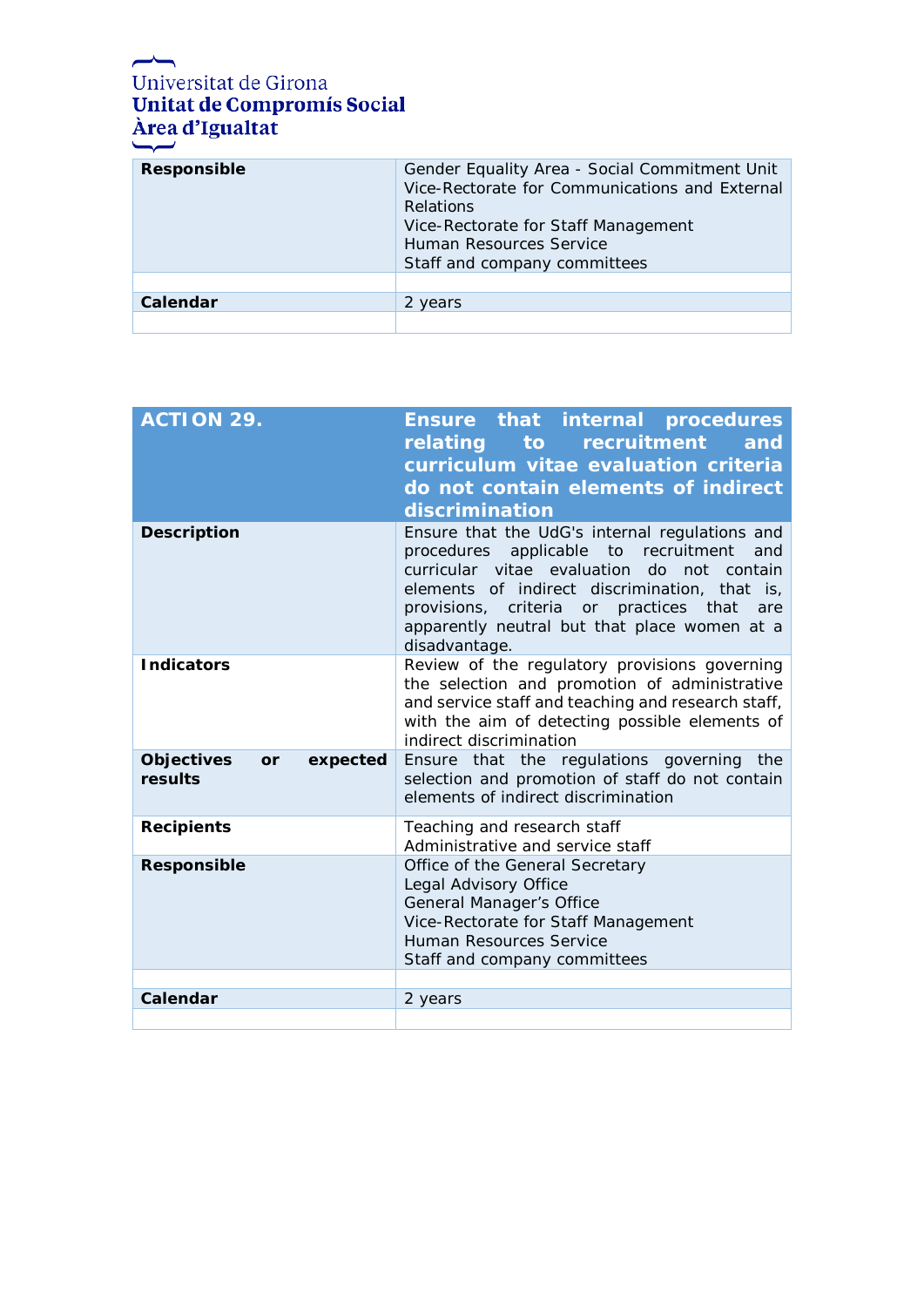| <b>ACTION 30.</b>                                     | Promote equal representation of<br>women and men in the selection<br>committees of teaching<br>and<br>research staff and administrative<br>and service staff                                                                                                 |
|-------------------------------------------------------|--------------------------------------------------------------------------------------------------------------------------------------------------------------------------------------------------------------------------------------------------------------|
| <b>Description</b>                                    | Try to have an equal presence in the final<br>composition of the selection committees of the<br>workers of the UdG, both in teaching and<br>research staff and in administrative and service<br>staff                                                        |
| <b>Indicators</b>                                     | Final composition of these collegiate bodies for<br>the selection of candidates<br>Modification, if necessary, of the regulatory<br>provisions governing the statute of these bodies<br>in order to include the duty to promote parity in<br>its composition |
| <b>Objectives</b><br>expected<br><b>or</b><br>results | Ensure an equal presence of women and men in<br>the composition of the selection committees                                                                                                                                                                  |
| <b>Recipients</b>                                     | Teaching and research staff<br>Administrative and service staff                                                                                                                                                                                              |
| Responsible                                           | Office of the General Secretary<br><b>General Manager's Office</b><br>Vice-Rectorate for Staff Management<br>Human Resources Service<br>Staff and company committees                                                                                         |
| Calendar                                              | 1 year                                                                                                                                                                                                                                                       |
|                                                       |                                                                                                                                                                                                                                                              |

| <b>ACTION 31.</b>                                     | Include specific training with a<br>gender perspective in<br>the<br>Framework for the training<br>of<br>teaching and research staff                                                                 |
|-------------------------------------------------------|-----------------------------------------------------------------------------------------------------------------------------------------------------------------------------------------------------|
| <b>Description</b>                                    | Ensure that training on gender equality, sexual<br>diversity and a gender perspective is included<br>among the training needs provided for in the<br>training plans for teaching and research staff |
| <b>Indicators</b>                                     | Number of training actions with a gender<br>perspective explicitly guaranteed in the Training<br>plan                                                                                               |
| <b>Objectives</b><br>expected<br><b>or</b><br>results | To ensure training actions for the teaching and<br>research staff in this field, made explicit in the<br>Training plan approved by the Governing Council                                            |
| <b>Recipients</b>                                     | Teaching and research staff                                                                                                                                                                         |
| Responsible                                           | Vice-Rectorate for Staff Management<br>Human Resources Service<br>Staff and company committees                                                                                                      |
|                                                       |                                                                                                                                                                                                     |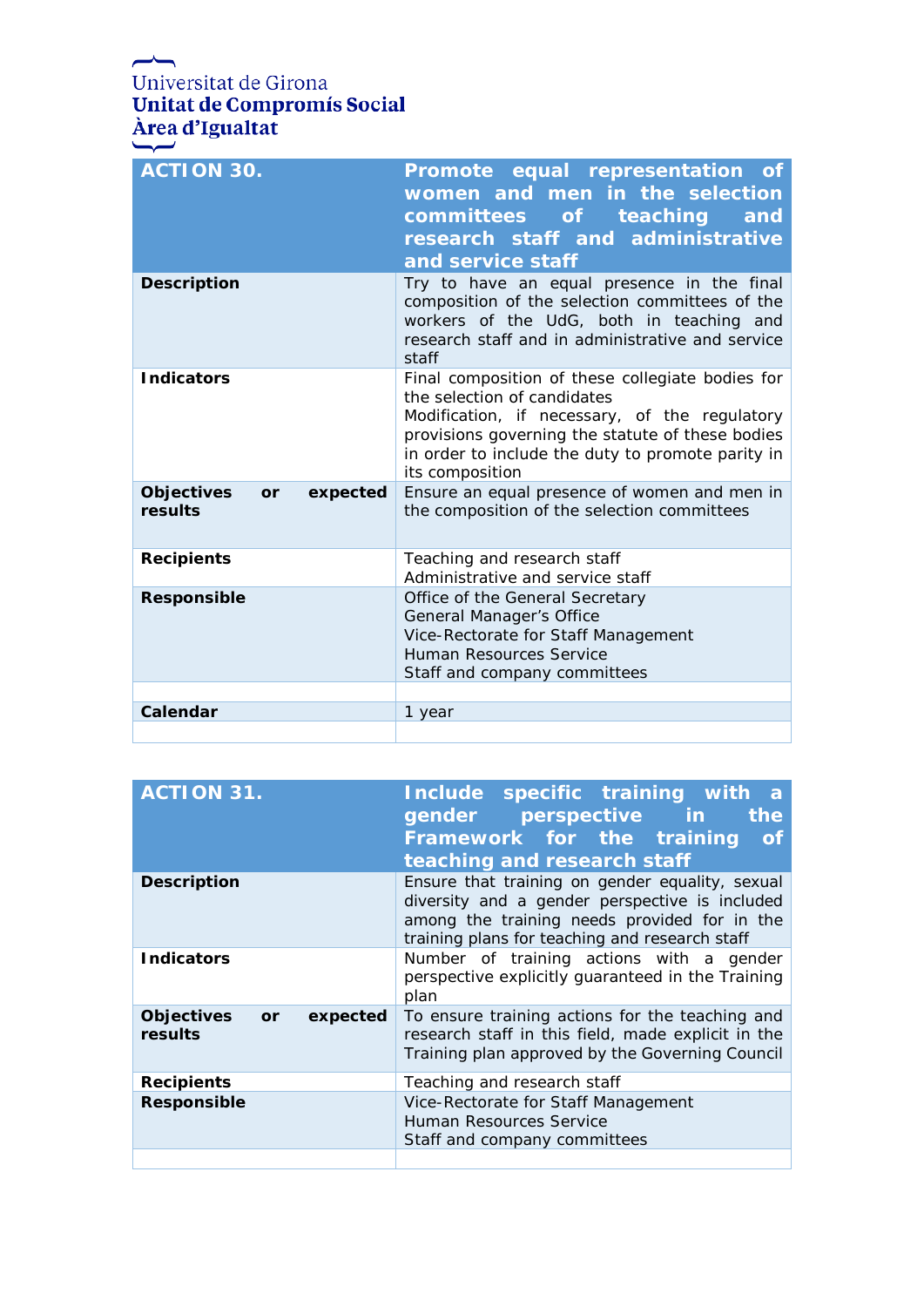| <b>Calendar</b> | Linked to the approval of the Training plan by the |
|-----------------|----------------------------------------------------|
|                 | Governing Council                                  |

| <b>ACTION 32.</b>                       | Include gender-specific training in<br>the Framework Plan for the Training<br>of Administrative and Service Staff                                                                                         |
|-----------------------------------------|-----------------------------------------------------------------------------------------------------------------------------------------------------------------------------------------------------------|
| <b>Description</b>                      | Ensure that training on gender equality, sexual<br>diversity and a gender perspective is included<br>among the training needs provided for in the<br>training plans for administrative and service staff. |
| <b>Indicators</b>                       | Number of training actions with a gender<br>perspective explicitly guaranteed in the Training<br>Plan                                                                                                     |
| Objectives<br>expected<br>or<br>results | training actions aimed<br>Ensure<br>the.<br>at<br>Administrative and service staff in this area,<br>within the Training Plan approved by the<br><b>Governing Council</b>                                  |
| <b>Recipients</b>                       | Administrative and service staff                                                                                                                                                                          |
| Responsible                             | General Manager's Office<br>Vice-Rectorate for Staff Management<br>Human Resources Service<br>Staff and company committees                                                                                |
|                                         |                                                                                                                                                                                                           |
| Calendar                                | Linked to the approval of the Training Plan by the<br><b>Governing Council</b>                                                                                                                            |
|                                         |                                                                                                                                                                                                           |

| <b>ACTION 33.</b>                                     | Promote positive actions with the<br>aim of correcting the gender bias in<br>the provision of positions as full<br>professors at the UdG |
|-------------------------------------------------------|------------------------------------------------------------------------------------------------------------------------------------------|
| <b>Description</b>                                    | Positive action aimed at correcting the gender<br>bias identified in the diagnosis                                                       |
| <b>Indicators</b>                                     | Number of places occupied by women as a result<br>of the promoted positive action measure.                                               |
| <b>Objectives</b><br>expected<br><b>or</b><br>results | Progressively correct the gender bias and<br>promote women's access to UdG professorships.                                               |
| <b>Recipients</b>                                     | Teaching and research staff                                                                                                              |
| <b>Responsible</b>                                    | Vice-Rectorate for Staff Management                                                                                                      |
|                                                       |                                                                                                                                          |
| Calendar                                              | 1 year                                                                                                                                   |
|                                                       |                                                                                                                                          |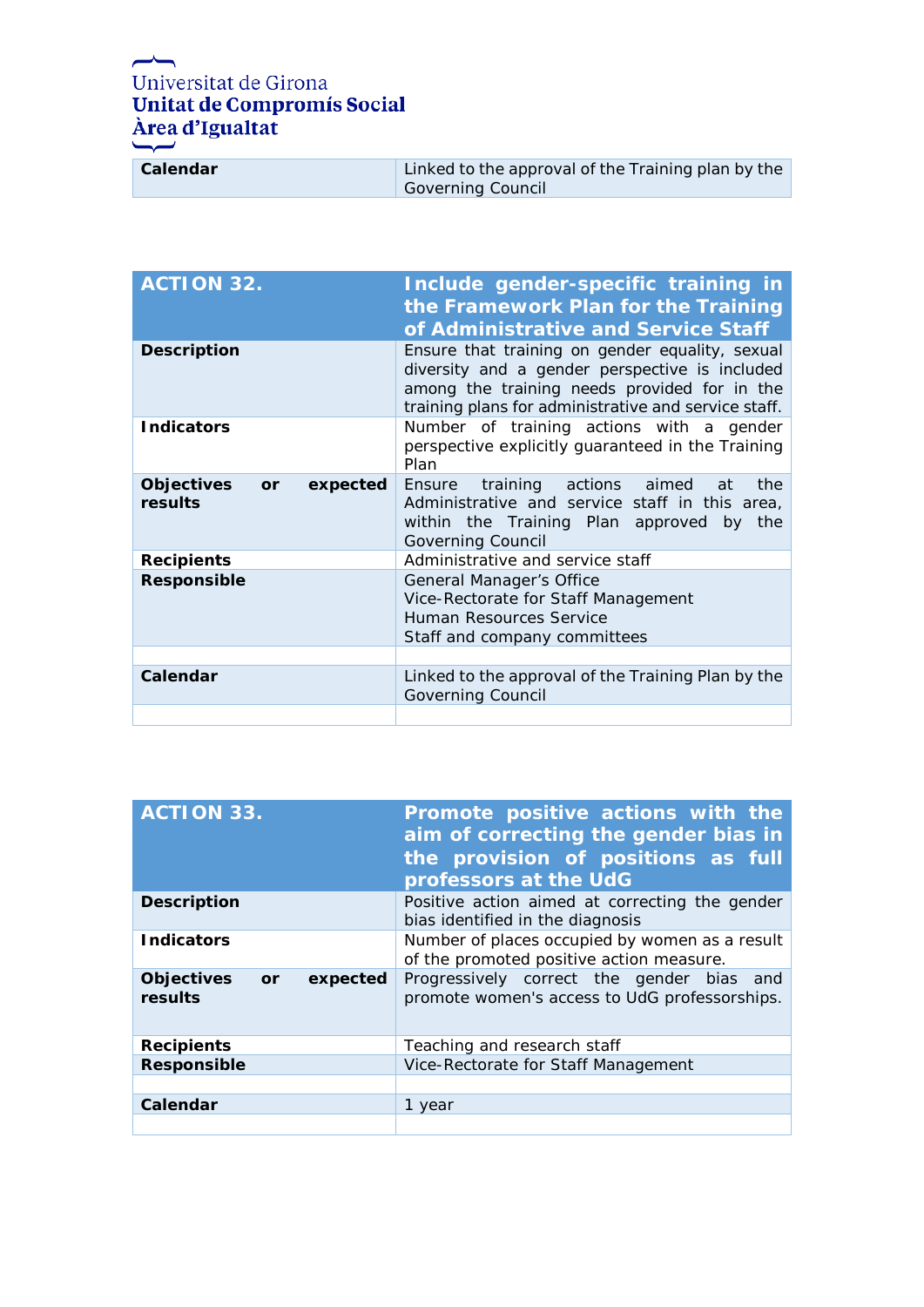| <b>ACTION 34.</b>  | Design academic and teaching<br>management activities with the aim<br>of promoting the conciliation of work,<br>personal and family life for Teaching                                                                                                                                                                                                                                                                                                                                                                                                                                                                                                                                                                                                                                                                                                                                                                                                                                                                                                                                                                                                                                                                                                                                                                                                                                                                                                                                                                                                                                                                                                                                                                                                                     |
|--------------------|---------------------------------------------------------------------------------------------------------------------------------------------------------------------------------------------------------------------------------------------------------------------------------------------------------------------------------------------------------------------------------------------------------------------------------------------------------------------------------------------------------------------------------------------------------------------------------------------------------------------------------------------------------------------------------------------------------------------------------------------------------------------------------------------------------------------------------------------------------------------------------------------------------------------------------------------------------------------------------------------------------------------------------------------------------------------------------------------------------------------------------------------------------------------------------------------------------------------------------------------------------------------------------------------------------------------------------------------------------------------------------------------------------------------------------------------------------------------------------------------------------------------------------------------------------------------------------------------------------------------------------------------------------------------------------------------------------------------------------------------------------------------------|
|                    | and research staff and Administrative<br>and service staff                                                                                                                                                                                                                                                                                                                                                                                                                                                                                                                                                                                                                                                                                                                                                                                                                                                                                                                                                                                                                                                                                                                                                                                                                                                                                                                                                                                                                                                                                                                                                                                                                                                                                                                |
| <b>Description</b> | Approve a regulation of the UdG, with vocation<br>guarantor and with perspective of gender, to<br>regulate measures projected to the design of<br>academic activities and of management of the<br>teaching in order to promote the conciliation of<br>the working, personal and family life of the<br>workers of the UdG. Propose that these<br>regulations include at least the following time<br>management measures:<br>continuity to the government<br>Give<br>program to promote that the teaching<br>activity in undergraduate studies ends, as<br>a general rule, at 7 pm<br>Give continuity to the<br>government<br>aimed<br>providing<br>units<br>program<br>at<br>responsible<br>for<br>time<br>management<br>(eTempo) allowing more flexible hours for<br>Administrative and service staff, tending<br>to more compact days and ensuring family<br>conciliation, according to the needs of the<br>service<br>Give<br>continuity to the<br>government<br>program to increase the conciliation<br>hours of the Administrative and service<br>staff, from 1 day to 30 hours per year,<br>without the need for justification, making<br>it compatible with the needs of the<br>service<br>Guarantee positive actions to protect the<br>Teaching<br>and<br>staff<br>research<br>and<br>Administrative and service staff that have<br>children under 12 years old. In the case of<br>the Teaching and research staff, in the<br>assignment of duties to the educational<br>plans of the areas of knowledge, and in the<br>case of the Administrative and service<br>staff, in the assignment of shifts of<br>working day<br>Avoid training activities and meetings<br>during non-working hours<br>Promote teleworking for Administrative<br>$\overline{\phantom{a}}$ |
|                    | and service staff                                                                                                                                                                                                                                                                                                                                                                                                                                                                                                                                                                                                                                                                                                                                                                                                                                                                                                                                                                                                                                                                                                                                                                                                                                                                                                                                                                                                                                                                                                                                                                                                                                                                                                                                                         |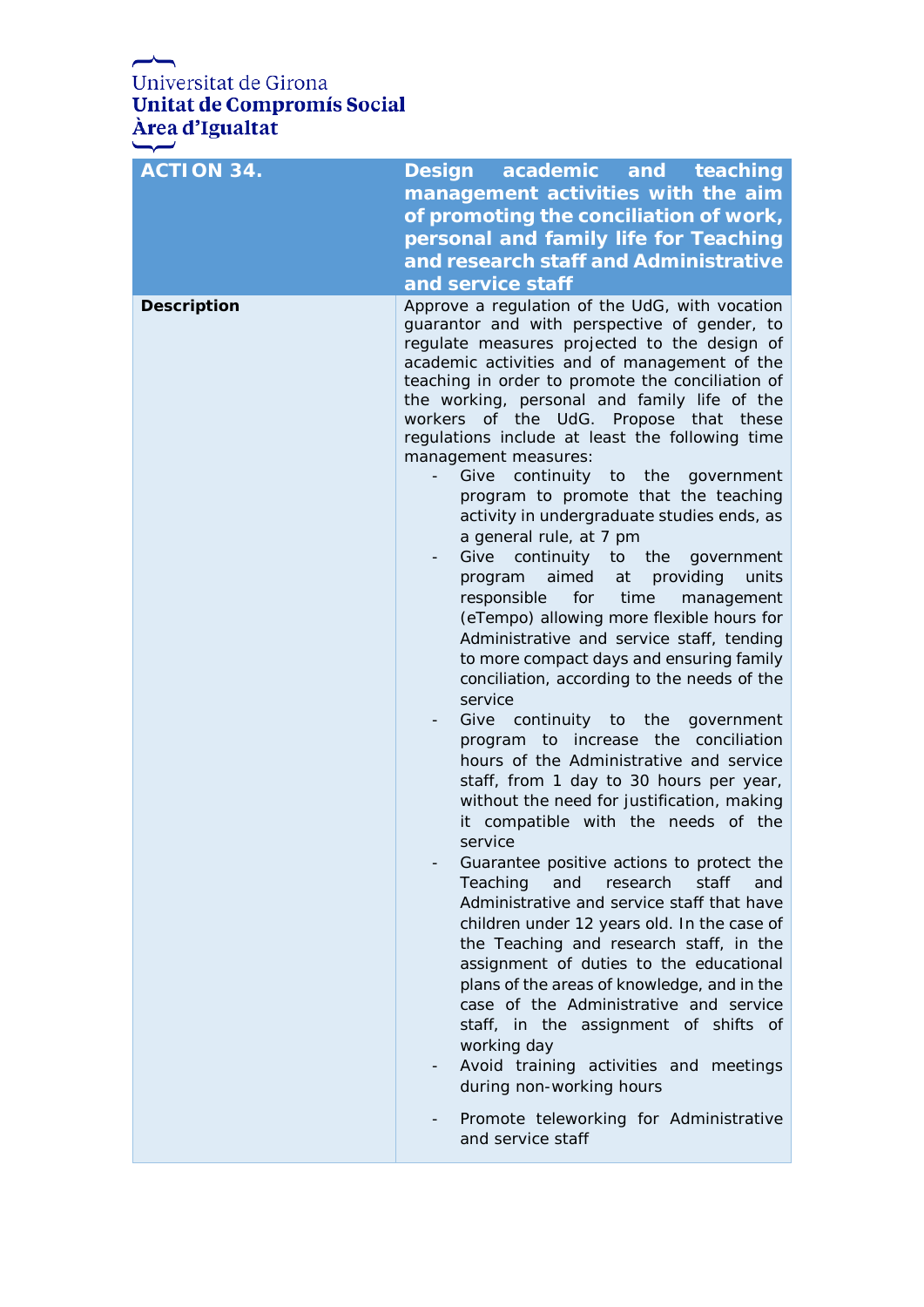| <b>Indicators</b>        |          | Approval of the aforementioned UdG regulations<br>Implement positive actions to promote<br>conciliation                                                               |
|--------------------------|----------|-----------------------------------------------------------------------------------------------------------------------------------------------------------------------|
| Objectives or<br>results | expected | To advance, from the consensus of the university<br>community, in the deepening of effective<br>measures for conciliation of the working,<br>personal and family life |
| <b>Recipients</b>        |          | Teaching and research staff<br>Administrative and service staff                                                                                                       |
| Responsible              |          | General Manager's Office<br>Legal Advisory Office<br>Vice-Rectorate for Staff Management<br>Human Resources Service<br>Staff and company committees                   |
|                          |          |                                                                                                                                                                       |
| Calendar                 |          | 4 years                                                                                                                                                               |
|                          |          |                                                                                                                                                                       |

| <b>ACTION 35.</b>                              | <b>Guarantee teaching exemptions for</b><br>research intensification<br>after<br>maternity leave                                                                                                                                                                      |
|------------------------------------------------|-----------------------------------------------------------------------------------------------------------------------------------------------------------------------------------------------------------------------------------------------------------------------|
| <b>Description</b>                             | Maintain<br>the<br>continuity of the teaching<br>exemptions guaranteed in the Regulations for<br>teaching exemptions for the intensification of<br>research after a maternity leave, approved by<br>the Governing Council of the UdG in the session<br>of 5 July 2019 |
| <b>Indicators</b>                              | Validity of regulations<br>Periodic calls for these teaching exemptions<br>Number of teachers who have benefited from the<br>exemptions                                                                                                                               |
| <b>Objectives</b><br>expected<br>or<br>results | Correct the glass ceiling that motherhood<br>represents with the full development, in<br>conditions<br>of equal opportunities, of the<br>academic and research careers of full-time<br>teachers at the UdG                                                            |
| <b>Recipients</b>                              | Teaching and research staff                                                                                                                                                                                                                                           |
| <b>Responsible</b>                             | Vice-Rectorate for Staff Management<br>Vice-Rectorate for Teaching and<br>Academic<br>Planning                                                                                                                                                                        |
|                                                |                                                                                                                                                                                                                                                                       |
| Calendar                                       | Call for termly exemptions                                                                                                                                                                                                                                            |
|                                                |                                                                                                                                                                                                                                                                       |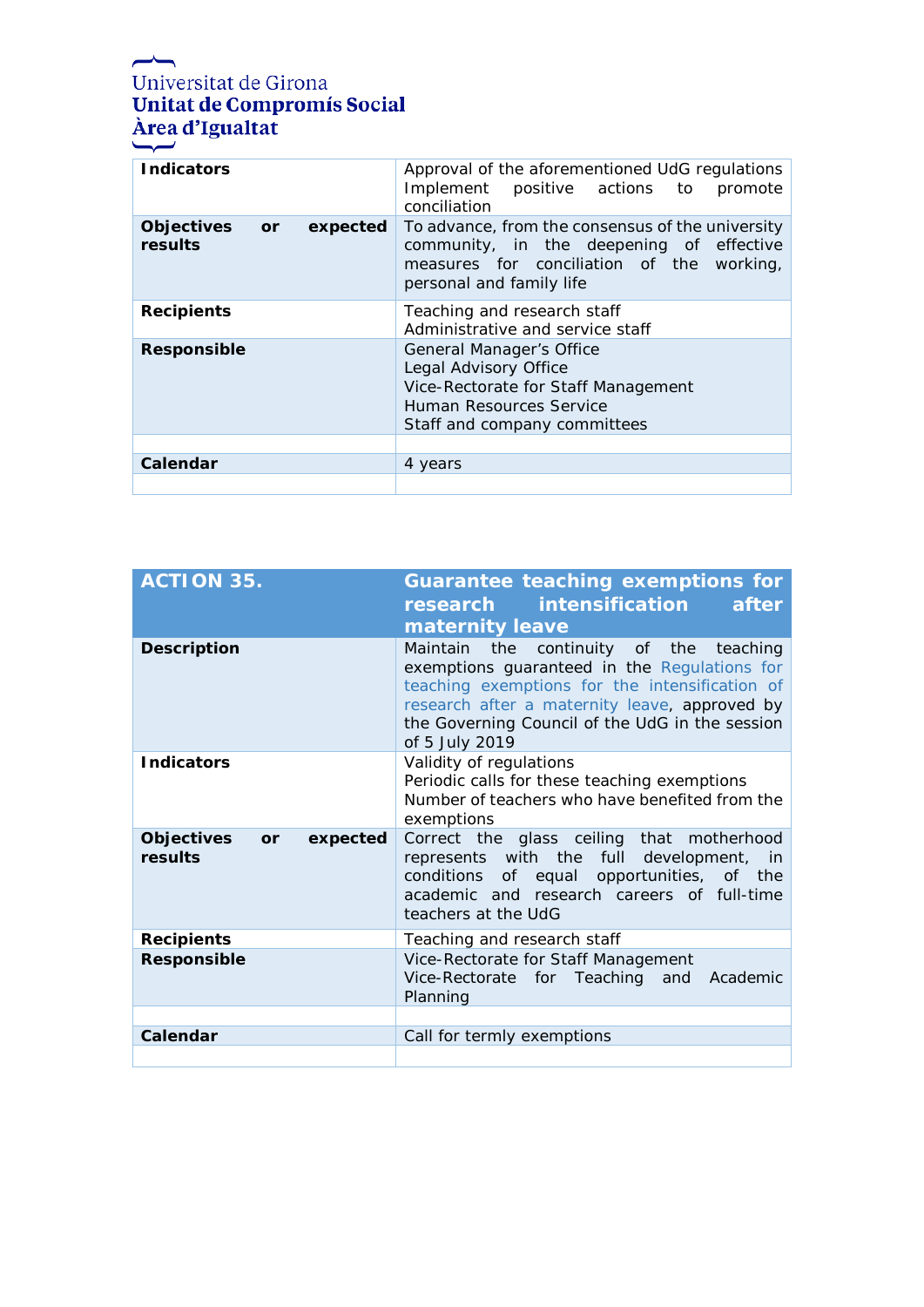∽

| <b>ACTION 36.</b>                              | Protection of maternity and<br>paternity in the recognition of the<br>status of active researcher                                                                                                                                                 |
|------------------------------------------------|---------------------------------------------------------------------------------------------------------------------------------------------------------------------------------------------------------------------------------------------------|
| <b>Description</b>                             | Maintain the continuity of the positive action<br>guaranteed in the modification of the Regulations<br>for active researchers and its revised text,<br>approved by agreement of the Governing Council<br>in the session held on December 16, 2019 |
| <b>Indicators</b>                              | Validity of the regulatory provision<br>Number of teachers who have benefited from<br>this positive action                                                                                                                                        |
| <b>Objectives</b><br>expected<br>or<br>results | Positive action aimed at guaranteeing the full<br>development, in conditions<br>0f<br>equal<br>opportunities, of the academic and research<br>careers of full-time teachers at the UdG                                                            |
| <b>Recipients</b>                              | Teaching and research staff                                                                                                                                                                                                                       |
| <b>Responsible</b>                             | Vice-Rectorate for Research and Knowledge<br>Transfer<br>Vice-Rectorate for Staff Management                                                                                                                                                      |
|                                                |                                                                                                                                                                                                                                                   |
| Calendar                                       | Annual call                                                                                                                                                                                                                                       |
|                                                |                                                                                                                                                                                                                                                   |

| <b>ACTION 37.</b>                                     | Protection of maternity<br>and<br>paternity in the extension of the<br>recognition of the research premium<br>or active transfer                                                                                                                                                                                                                                                                                       |
|-------------------------------------------------------|------------------------------------------------------------------------------------------------------------------------------------------------------------------------------------------------------------------------------------------------------------------------------------------------------------------------------------------------------------------------------------------------------------------------|
| <b>Description</b>                                    | Maintain the continuity of the positive action<br>guaranteed in the Regulations governing the<br>teaching dedication of staff. Article 3.4 states<br>that in the case of having taken paternity or<br>maternity leave during the seven calendar years<br>prior to the year that the academic year starts,<br>the recognition of the research premium or<br>active transfer is extended for an additional 12<br>months. |
| <b>Indicators</b>                                     | Validity of the regulatory provision<br>Number of teachers who have benefited from<br>this positive action                                                                                                                                                                                                                                                                                                             |
| <b>Objectives</b><br>expected<br><b>or</b><br>results | Positive action aimed at guaranteeing the full<br>development, in conditions<br>0f<br>equal<br>opportunities, of the academic and research<br>careers of full-time teachers at the UdG                                                                                                                                                                                                                                 |
| <b>Recipients</b>                                     | Teaching and research staff                                                                                                                                                                                                                                                                                                                                                                                            |
| <b>Responsible</b>                                    | Vice-Rectorate for Research and Knowledge<br>Transfer<br>Vice-Rectorate for Staff Management                                                                                                                                                                                                                                                                                                                           |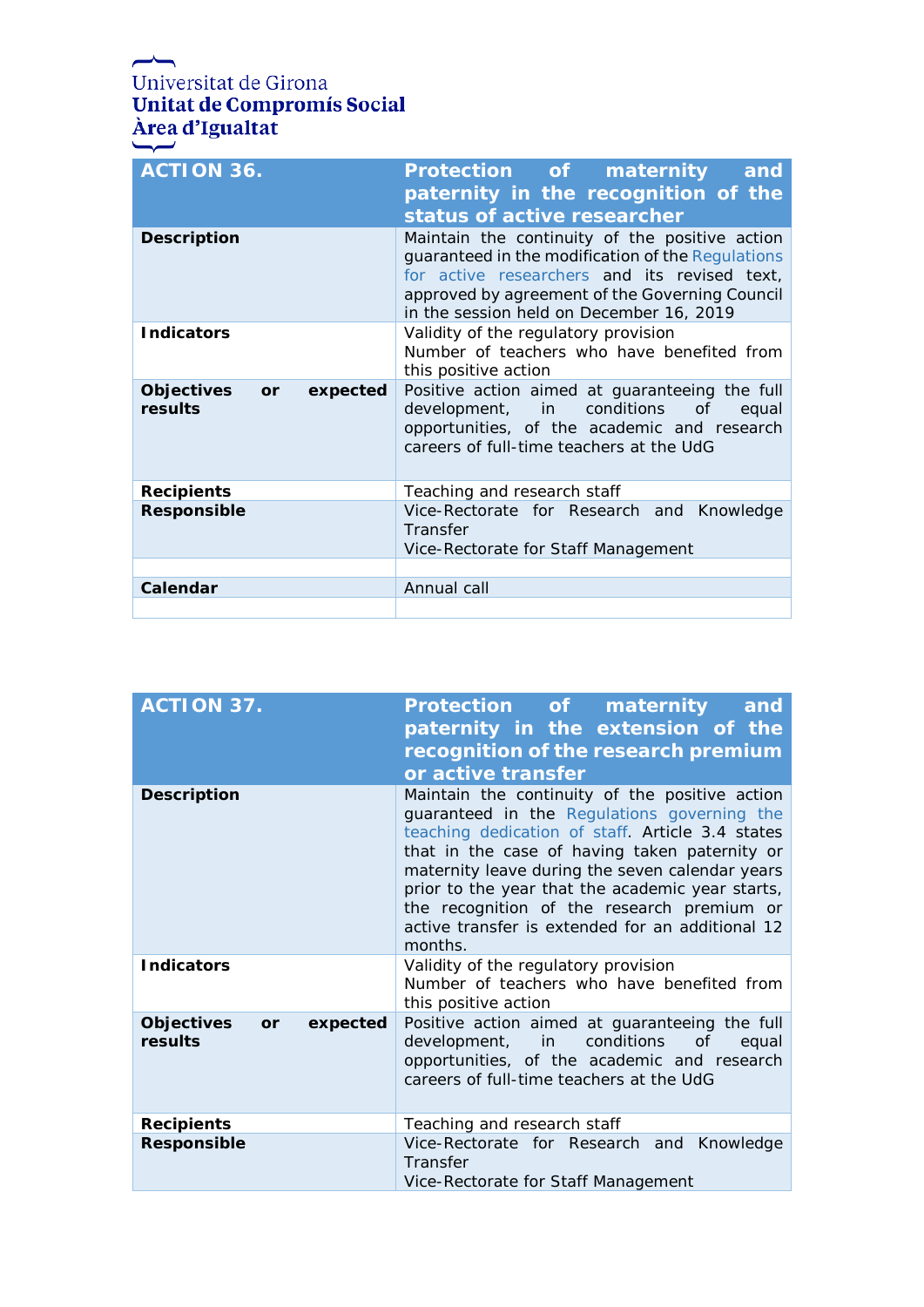| <b>Calendar</b> | Annual call |
|-----------------|-------------|
|                 |             |

| <b>ACTION 38.</b>                               | <b>Maternity protection in the event of</b><br>a tie in the criteria for prioritizing<br>calls for associate teaching<br><b>positions</b>                                              |
|-------------------------------------------------|----------------------------------------------------------------------------------------------------------------------------------------------------------------------------------------|
| <b>Description</b>                              | Maintain continuity of positive action                                                                                                                                                 |
| <b>Indicators</b>                               | Validity of the regulatory provision<br>Number of teachers who have benefited from<br>this positive action                                                                             |
| <b>Objectives</b><br>expected<br>or.<br>results | Correct the glass ceiling that motherhood<br>represents for the full development, in conditions<br>of equal opportunities, of the academic careers<br>of full-time teachers at the UdG |
| <b>Recipients</b>                               | Teaching and research staff                                                                                                                                                            |
| <b>Responsible</b>                              | Vice-Rectorate for Research and Knowledge<br>Transfer<br>Vice-Rectorate for Staff Management                                                                                           |
|                                                 |                                                                                                                                                                                        |
| Calendar                                        | According to calls                                                                                                                                                                     |
|                                                 |                                                                                                                                                                                        |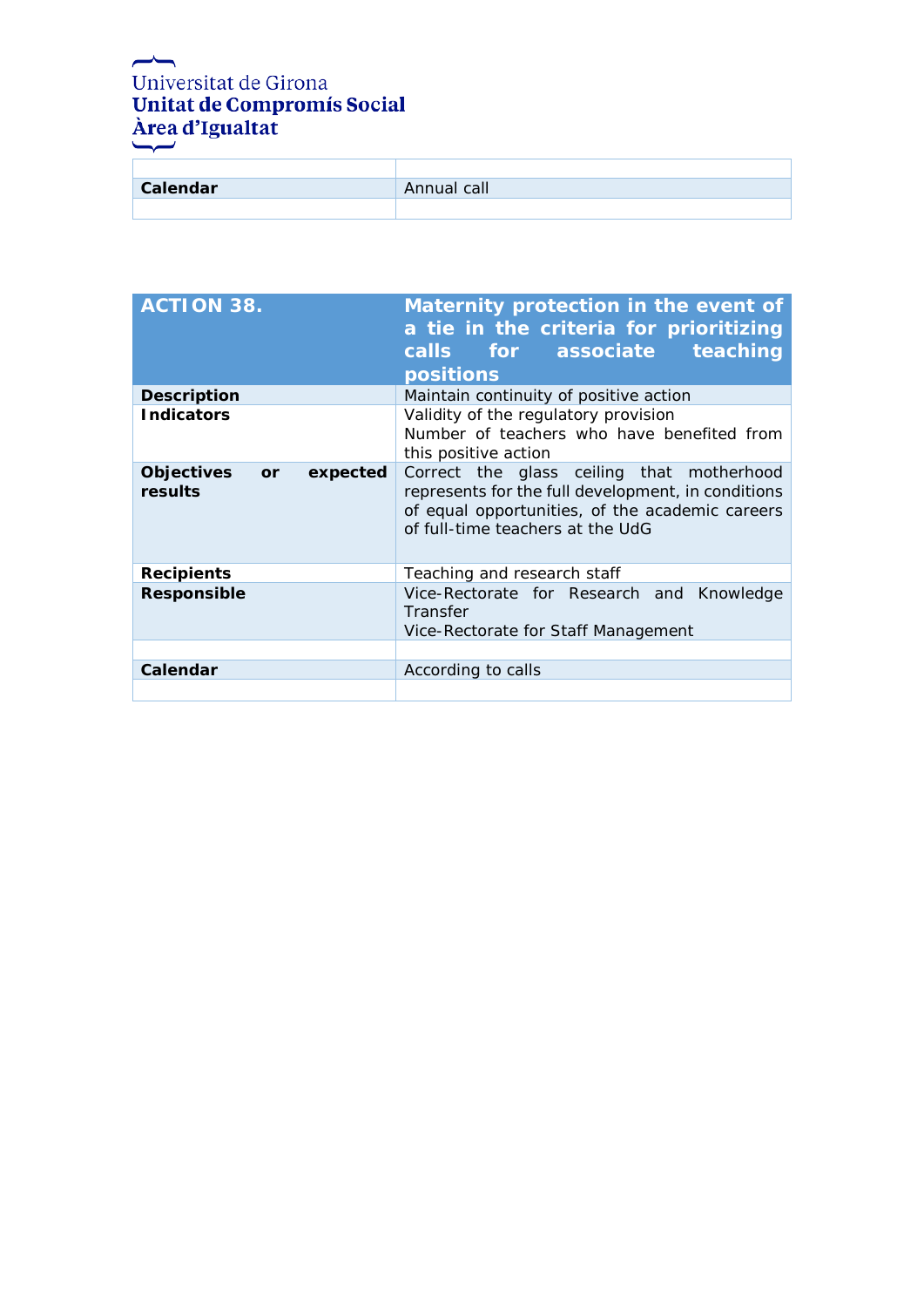## **STRATEGIC AXIS 5. COMMITMENT AGAINST DISCRIMINATION AND VIOLENCE**

| <b>ACTION 39.</b>                              | Ensure the dissemination of UdG<br>resources in the field of prevention<br>and response to harassment and<br>violence based on sex, gender or<br>sexuality                                                                                                                                                                                                             |
|------------------------------------------------|------------------------------------------------------------------------------------------------------------------------------------------------------------------------------------------------------------------------------------------------------------------------------------------------------------------------------------------------------------------------|
| <b>Description</b>                             | Ensure the effective deployment of information,<br>prevention and training in the resources offered<br>by the UdG aimed at eliminating all forms of<br>violence<br>discrimination<br><b>or</b><br>(masculinity,<br>homophobia, biphobia and transphobia)<br>To make the protocol of the UdG on this question<br>known                                                  |
| <b>Indicators</b>                              | Number<br>0f<br>and<br>awareness<br>campaigns<br>communicative and training actions                                                                                                                                                                                                                                                                                    |
| <b>Objectives</b><br>expected<br>or<br>results | Ensure that the entire university community is<br>aware of its rights and duties and the resources<br>that the UdG puts at its disposal to combat all<br>forms of discrimination and violence<br>Create a state of opinion and spaces for critical<br>reflection on the issue of discrimination and<br>violence<br>To train future professionals and critical citizens |
| <b>Recipients</b>                              | The whole university community                                                                                                                                                                                                                                                                                                                                         |
| <b>Responsible</b>                             | Gender Equality Area - Social Commitment Unit<br>Vice-Rectorate for Communications and External<br>Relations                                                                                                                                                                                                                                                           |
|                                                |                                                                                                                                                                                                                                                                                                                                                                        |
| Calendar                                       | Annual                                                                                                                                                                                                                                                                                                                                                                 |
|                                                |                                                                                                                                                                                                                                                                                                                                                                        |

| <b>ACTION 40.</b>  | Create a Comprehensive Care<br>Service to serve the LGTBI +<br>community                                                                                                                                                                                                     |
|--------------------|------------------------------------------------------------------------------------------------------------------------------------------------------------------------------------------------------------------------------------------------------------------------------|
| <b>Description</b> | Deployment of the collaboration agreement<br>between the University of Girona and the<br>Equality Area of the Department of Work, Social<br>Affairs and Family of the Government of<br>Catalonia for the creation of a comprehensive<br>care service aimed at LGTBI + people |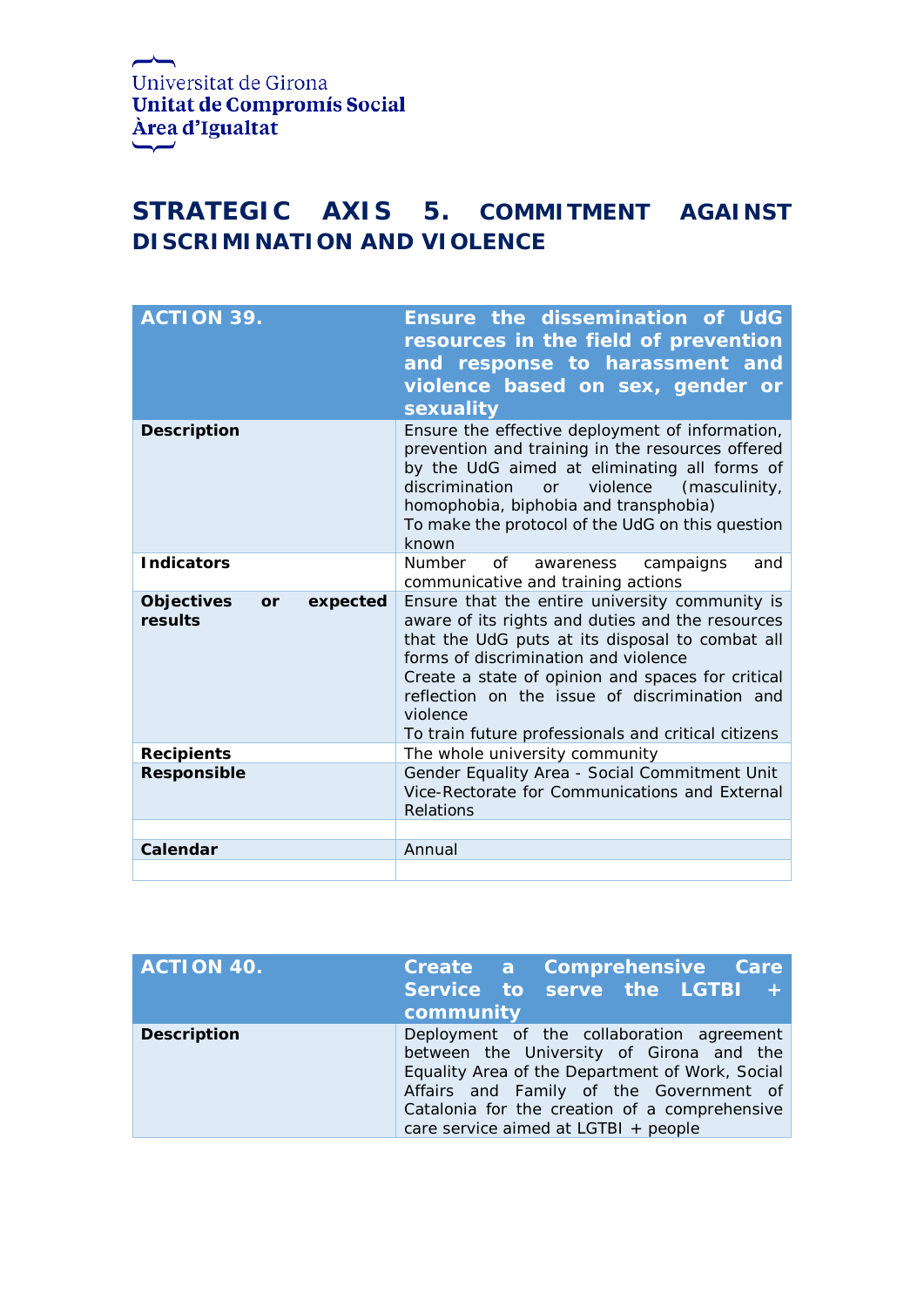| <b>Indicators</b>                              | Creation of the Comprehensive Care Service<br>Resources made available to the university<br>community guaranteed in the clauses of the<br>agreement                                                                                                                                                                                                                                                                                                                               |
|------------------------------------------------|-----------------------------------------------------------------------------------------------------------------------------------------------------------------------------------------------------------------------------------------------------------------------------------------------------------------------------------------------------------------------------------------------------------------------------------------------------------------------------------|
| <b>Objectives</b><br>expected<br>or<br>results | Expand the resources of the UdG to respond<br>efficiently to cases of LGTBI-phobia<br>Strengthen counselling and support services in<br>situations of discrimination, harassment and<br>other expressions of violence and LGTBI-phobia,<br>as well as support in gender transition<br>Create a state of opinion and spaces for critical<br>reflection on the issue of discrimination and<br>violence in cases of LGTBI-phobia<br>Train future professionals and critical citizens |
| <b>Recipients</b>                              | The whole university community                                                                                                                                                                                                                                                                                                                                                                                                                                                    |
| <b>Responsible</b>                             | Gender Equality Area - Social Commitment Unit                                                                                                                                                                                                                                                                                                                                                                                                                                     |
|                                                |                                                                                                                                                                                                                                                                                                                                                                                                                                                                                   |
| Calendar                                       | 1 year                                                                                                                                                                                                                                                                                                                                                                                                                                                                            |
|                                                |                                                                                                                                                                                                                                                                                                                                                                                                                                                                                   |

| <b>ACTION 41.</b>                                  | lighting<br>Improve campus<br>to                                                                                                                                                               |
|----------------------------------------------------|------------------------------------------------------------------------------------------------------------------------------------------------------------------------------------------------|
|                                                    | eliminate dark areas                                                                                                                                                                           |
| <b>Description</b>                                 | Works to extend and improve the lighting of the<br>outdoor university facilities on the UdG<br>campuses to eliminate dark spaces or areas                                                      |
| <b>Indicators</b>                                  | Undertaking of work to improve the lighting<br>network of university facilities                                                                                                                |
| Objectives<br>expected<br>$\mathbf{or}$<br>results | Eliminate dark areas in the spaces of the UdG<br>campuses with the undertaking of lighting<br>improvement work<br>Improve the perception of security of members<br>of the university community |
| <b>Recipients</b>                                  | The whole university community                                                                                                                                                                 |
| <b>Responsible</b>                                 | Deputy to the Rector for the Campuses<br>SOTIM - Technical Assistance and Maintenance<br>Service                                                                                               |
|                                                    |                                                                                                                                                                                                |
| Calendar                                           | 4 years                                                                                                                                                                                        |
|                                                    |                                                                                                                                                                                                |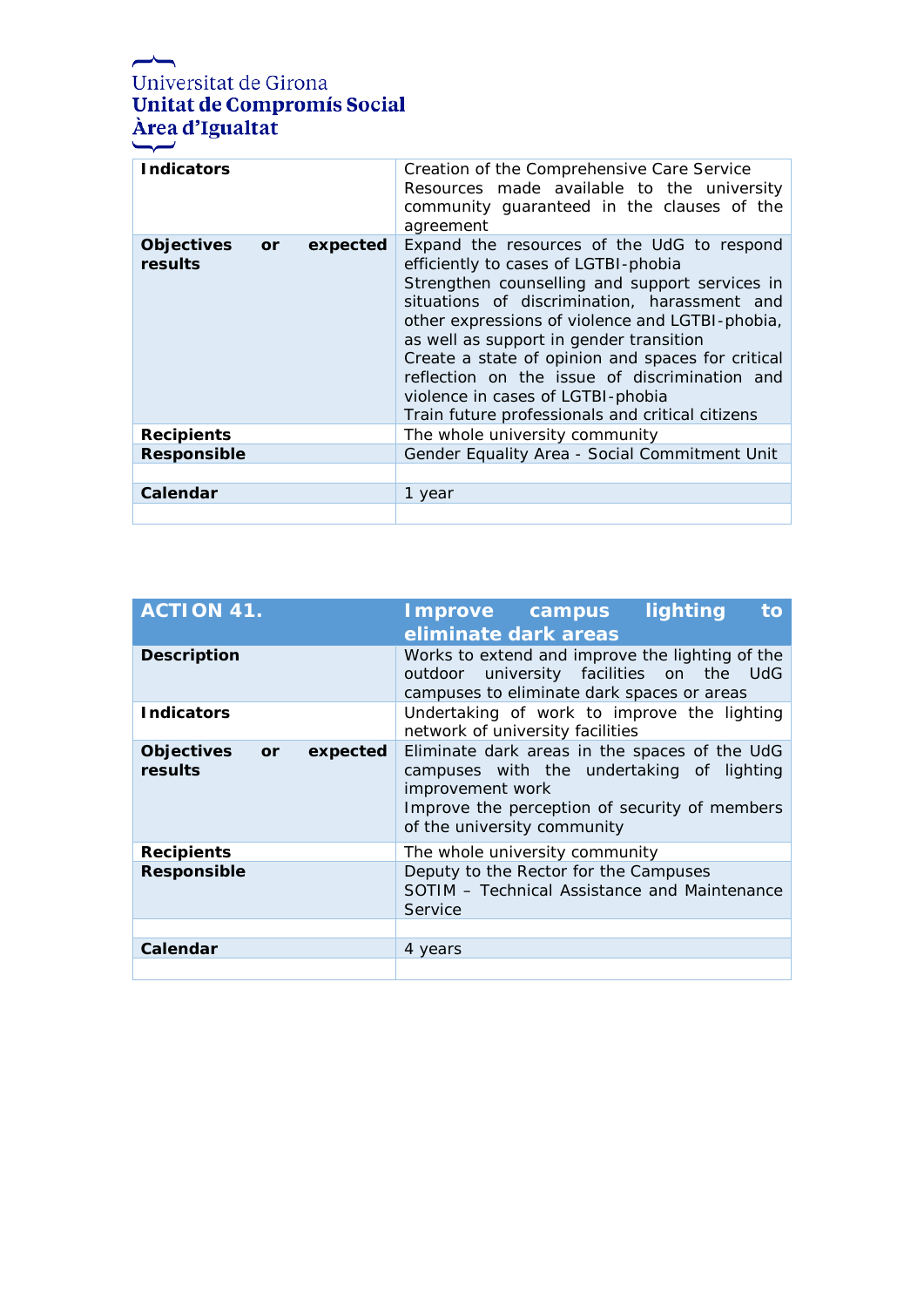| <b>ACTION 42.</b>                              | Guarantee Purple Points in the<br>faculties                                                                                                                                                          |
|------------------------------------------------|------------------------------------------------------------------------------------------------------------------------------------------------------------------------------------------------------|
| <b>Description</b>                             | Decentralize the points of care for victims of<br>harassment and violence due to sex, gender or<br>sexuality at the UdG, guaranteeing Purple Points<br>at the Concierge services of the 9 faculties. |
| <b>Indicators</b>                              | Effective deployment of the 9 Purple Points in the<br>faculties of the UdG                                                                                                                           |
| <b>Objectives</b><br>expected<br>or<br>results | Bring the points of care closer to the entire<br>university community<br>Strengthen prevention and response measures<br>in situations of discrimination and violence in<br>university spaces         |
| <b>Recipients</b>                              | The whole university community                                                                                                                                                                       |
| Responsible                                    | General Manager's Office<br>Gender Equality Area - Social Commitment Unit<br>Delegations of Gender and Diversity of the<br>faculties                                                                 |
|                                                |                                                                                                                                                                                                      |
| Calendar                                       | 2 years                                                                                                                                                                                              |

| <b>ACTION 43.</b>                              | Ensure that student parties are free<br>of gender-based and sexual diversity<br>violence                                                                                                                      |
|------------------------------------------------|---------------------------------------------------------------------------------------------------------------------------------------------------------------------------------------------------------------|
| <b>Description</b>                             | Design of communication actions, awareness<br>and attention to leisure spaces on campus. In the<br>case of the UdG's Festa Major, the deployment<br>of a Purple Point and other actions                       |
| <b>Indicators</b>                              | Scheduled communication<br>and<br>awareness<br>actions in leisure spaces<br>Points of care in the university community<br>Other actions of prevention, detection and action                                   |
| <b>Objectives</b><br>expected<br>or<br>results | Strengthen prevention and response measures<br>in situations of discrimination and violence and<br>incoporate them in the university's leisure<br>spaces                                                      |
| <b>Recipients</b>                              | The whole university community                                                                                                                                                                                |
| Responsible                                    | Gender Equality Area - Social Commitment Unit<br>Vice-Rectorate for Students and Employment<br>Student Council<br><b>Student Associations</b><br>Groups of students who promote gender equality<br>at the UdG |
|                                                |                                                                                                                                                                                                               |
| Calendar                                       | 1 year                                                                                                                                                                                                        |
|                                                |                                                                                                                                                                                                               |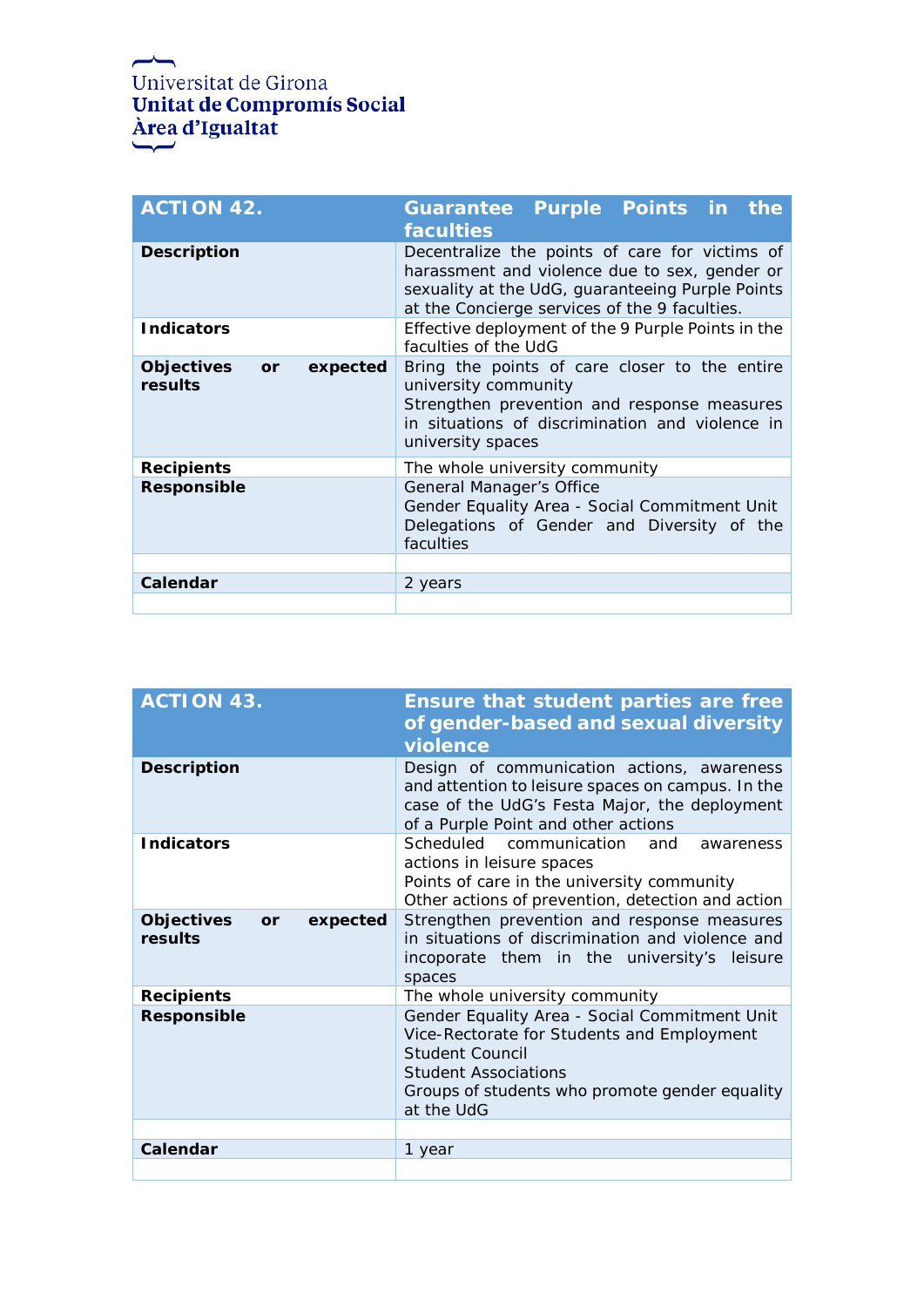| <b>ACTION 44.</b>                                     | <b>Revision of the UdG Protocol for the</b><br>prevention and action in situations<br>of violence or harassment due to<br>sex, gender or sexuality                                                                                                                                                              |
|-------------------------------------------------------|-----------------------------------------------------------------------------------------------------------------------------------------------------------------------------------------------------------------------------------------------------------------------------------------------------------------|
| <b>Description</b>                                    | Modification of the provisions of the Protocol in<br>order to improve the procedure and the<br>response, taking into account the assessment<br>and proposals submitted by the investigating<br>committee of each case<br>Establish mechanisms for prevention and action<br>in the face of second order violence |
| <b>Indicators</b>                                     | Evaluation of the instructing commission<br>Modification of the provisions of the Protocol                                                                                                                                                                                                                      |
| <b>Objectives</b><br>expected<br><b>or</b><br>results | the processing and institutional<br>Improve<br>response in cases of harassment and violence,<br>including violence on social networks and digital<br>violence                                                                                                                                                   |
| <b>Recipients</b>                                     | The whole university community                                                                                                                                                                                                                                                                                  |
| <b>Responsible</b>                                    | Gender Equality Area - Social Commitment Unit                                                                                                                                                                                                                                                                   |
|                                                       |                                                                                                                                                                                                                                                                                                                 |
| Calendar                                              | 2 years                                                                                                                                                                                                                                                                                                         |
|                                                       |                                                                                                                                                                                                                                                                                                                 |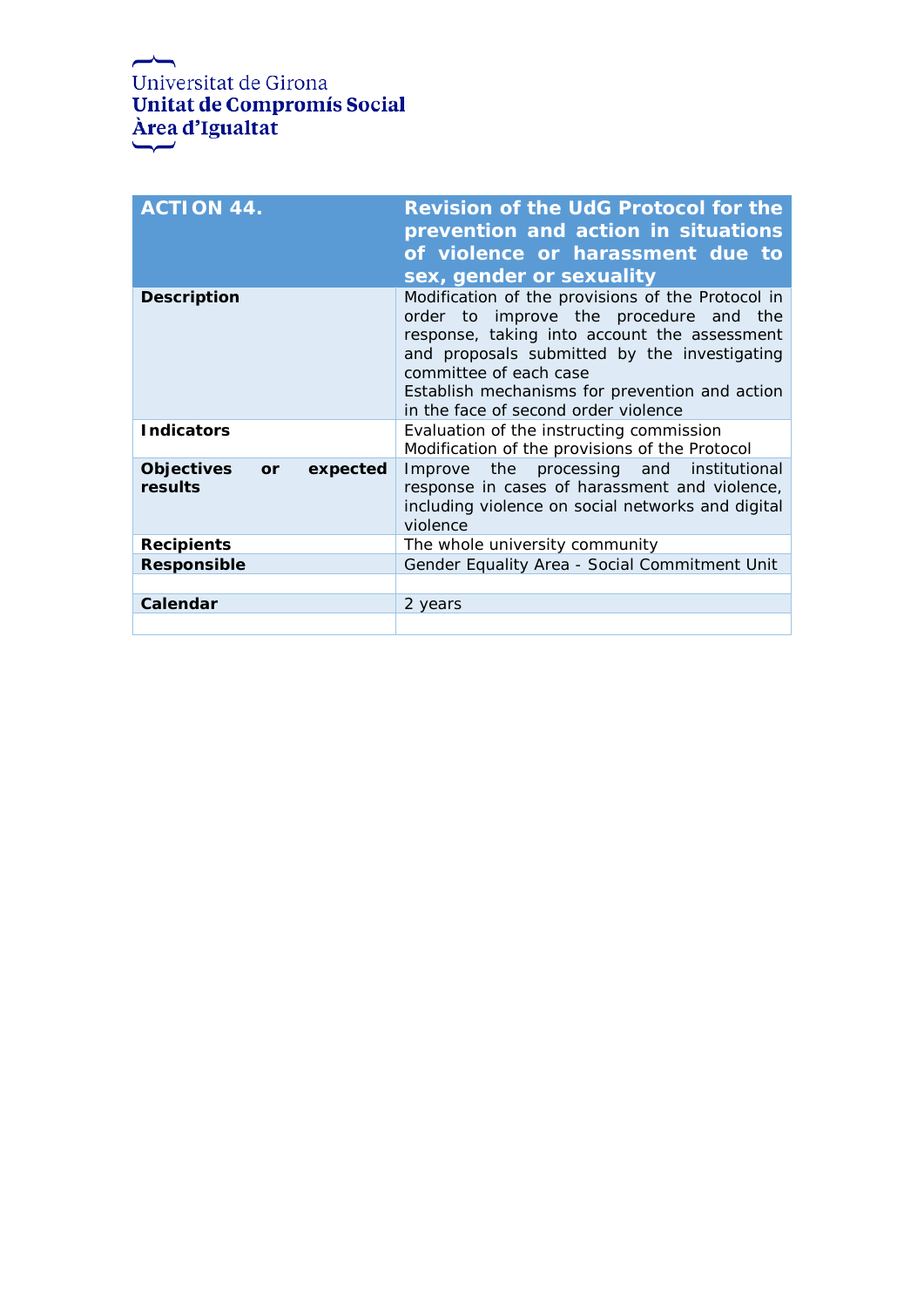## **STRATEGIC AXIS 6. SOCIAL COMMITMENT AND GENDER SENSITIVE KNOWLEDGE TRANSFER**

| <b>ACTION 45.</b>                              | Promote the establishment of links<br>collaborations<br>with<br>and <b>and</b><br>administrations and public and<br>private entities committed to gender<br>equality                                                                                                                                                                                                |
|------------------------------------------------|---------------------------------------------------------------------------------------------------------------------------------------------------------------------------------------------------------------------------------------------------------------------------------------------------------------------------------------------------------------------|
| <b>Description</b>                             | Strengthen the UdG's institutional collaboration<br>network with other administrations and entities<br>that work, directly or tangentially, in the field of<br>gender equality policies                                                                                                                                                                             |
| <b>Indicators</b>                              | Joint collaborations in the programming of<br>meetings, events, conferences, debates and<br>other spaces for reflection on issues related to<br>gender                                                                                                                                                                                                              |
| <b>Objectives</b><br>expected<br>or<br>results | Consolidate and expand the UdG's institutional<br>collaboration network in the field of gender<br>equality<br>Disseminate the UdG's teaching and research<br>expertise in this field<br>Promote initiatives that are projected outside the<br>strictly university field, to raise awareness, train,<br>promote critical reflection and create a state of<br>opinion |
| <b>Recipients</b>                              | Public administrations and other public and<br>entities<br>that<br>work,<br>directly<br>private<br><b>or</b><br>tangentially, on policies to promote gender<br>equality                                                                                                                                                                                             |
| <b>Responsible</b>                             | Gender Equality Area - Social Commitment Unit                                                                                                                                                                                                                                                                                                                       |
|                                                |                                                                                                                                                                                                                                                                                                                                                                     |
| Calendar                                       | 2 years                                                                                                                                                                                                                                                                                                                                                             |
|                                                |                                                                                                                                                                                                                                                                                                                                                                     |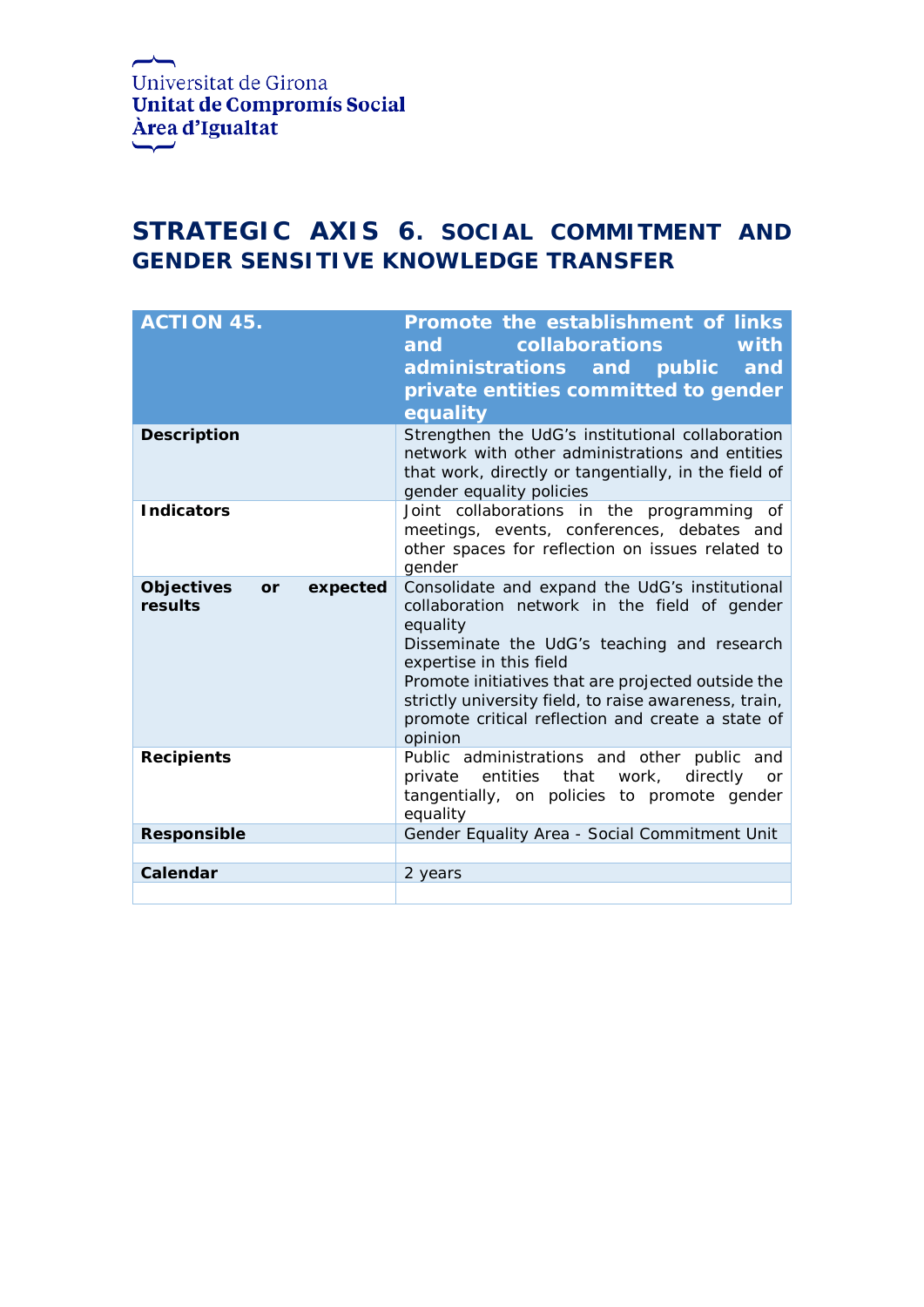| <b>ACTION 46.</b>                              | Promote awareness campaigns<br>aimed at combating<br>gender<br>stereotypes in the choice<br><b>of</b><br>professional careers, especially<br><b>in</b><br>those studies where a greater gender<br>imbalance is detected                                                                                             |  |
|------------------------------------------------|---------------------------------------------------------------------------------------------------------------------------------------------------------------------------------------------------------------------------------------------------------------------------------------------------------------------|--|
| <b>Description</b>                             | Correct gender biases and promote awareness-<br>raising actions in studies where more imbalances<br>are detected<br>Encourage women's access to STEM careers and<br>similarly promote men's access to studies where<br>their presence is highly underrepresented, such<br>as social or education studies or nursing |  |
| <b>Indicators</b>                              | Number of awareness actions scheduled<br>Evolution of gender bias in the disaggregated<br>data of the UdG according to study                                                                                                                                                                                        |  |
| <b>Objectives</b><br>expected<br>or<br>results | Break gender stereotypes in choosing university<br>studies<br>Promote and support the access of women / men<br>to those studies where more gender bias is<br>detected                                                                                                                                               |  |
| <b>Recipients</b>                              | High school students<br><b>UdG</b> students                                                                                                                                                                                                                                                                         |  |
| <b>Responsible</b>                             | Gender Equality Area - Social Commitment Unit<br>Delegations of Gender and Diversity of the<br>faculties where more gender bias is detected                                                                                                                                                                         |  |
|                                                |                                                                                                                                                                                                                                                                                                                     |  |
| Calendar                                       | 2 years                                                                                                                                                                                                                                                                                                             |  |
|                                                |                                                                                                                                                                                                                                                                                                                     |  |

| <b>ACTION 47.</b>                                        | Strengthen collaboration with<br>secondary schools with the aim of<br>promoting a culture of equality                                                                                                                                                                                                           |  |
|----------------------------------------------------------|-----------------------------------------------------------------------------------------------------------------------------------------------------------------------------------------------------------------------------------------------------------------------------------------------------------------|--|
| <b>Description</b>                                       | Strengthen stable and continuous collaboration<br>with secondary schools with the aim of<br>promoting the value of gender equality                                                                                                                                                                              |  |
| <b>Indicators</b>                                        | Number of training and awareness actions that<br>have been scheduled                                                                                                                                                                                                                                            |  |
| <b>Objectives</b><br>expected<br>or <b>or</b><br>results | Consolidate and expand the UdG's institutional<br>collaboration network in secondary education<br>Promote spaces for dialogue and the exchange<br>of good practices<br>Disseminate the UdG's teaching and research<br>expertise in the field of gender equality, sexual<br>diversity and the gender perspective |  |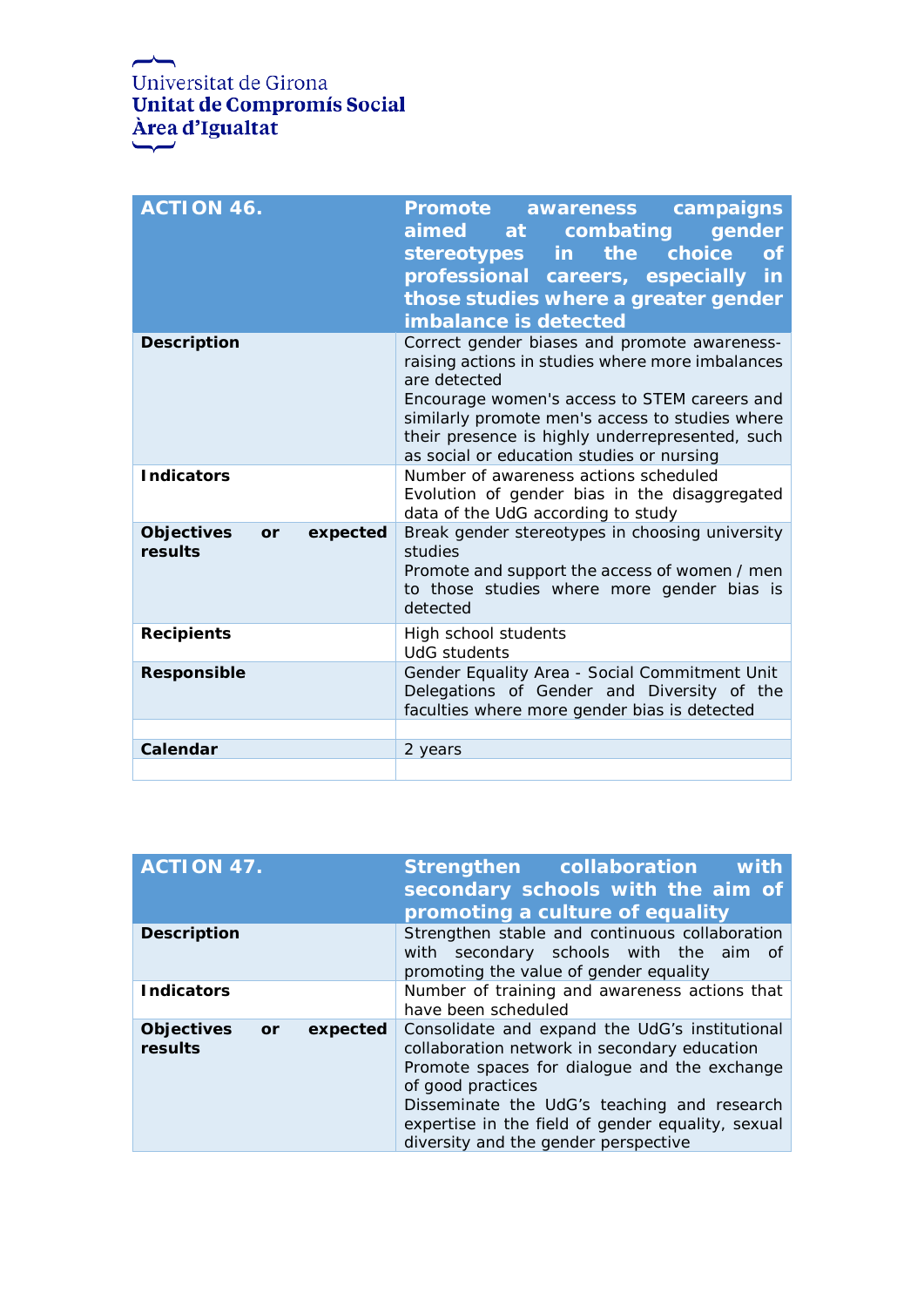|                   | Promote initiatives aimed at raising awareness,<br>training, promoting critical reflection and<br>creating a state of mind                                                |
|-------------------|---------------------------------------------------------------------------------------------------------------------------------------------------------------------------|
| <b>Recipients</b> | High school students<br><b>UdG</b> students                                                                                                                               |
| Responsible       | Gender Equality Area - Social Commitment Unit<br>Vice-Rectorate for Communications and External<br>Relations<br>Delegate of the Rector for Promotion and<br>Dissemination |
|                   |                                                                                                                                                                           |
| Calendar          | 2 years                                                                                                                                                                   |

| <b>ACTION 48.</b>                                     | Promote the culture of gender<br>equality and the empowerment of<br>in cooperation and<br><b>women</b><br>volunteering projects promoted by<br>the UdG                                                                                                                                                                         |
|-------------------------------------------------------|--------------------------------------------------------------------------------------------------------------------------------------------------------------------------------------------------------------------------------------------------------------------------------------------------------------------------------|
| <b>Description</b>                                    | Promote the values linked to the field of gender<br>equality in the sessions promoted by the areas<br>of cooperation and volunteering of the UdG                                                                                                                                                                               |
| <b>Indicators</b>                                     | Number of projects promoted by the UdG's Social<br>Commitment Unit that have a gender dimension                                                                                                                                                                                                                                |
| <b>Objectives</b><br>expected<br><b>or</b><br>results | Promote the values of gender equality, sexual<br>diversity and gender perspective in a transversal<br>way in projects and actions that are promoted<br>institutionally from the areas of cooperation and<br>volunteering of the UdG<br>critical<br>Raise awareness, train, promote<br>reflection and create a state of opinion |
| <b>Recipients</b>                                     | UdG students<br>Teaching and research staff                                                                                                                                                                                                                                                                                    |
| <b>Responsible</b>                                    | Social Commitment Unit<br>Office of the Vice President for Territory and<br>Social Commitment                                                                                                                                                                                                                                  |
|                                                       |                                                                                                                                                                                                                                                                                                                                |
| Calendar                                              | Annual                                                                                                                                                                                                                                                                                                                         |
|                                                       |                                                                                                                                                                                                                                                                                                                                |

| <b>ACTION 49.</b> | Promote the values linked to the<br>culture of equality in non-regulated |
|-------------------|--------------------------------------------------------------------------|
|                   | training and in extracurricular<br>activities organized at the UdG       |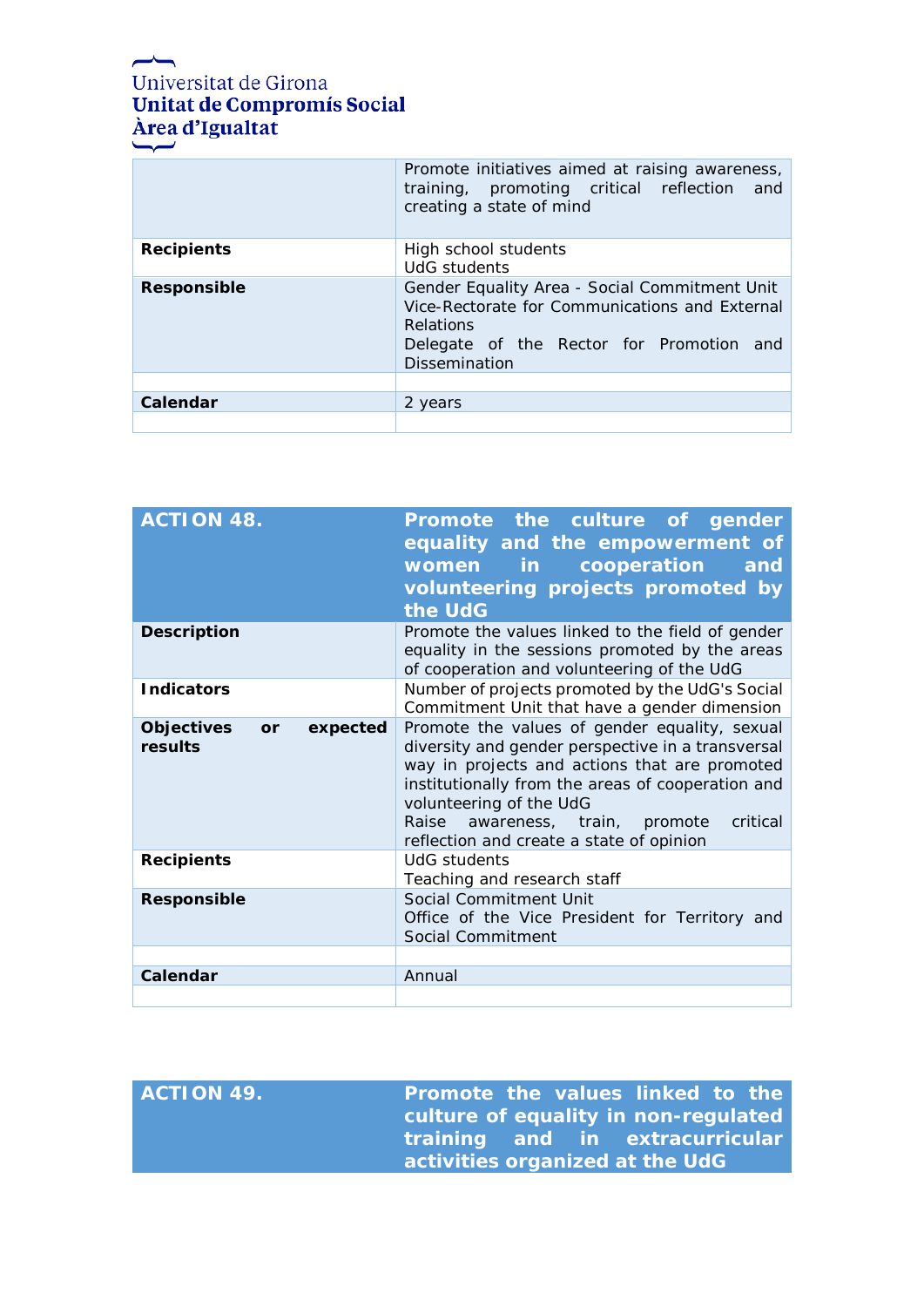| <b>Description</b><br><b>Indicators</b>         | Promote the values of gender equality, sexual<br>diversity and the gender perspective in a<br>transversal way in non-regulated training and in<br>extracurricular activities organized at the UdG<br>Number of courses, activities and conferences in                                                                     |
|-------------------------------------------------|---------------------------------------------------------------------------------------------------------------------------------------------------------------------------------------------------------------------------------------------------------------------------------------------------------------------------|
|                                                 | terms of gender                                                                                                                                                                                                                                                                                                           |
| <b>Objectives</b><br>expected<br>or.<br>results | Promote the values of gender equality, sexual<br>diversity and the gender perspective in a<br>transversal way in activities that are promoted<br>institutionally from non-regulated training and<br>extracurricular activities<br>critical<br>Raise awareness, train, promote<br>reflection and create a state of opinion |
| <b>Recipients</b>                               | UdG students                                                                                                                                                                                                                                                                                                              |
| Responsible                                     | Social Commitment Unit<br><b>Sports Service</b><br>Library<br>Job bank                                                                                                                                                                                                                                                    |
| Calendar                                        |                                                                                                                                                                                                                                                                                                                           |
|                                                 | 1 year                                                                                                                                                                                                                                                                                                                    |

| <b>ACTION 50.</b>                                     | Scholarships, grants and awards<br>aimed at promoting values linked to<br>gender equality                                                                                                                                                                |
|-------------------------------------------------------|----------------------------------------------------------------------------------------------------------------------------------------------------------------------------------------------------------------------------------------------------------|
| <b>Description</b>                                    | Promote the values linked to the field of gender<br>equality in the calls for scholarships, grants and<br>awards of the UdG                                                                                                                              |
| <b>Indicators</b>                                     | Number of scholarships, grants and awards that<br>have a gender dimension                                                                                                                                                                                |
| <b>Objectives</b><br>expected<br><b>or</b><br>results | Promote the values of gender equality, sexual<br>diversity and the gender perspective in a<br>transversal way in scholarships, grants and<br>awards from the UdG<br>Raise awareness, train, promote critical reflection<br>and create a state of opinion |
| <b>Recipients</b>                                     | <b>UdG</b> students<br>Teaching and research staff                                                                                                                                                                                                       |
| <b>Responsible</b>                                    | <b>Board of Trustees</b><br>Gender Equality Area - Social Commitment Unit<br>Vice-Rectorate for Territory and<br>Social<br>Commitment                                                                                                                    |
|                                                       |                                                                                                                                                                                                                                                          |
| Calendar                                              | Throughout the academic year                                                                                                                                                                                                                             |

## **5. MONITORING AND EVALUATION**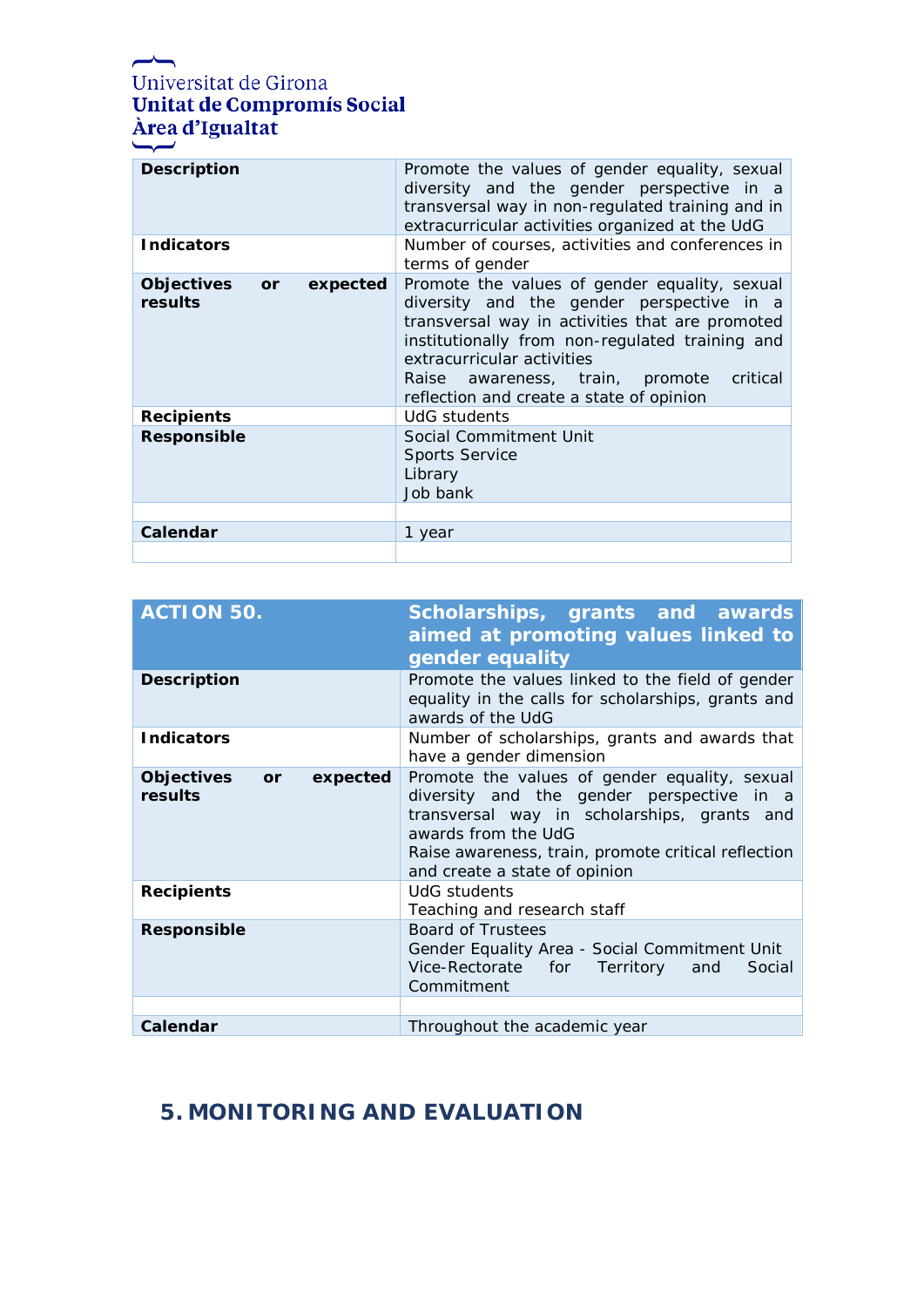In order to review the implementation of this Second Equality Plan and the effective impact of the actions programmed in it, a double evaluation is proposed.

The first intermediate evaluation will aim to check the degree of implementation of the programmed actions, their effectiveness, the impact of the results and, especially, the shortcomings or limitations detected by those responsible for their implementation. This intermediate formative evaluation must be used, where appropriate, to rethink actions or look for new strategies to achieve the objectives. To facilitate this mid-term review, a follow-up form is attached to the appendix of this document, which simply and systematically collects the information needed to have an accurate view of the status of each action. The Gender Equality area of the Social Commitment Unit will take on the task of collecting all the information and critically reviewing it in a report that will include all the replies. This report will serve as a diagnosis of the development of the Plan and, consequently, will provide an accurate description of the gender policy actions that have been implemented so far. This will be transferred to the governing team, the Equality Commission, the Gender and Diversity delegations of the faculties and the other networks of expertise in the field of gender equality at the UdG. The report will be published on the UdG website and will be reported to the representative and governing bodies as determined.

At the end of the horizon defined by the action plan, a summative evaluation will be carried out. The improvements that have been achieved and the achievement of the objectives set will be checked in accordance with criteria of effectiveness, efficiency and sustainability. In this final evaluation, a complete diagnosis will be developed using the model of indicators established for each action. The critical review of the results of this evaluation process will serve as a parameter in the design of the new planning instrument that replaces it, with the aim of giving continuity and consolidating the policy of gender equality at the UdG.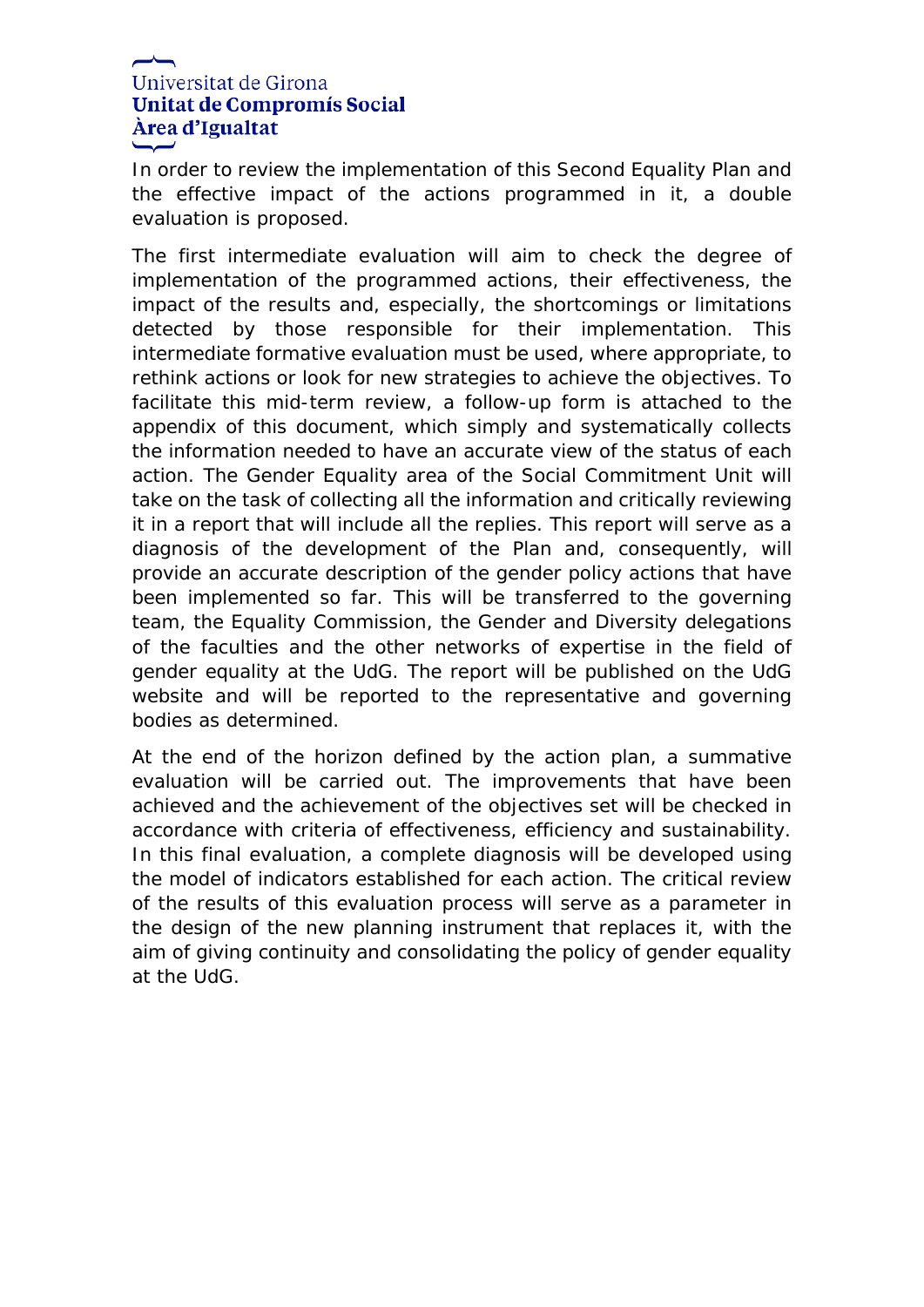### **6. DOCUMENTARY APPENDIX**

#### **Appendix 1. Chronogram**

#### **STRATEGIC AXES AND ACTIONS**

- **Strategic axis 1. To promote the culture of equity throughout the institution**
- **Strategic axis 2. Teaching with a gender perspective**
- **Strategic axis 3. Research with a gender perspective**
- **Strategic axis 4. Equal opportunities in access, promotion and working conditions**
- **Strategic axis 5. Commitment against discrimination and violence**
- **Strategic axis 6. Social commitment and transfer of knowledge sensitive to gender**

#### **CHRONOGRAM OF THE ACTIONS OF THE SECOND EQUALITY PLAN**

| <b>STRATEGIC AXIS</b>                                 | <b>ACTION</b>                                           |  | <b>CALENDAR</b>                                    |
|-------------------------------------------------------|---------------------------------------------------------|--|----------------------------------------------------|
| 1. PROMOTE THE<br><b>CULTURE FOR</b><br><b>EQUITY</b> | 1. Organization of awareness   11 February<br>campaigns |  | (International Day of<br><b>Women and Girls in</b> |
|                                                       |                                                         |  | Science)                                           |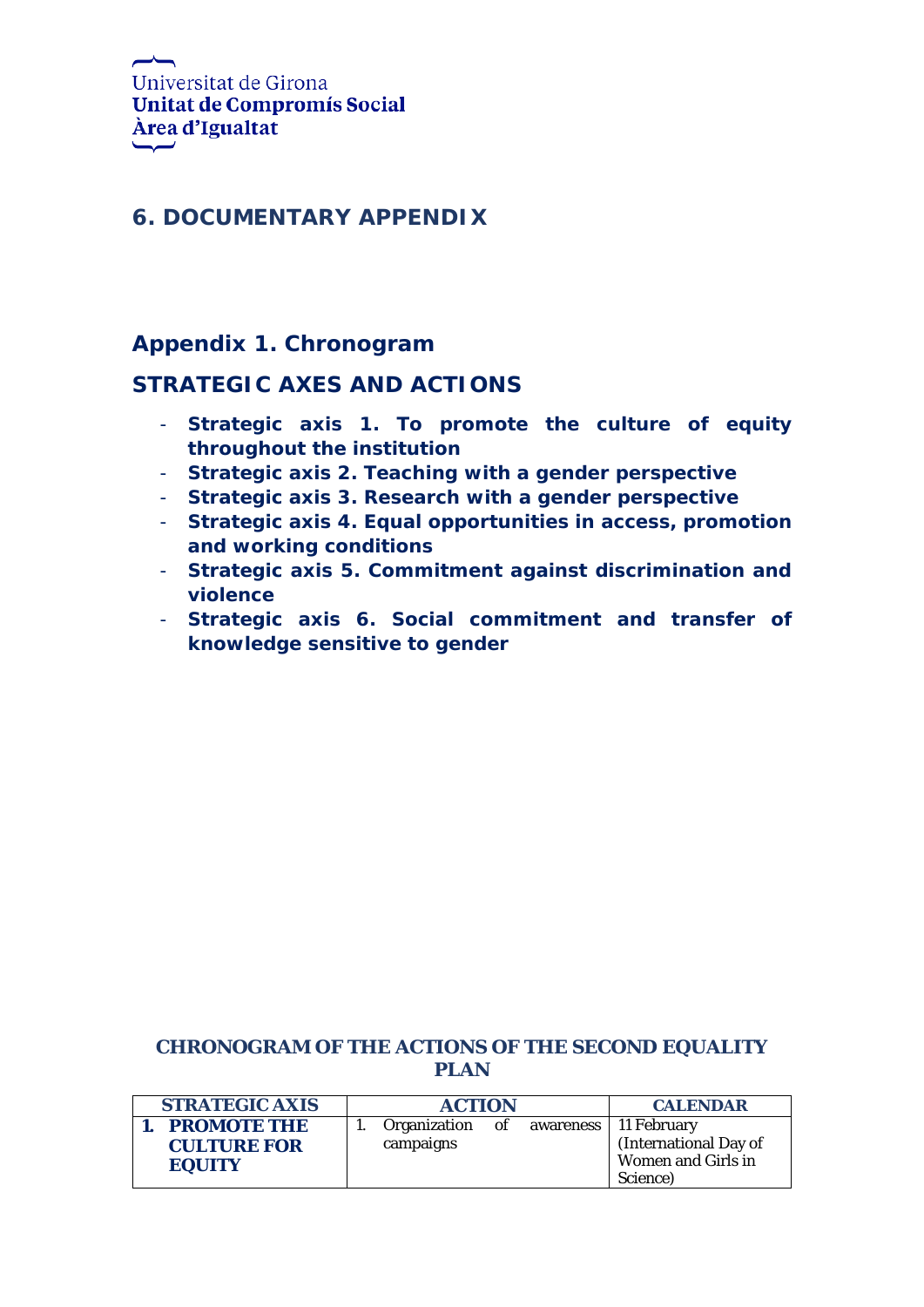∽

| <b>THROUGHOUT</b>      |                                                                      | 8 March (International                           |
|------------------------|----------------------------------------------------------------------|--------------------------------------------------|
| <b>THE INSTITUTION</b> |                                                                      | <b>Women's Day)</b>                              |
|                        |                                                                      | 17 May (International                            |
|                        |                                                                      | Day Against LGBT-                                |
|                        |                                                                      | Phobia)<br>25 November                           |
|                        |                                                                      | (International Day                               |
|                        |                                                                      | <b>Against Gender</b>                            |
|                        |                                                                      | Violence)                                        |
|                        |                                                                      | Other dates for                                  |
|                        |                                                                      | periodically                                     |
|                        |                                                                      | announcing actions                               |
|                        |                                                                      | linked to the UdG's<br>gender equality policy    |
|                        | 2.<br>provide<br>Organize<br>and                                     | Continuous                                       |
|                        | institutional<br>for<br>support                                      | programming                                      |
|                        | gender-based training activities                                     | throughout the                                   |
|                        |                                                                      | academic year                                    |
|                        | 3.<br>Promote the presence of women                                  |                                                  |
|                        | among people awarded with                                            | Throughout the whole                             |
|                        | distinctions<br>and<br>awards.                                       | academic year                                    |
|                        | including honorary doctorates<br>Promote the presence of women<br>4. |                                                  |
|                        | speakers at institutional<br>as                                      | Throughout the whole                             |
|                        | events                                                               | academic year                                    |
|                        | Incorporation of the gender<br>5.                                    | Compulsory for all new                           |
|                        | perspective into<br>the UdG's                                        | reports and progressive                          |
|                        | <b>Internal</b><br>Quality<br><b>Assurance</b>                       | in accordance with the                           |
|                        | <b>Systems</b>                                                       | <b>VMMA</b> framework for<br>all current study   |
|                        |                                                                      | reports                                          |
|                        | Review<br>UdG's<br>the<br>6.                                         |                                                  |
|                        | communication<br>strategy<br>in                                      | Throughout the whole                             |
|                        | of gender:<br>terms<br>inclusive                                     | academic year                                    |
|                        | image and language                                                   |                                                  |
|                        | Empower student associations<br>7.<br>and networks that promote      | Throughout the whole                             |
|                        | equality and sexual diversity                                        | academic year                                    |
|                        | 8.<br>of<br>Appointment<br>student                                   |                                                  |
|                        | representatives in schools for                                       | 1 year                                           |
|                        | gender equality                                                      |                                                  |
|                        | Expansion of the Library's<br>9.<br>collection on issues related to  |                                                  |
|                        | gender equality and sexual                                           | Annual, progressive<br>acquisition of new titles |
|                        | diversity                                                            |                                                  |
|                        | 10. Inclusive toilets on campus                                      | Undertaken within 4                              |
|                        |                                                                      | years                                            |
|                        | 11. Revision of UdG regulations in                                   | Undertaken within 4                              |
|                        | terms of gender                                                      | years                                            |
|                        | 12. Promote the progressive equal<br>representation of women and     | Progressive                                      |
|                        | men in the representative and                                        | implementation as the<br>composition of the      |
|                        | governing collegiate bodies of                                       | collegiate bodies is                             |
|                        | the UdG                                                              | renewed, up to 4 years                           |
|                        | 13. Promote training<br>events<br>to                                 |                                                  |
|                        | effective<br>the<br>ensure                                           | Throughout the whole                             |
|                        | implementation of the Equality                                       | academic year                                    |
|                        | Plan                                                                 |                                                  |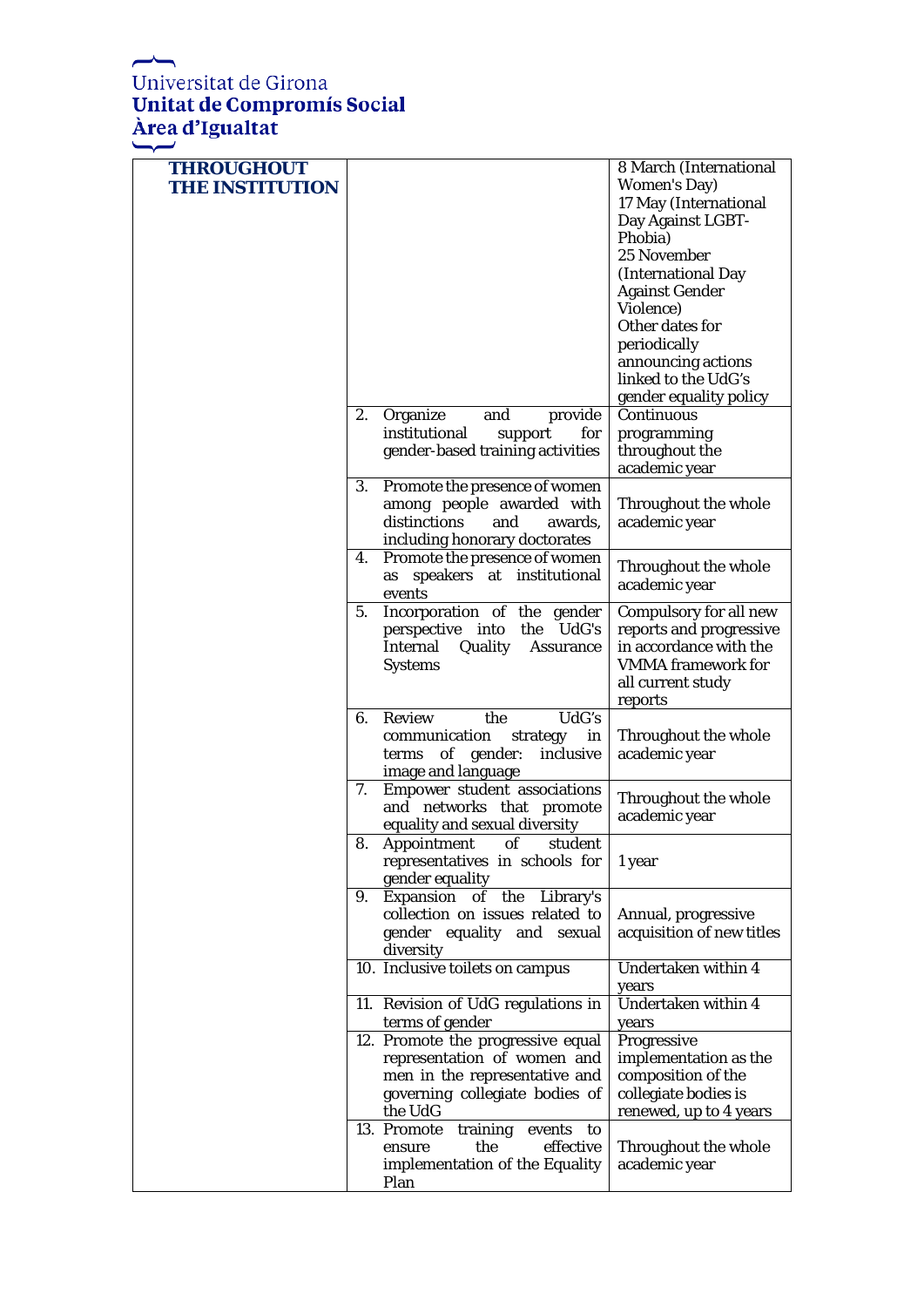|                      | 14. Promote final degree projects                     | Throughout the whole          |
|----------------------|-------------------------------------------------------|-------------------------------|
|                      | without gender blindness                              | academic year                 |
|                      | 15. Promote the gender perspective                    |                               |
|                      | in the nomenclature of chairs                         | 4 years                       |
|                      | and other structures of the UdG                       |                               |
|                      | 16. Ensure auditing and recording                     | 2 years                       |
|                      | of gender pay                                         |                               |
| 2. TEACHING WITH     | 17. Promote training actions for                      | Programming                   |
| <b>A GENDER</b>      | teaching staff on teaching with a                     | throughout the                |
| <b>PERSPECTIVE</b>   | gender perspective                                    | academic year                 |
|                      | 18. Carrying<br>diagnoses<br>out<br>to                |                               |
|                      | the<br>of<br>level<br>measure                         | Quadrennial                   |
|                      | incorporation<br>of<br>gender                         |                               |
|                      | perspective in degrees                                |                               |
|                      | 19. Promote teaching innovation                       |                               |
|                      | exchange<br>and<br>the<br>and                         | Programming                   |
|                      | promotion of experiences and                          | throughout the                |
|                      | practices<br>good<br>on gender                        | academic year                 |
|                      | perspective in teaching                               |                               |
|                      | 20. Institutional publications in<br>terms of gender  | <b>Biennial</b>               |
|                      |                                                       |                               |
|                      | 21. Progressively include a gender                    |                               |
|                      | perspective in the design and<br>content of curricula | 4 years                       |
|                      |                                                       |                               |
| 3. RESEARCH WITH     | 22. Promote a transversal research                    |                               |
| <b>A GENDER</b>      | network that brings together                          |                               |
| <b>PERSPECTIVE</b>   | UdG's multidisciplinary<br>the                        | 3 years                       |
|                      | expertise in the field of equality,                   |                               |
|                      | sexual diversity and gender<br>perspective            |                               |
|                      | 23. Generate,<br>maintain<br>and                      |                               |
|                      | disseminate<br>database<br><sub>of</sub><br>a.        |                               |
|                      | research groups and projects                          |                               |
|                      | and the UdG's directory of                            | 2 years                       |
|                      | experts on the perspective of                         |                               |
|                      | gender and sexual diversity                           |                               |
|                      | 24. Promote training on research                      |                               |
|                      | with a gender perspective in the                      | 2 years                       |
|                      | <b>Doctoral School</b>                                |                               |
|                      | 25. Promote training actions aimed                    |                               |
|                      | research staff<br>on<br>the<br>at                     | Programming<br>throughout the |
|                      | inclusion<br>gender<br>оf<br>a                        | academic year                 |
|                      | perspective in research                               |                               |
|                      | 26. Promoting gender equity in the                    |                               |
|                      | composition<br>doctoral<br><sub>of</sub>              | 2 years                       |
|                      | dissertation examiner panels                          |                               |
|                      | and special awards                                    |                               |
| 4. EQUAL             | 27. Diagnose the limitations faced                    |                               |
| <b>OPPORTUNITIES</b> | by UdG workers in order to                            | 2 years                       |
| <b>IN ACCESS,</b>    | reconcile work, personal and                          |                               |
| <b>PROMOTION AND</b> | family life effectively                               |                               |
| <b>WORKING</b>       | 28. Promote the dissemination of                      |                               |
| <b>CONDITIONS</b>    | measures to reconcile work,                           | 2 years                       |
|                      | and<br>family<br>life<br>personal                     |                               |
|                      | guaranteed by the UdG                                 |                               |
|                      | 29. Ensure that internal procedures                   | 2 years                       |
|                      | relating to recruitment and                           |                               |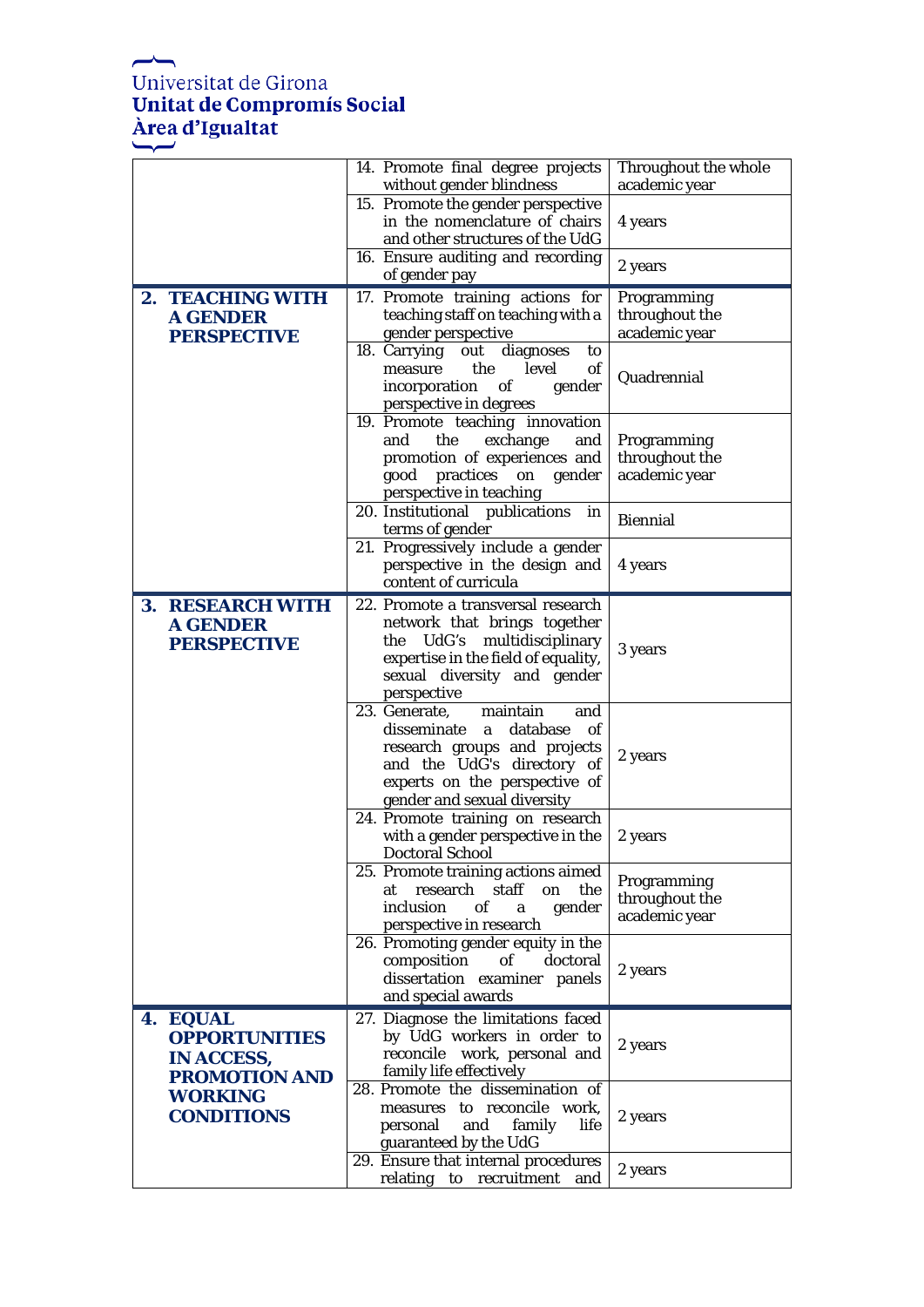∽

|                       | curriculum vitae<br>evaluation       |                         |
|-----------------------|--------------------------------------|-------------------------|
|                       | criteria do not contain elements     |                         |
|                       | of indirect discrimination           |                         |
|                       |                                      |                         |
|                       | 30. Promote equal representation of  |                         |
|                       | women and men in the selection       |                         |
|                       | committees of teaching and           | 1 year                  |
|                       | staff<br>research<br>and             |                         |
|                       | administrative and service staff     |                         |
|                       | 31. Include specific training with a | Linked to the approval  |
|                       | gender perspective<br>in<br>the      | of the Training plan by |
|                       | Framework for the training of        | the Governing Council   |
|                       | teaching and research staff          |                         |
|                       | 32. Include gender-specific training | Linked to the approval  |
|                       | in the Framework Plan for the        |                         |
|                       | Training of Administrative and       | of the Training plan by |
|                       | <b>Service Staff</b>                 | the Governing Council   |
|                       | 33. Promote positive actions with    |                         |
|                       | the aim of correcting the gender     |                         |
|                       | bias in the provision of positions   | 1 year                  |
|                       | as full professors at the UdG        |                         |
|                       | 34. Design academic and teaching     |                         |
|                       | management activities with the       |                         |
|                       | of<br>aim<br>promoting<br>the        |                         |
|                       | conciliation of work, personal       | 4 years                 |
|                       | and family life for Teaching and     |                         |
|                       | research<br>staff<br>and             |                         |
|                       | Administrative and service staff     |                         |
|                       |                                      |                         |
|                       | 35. Guarantee teaching exemptions    | Call for termly         |
|                       | for research intensification after   | exemptions              |
|                       | maternity leave                      |                         |
|                       | 36. Protection of maternity and      |                         |
|                       | paternity in the recognition of      | Annual call             |
|                       | the status of active researcher      |                         |
|                       | 37. Protection of maternity and      |                         |
|                       | paternity in the extension of the    | Annual call             |
|                       | recognition of the research          |                         |
|                       | premium or active transfer           |                         |
|                       | 38. Maternity protection in the      |                         |
|                       | event of a tie in the criteria for   | According to calls      |
|                       | prioritizing calls for associate     |                         |
|                       | teaching positions                   |                         |
| 5. COMMITMENT         | 39. Ensure the dissemination of      |                         |
| <b>AGAINST</b>        | UdG resources in the field of        |                         |
| <b>DISCRIMINATION</b> | prevention and response to           | Annual                  |
| <b>AND VIOLENCE</b>   | harassment and violence based        |                         |
|                       | on sex, gender or sexuality          |                         |
|                       | 40. Create a Comprehensive Care      |                         |
|                       | Service to serve the LGTBI+          | 1 year                  |
|                       | community                            |                         |
|                       | 41. Improve campus lighting to       |                         |
|                       | eliminate dark areas                 | 4 years                 |
|                       | 42. Guarantee Purple Points in the   |                         |
|                       | faculties                            | 2 years                 |
|                       | 43. Ensure that student parties are  |                         |
|                       | free of gender-based and sexual      | 1 year                  |
|                       | diversity violence                   |                         |
|                       |                                      |                         |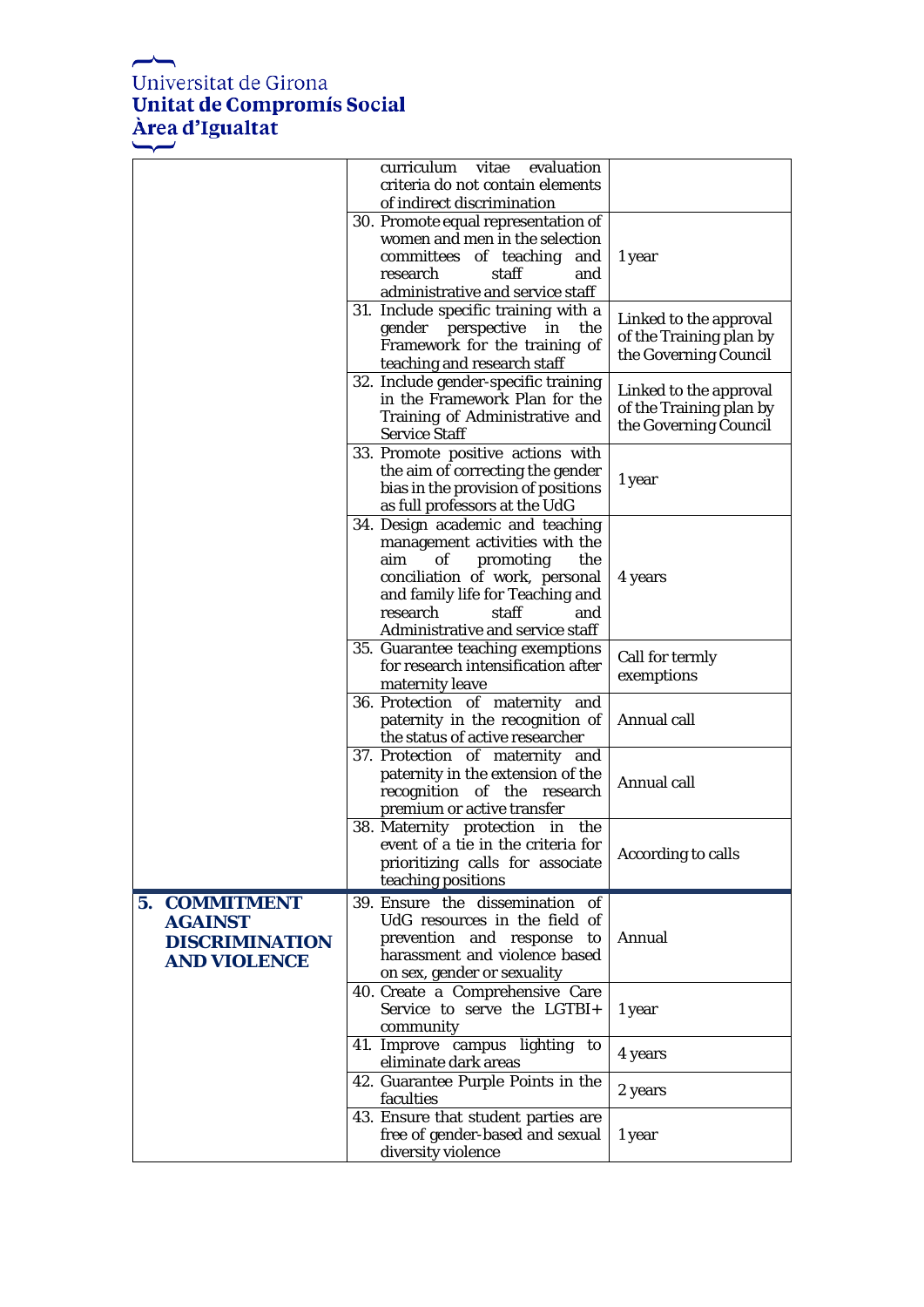|                                                                                             | 44. Revision of the UdG Protocol for<br>the prevention and action in<br>situations<br>of<br>violence<br>or<br>harassment due to sex, gender<br>or sexuality                                          | 2 years                         |
|---------------------------------------------------------------------------------------------|------------------------------------------------------------------------------------------------------------------------------------------------------------------------------------------------------|---------------------------------|
| 6. SOCIAL<br><b>COMMITMENT</b><br><b>AND GENDER</b><br><b>SENSITIVE</b><br><b>KNOWLEDGE</b> | 45. Promote the establishment of<br>links and collaborations with<br>administrations and public and<br>private entities committed to<br>gender equality                                              | 2 years                         |
| <b>TRANSFER</b>                                                                             | 46. Promote awareness campaigns<br>aimed at combating gender<br>stereotypes in the choice of<br>professional careers, especially<br>in those studies where a greater<br>gender imbalance is detected | 2 years                         |
|                                                                                             | 47. Strengthen collaboration with<br>secondary schools with the aim<br>of promoting a culture of<br>equality                                                                                         | 2 years                         |
|                                                                                             | 48. Promote the culture of gender<br>equality and the empowerment<br>of women in cooperation and<br>volunteering projects promoted<br>by the UdG                                                     | Annual                          |
|                                                                                             | 49. Promote the values linked to the<br>culture of equality in non-<br>regulated training<br>and<br>in<br>extracurricular<br>activities<br>organized at the UdG                                      | 1 year                          |
|                                                                                             | 50. Scholarships, grants and awards<br>aimed at promoting values<br>linked to gender equality                                                                                                        | Throughout the<br>academic year |